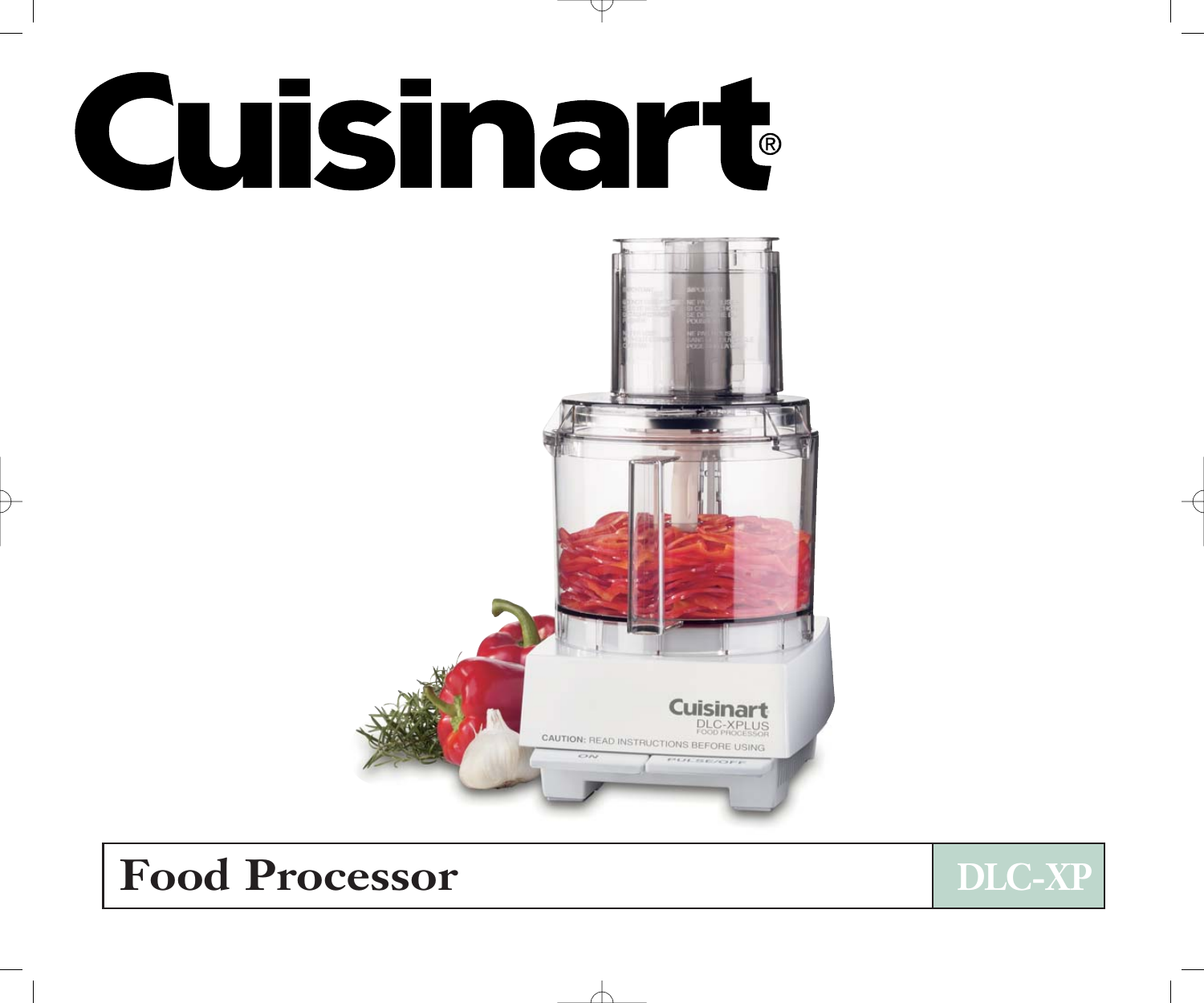# **IMPORTANT SAFEGUARDS**

When using electrical appliances, basic safety precautions should always be followed including these.

#### 1. **READ ALL INSTRUCTIONS.**

- 2. Blades are sharp. Handle carefully.
- 3. Do not use pusher assembly if sleeve becomes detached from pusher.
- 4. To avoid injury, never place cutting blade or disc on base without first putting the bowl properly in place.
- 5. Keep hands, as well as spatulas and other utensils, away from moving blades or discs while processing food to prevent the possibility of severe personal injury or damage to the food processor. A plastic scraper may be used but must be used only when the food processor is not running.
- 6. To protect against risk of electrical shock, do not put base in water or other liquid.
- 7. Close supervision is necessary when any appliance is used by or near children.
- 8. Always unplug from outlet when not in use, before putting on or taking off parts, before removing food from bowl and before cleaning. To unplug, grasp plug and pull from electrical outlet. Never pull cord.
- 9. Avoid contacting moving parts. Never insert food by hand when slicing or shredding. Always use food pusher.
- 10. Make sure motor has completely stopped before removing the lid. If the machine does not stop instantly when you turn the lid, do not use it. Call 1-800-726-0190 for assistance.
- 11. Do not operate any appliance with a damaged cord or plug, or after appliance has been dropped or damaged in any manner. Return appliance to the nearest authorized service facility for examination, repair or adjustment.
- 12. The use of attachments not recommended or sold by Cuisinart may cause fire, electric shock or injury.
- 13. Do not use outdoors.
- 14. Do not let cord hang over edge of table or counter, or touch hot surfaces.
- 15. This processor is UL listed for household and commercial use. Use it only for food preparation as described in this book.
- 16. Do not attempt to defeat the cover interlock mechanism.
- 17. Be certain cover is securely locked in place before operating appliance.
- 18. Maximum rating of 6.0 amperes is based on the attachment that draws the greatest current. Other recommended attachments may draw significantly less current.

## **SAVE THESE INSTRUCTIONS**

## **IMPORTANT UNPACKING INSTRUCTIONS**

This package contains a Cuisinart® food processor, and the standard parts for it:

Dough blade, metal chopping blade, 3 slicing discs, shredding disc, detachable stem for discs, spatula, cleaning tool and instruction book.

#### **CAUTION: THE CUTTING TOOLS HAVE VERY SHARP**

**EDGES**. To avoid injury when unpacking the parts, please follow these instructions:

- 1. Place the box on a low table or on the floor next to the kitchen counter or table where you intend to keep the food processor. Be sure the box is right side up.
- 2. Remove the instruction book.
- 3. Remove the cardboard insert. You will see a rectangular block of plastic foam that holds the processor parts, each fitted into a cavity of the foam.
- 4. The dough blade and detachable stem for the discs are in cavities on one short side of the foam block. Remove them first.
- 5. The plastic spatula and cleaning tool are on the adjacent long side of the foam block. Remove them next.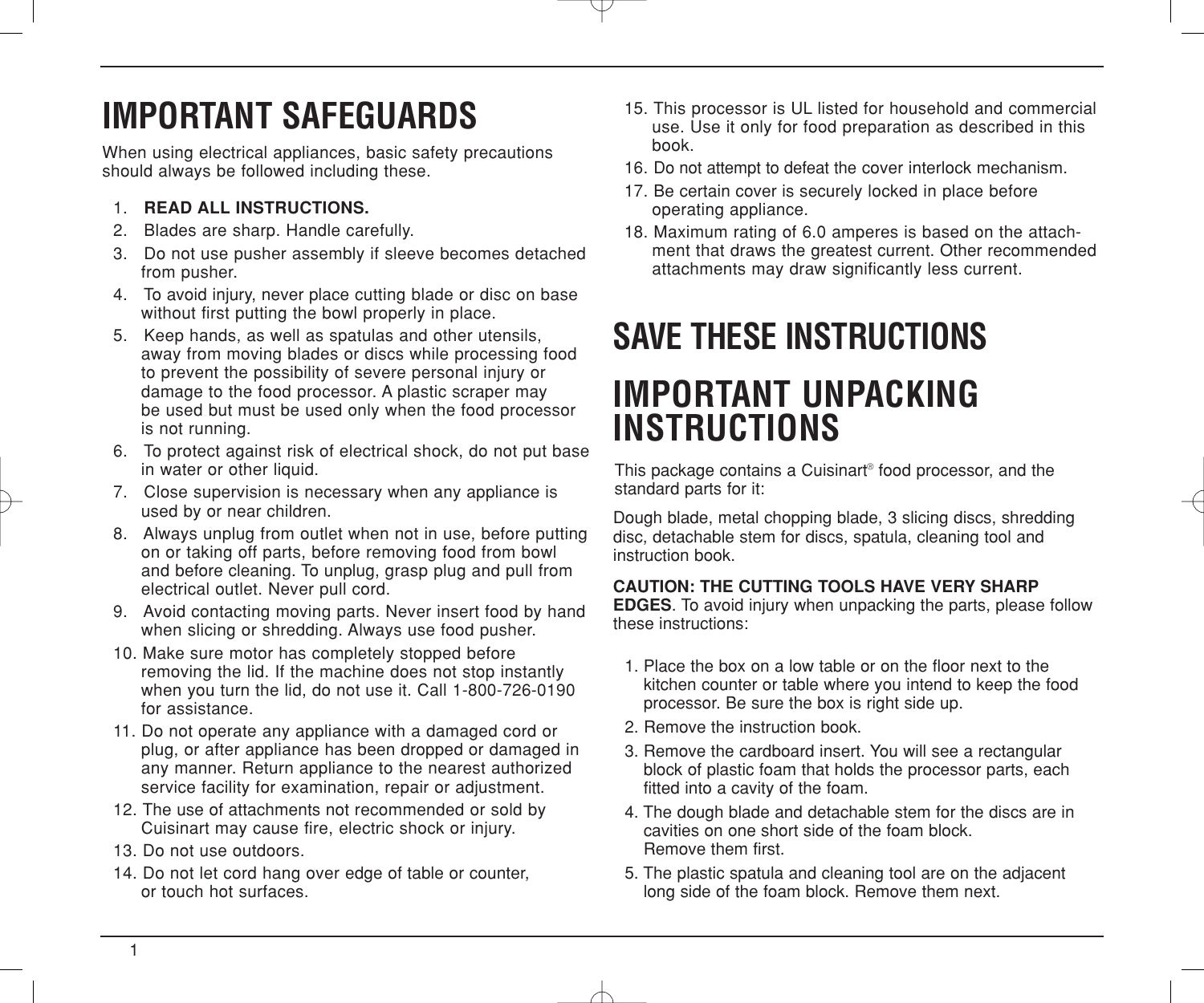- 6. The slicing disc is on the edge of one of the long sides of the foam block; the shredding disc is on the other side. Two additional slicing discs are on the edge of one of the short sides of the foam block. Slide them out of their grooves WITH GREAT CARE; THE BLADES ARE VERY SHARP.
- 7. Only the work bowl cover and pusher assembly now remain in the foam block. Grasp an edge of the work bowl cover and pull it straight up. The pusher assembly will slide away from the work bowl and remain in place. Lift it straight up to remove.
- 8. Lift out the plastic foam block.
- 9. Lift out the cardboard frame.
- 10. The machine base and work bowl with metal blade are at the bottom of the box. **CAREFULLY REMOVE THE METAL BLADE BY GRASPING THE CENTER WHITE HUB AND LIFTING IT STRAIGHT UP. NEVER TOUCH THE BLADES AS THEY ARE RAZOR SHARP.**
- 11. Remove the base and bowl together by grasping the plastic bowl at the top with both hands and lifting the bowl straight up. Do not rotate the bowl clockwise on the base. This will cause the bowl to separate from the base.
- 12. Place the food processor on a counter or table and read the instructions thoroughly before using the machine.
- 13. Save the shipping cartons and plastic foam blocks. You may want to use them at a later date.
- **NOTE:** Remember to return your warranty card complete with all information carefully filled out.

# **INTRODUCTION**

The Cuisinart DLC-X Plus features Cuisinart's world-renowned food processing technology plus the largest work bowl on the consumer market. This is the best food processor for the big jobs. The 20-cup work bowl holds enough processed foods to make big batches, and the extra large feed tube is designed to make those sizeable processing jobs fast and efficient. The 1-1/2 pint capacity feed tube is wide enough to hold whole fruits and vegetables for perfect slices of tomatoes, potatoes, onions and oranges. This feed tube also saves valuable prep time by eliminating the need for much of the precutting.

To keep the big jobs running smoothly, Cuisinart uses a powerful,

heavy-duty motor that handles high volume processing with ease. The DLC-X Plus is a true workhorse, capable of mixing, slicing, shredding, and chopping batch after batch of the heaviest ingredients without stalling. Expert engineering guarantees reliable operation and professional performance – even on the biggest jobs – for many years to come. Count on Cuisinart to let you Savor the Good Life™ with family and friends!

## **TABLE OF CONTENTS**

| Using the Pusher                                                                                                                          |  |
|-------------------------------------------------------------------------------------------------------------------------------------------|--|
| Connecting the Stem                                                                                                                       |  |
|                                                                                                                                           |  |
| <b>Removing Processed</b><br>Chopping and Puréeing Page 7<br>Fruits and Vegetables Page 7<br>Meat, Poultry and Fish Page 8<br>Nuts Page 9 |  |
| Cheese Spreads and<br>Beating Egg Whites Page 9<br>Whipping Cream Page 10<br>Making Mayonnaise Page 10<br>Making Crumbs and               |  |
| Crumb Crusts Page 10<br>Making Pastry Page 10<br>Processing Yeast Dough Page 11                                                           |  |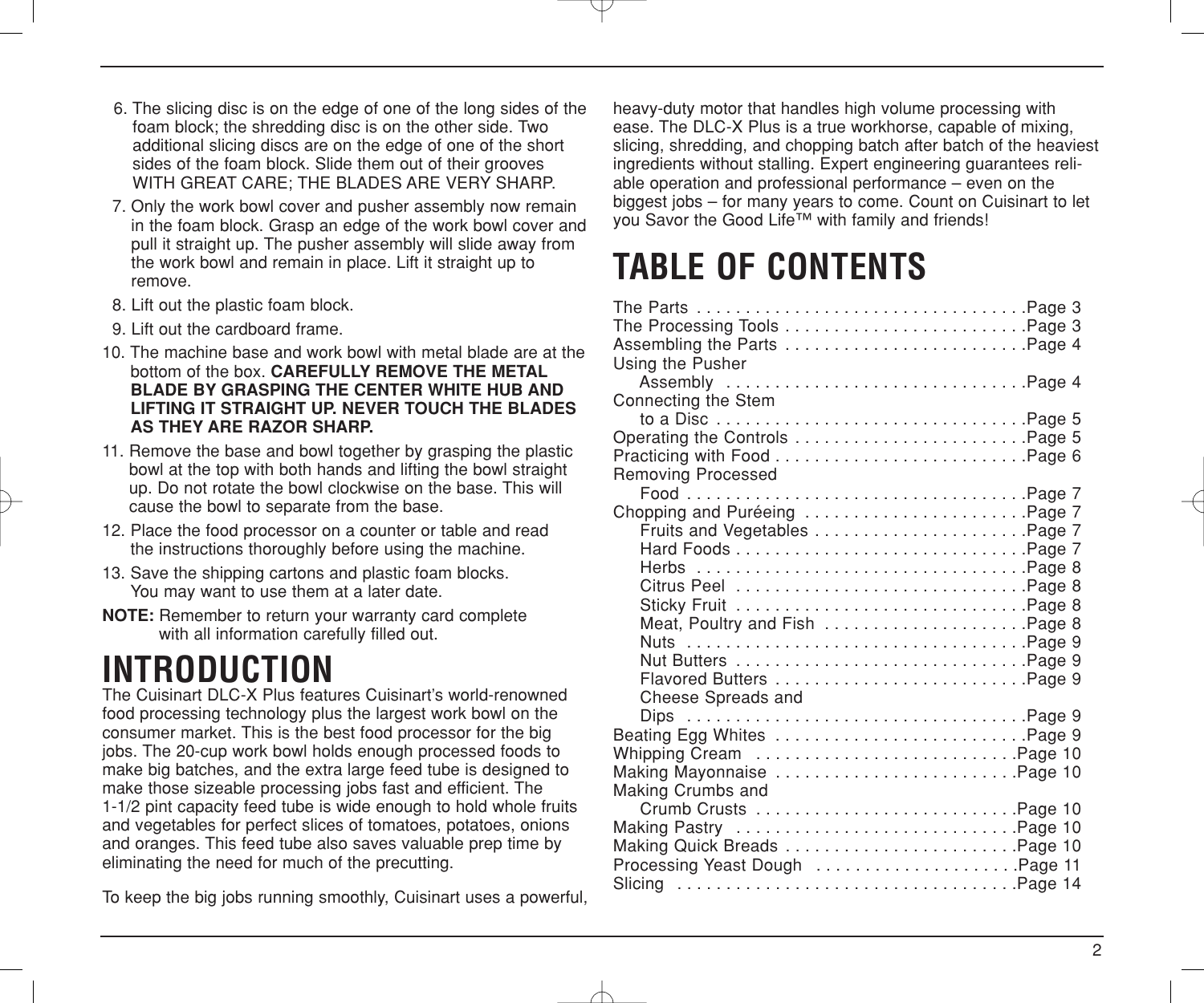| Round Fruits and             |
|------------------------------|
| Vegetables Page 14           |
|                              |
| If it Doesn't Fit Page 14    |
|                              |
| Small Round Fruits and       |
| Vegetables Page 15           |
| Long Fruits and              |
| Vegetables Page 15           |
| Small Amount of              |
| Food Page 15                 |
| French-cut Green             |
| Beans Page 15                |
| Julienne or Matchstick       |
|                              |
| Cooked Meat and              |
|                              |
| Uncooked Meat and            |
|                              |
|                              |
| Salami and Hard              |
| Sausages Page 16             |
|                              |
| Round Fruits and             |
|                              |
|                              |
| Cabbage for Coleslaw Page 16 |
| Hard Cheese Page 16          |
| Firm Cheese Page 16          |
| Processing Cheese Page 17    |
|                              |
|                              |
| Cleaning and Storing Page 18 |
|                              |
|                              |
|                              |
|                              |
|                              |

## **THE PARTS**

The Cuisinart® DLC-X Plus food processor, a compact and versatile appliance, has a large feed tube that is easy to use. The machine chops, minces, shreds, grates, slices, blends, purées, emulsifies, mixes and kneads – all with great efficiency and speed.

Completely assembled, it is only 17 inches high (43 cm) and stores conveniently under most kitchen cabinets. With the cover inverted, it is 121 ⁄2 inches high (32 cm). It includes:

- 1. A motor base with a vertically projecting shaft and two control levers.
- 2. A work bowl with an 8-inch diameter (20 cm).
- 3. A cover with a large feed tube 5 inches long x 3¼ inches wide (13x 8cm).
- 4. An easy to use pusher assembly that slides over the feed tube.
- 5. A sharp metal blade.
- 6. A plastic dough blade.
- 7. Three serrated slicing discs, to produce slices 2 mm, 4 mm or 6 mm thick.
- 8. A shredding disc.
- 9. A detachable stem that fits all discs.
- 10. A plastic spatula.
- 11. A plastic cleaning tool.

#### **THE PROCESSING TOOLS**

The metal blade is the master tool, the one you'll use most often. It chops raw and cooked fruits, vegetables, meat, fish and cheese to the exact consistency you want — from coarse to fine, even to a purée. You control the texture. It chops nuts, makes nut butters, makes mayonnaise and Hollandaise sauce, and mixes tender, flaky pastry.

The dough blade mixes and kneads yeast doughs more efficiently than the metal blade. Use it for all yeast dough unless the recipe calls for less than  $3\%$  cups of flour (171 ⁄2 ounces, 500g).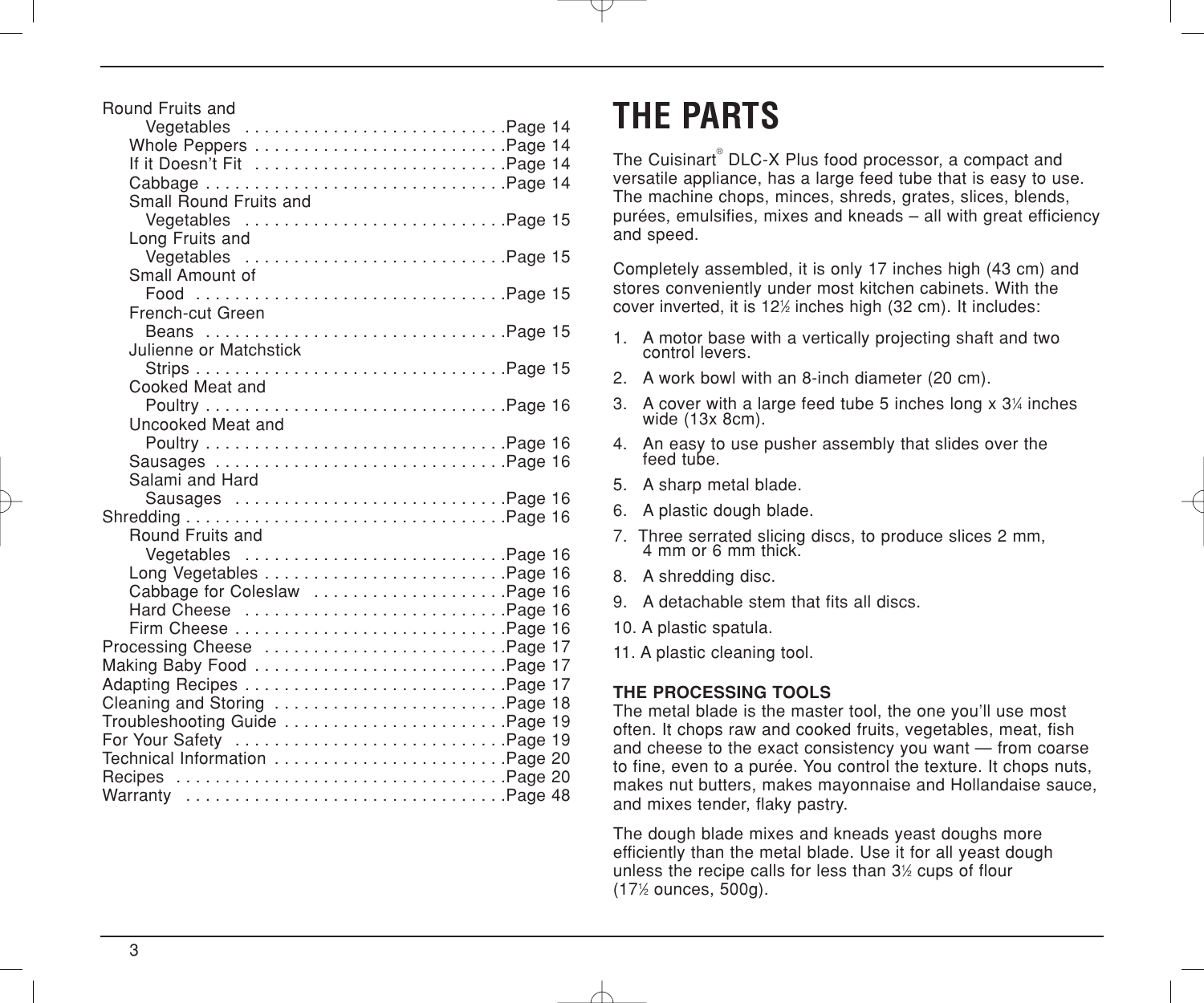Both the metal blade and the dough blade have locking devices that prevent heavy, sticky mixtures from driving the blade upward on the shaft. See page 5 for details.

Each slicing disc has a long blade that makes beautiful whole slices with no torn edges. In addition to slicing whole fruits and vegetables, these discs slice cooked meat, semi-frozen raw meat, slender loaves of bread and even sticks of butter, if they are very cold.

The medium shredding disc processes most firm and hard cheese into long, attractive shreds. It also shreds vegetables like carrots, onions, radishes and zucchini, and it processes nuts and chocolate to a uniform fine texture. The single detachable stem fits all the slicing discs and the shredding disc, making storage easy in limited space. Stem locks securely to the underside of any disc. See page 5 for assembly instructions.

#### **ASSEMBLING THE PARTS**

Place the base on a counter or table near a 3-prong electrical outlet. Position it so you look at the front of it. Do not plug it in until the processor is completely assembled.

Pick up the transparent work bowl, holding it in both hands with the handle toward you.

Place the bowl on the base, fitting its central tube over the motor shaft on the base and placing its handle slightly to the left of front-center (at about a 7 o'clock position).

Turn the bowl counterclockwise as far as it will go. It will lock into position.

Pick up the metal blade, noting the outline on top. It matches the shape of the motor shaft.

Place the blade over the motor shaft, lining up the outline with the shaft. It should easily drop into place. Be sure it is pushed down as far as it will go. If it is not all the way down, it may become damaged. Push only on the center section; never touch the cutting blade. Check to be sure the blade is all the way down by turning it back and forth while pushing it down.

See page 5 for complete instructions on connecting the detachable stem to a slicing or shredding disc.

Place the cover on the bowl, with the feed tube at the rear, slightly to the right of rear center. The locking devices on the cover should be at the left of the locking tabs on the front rim of the work bowl. Turn the cover counterclockwise to lock it into place.

Pick up the pusher assembly in your left hand, with the two descending tabs away from you. Slide the assembly over the feed tube on the work bowl cover and push it down as far as it will go. It will click into a locked position. The motor will not start unless the pusher assembly is locked in place.

#### **USING THE PUSHER ASSEMBLY**

The pusher assembly has 3 parts:

- 1. A small removable pusher that fits into a central tube in a large pusher. The small pusher is for processing food like single carrots or cucumbers, for continuous feeding of small, hard food like garlic, onions and chunks of cheese, and for adding liquid while the machine is running. A funnel helps when adding dry ingredients like flour and sugar through the small feed tube.
- 2. A larger pusher that is permanently mounted within a sleeve. The pusher moves freely within the sleeve to allow slicing and shredding large pieces of food.
- 3. A sleeve, with two descending tabs. One locks the sleeve to the work bowl; the other pushes down the activating rod at the back of the work bowl, permitting the processor motor to start. A white slide lock on the back of the sleeve locks the large pusher so it cannot slide up and down. Always lock it when using the small feed tube.

When you use the large feed tube, the small pusher must always be locked into place. To lock it, turn it counterclockwise until the tabs on its rim slide under ridges on the rim of the large pusher.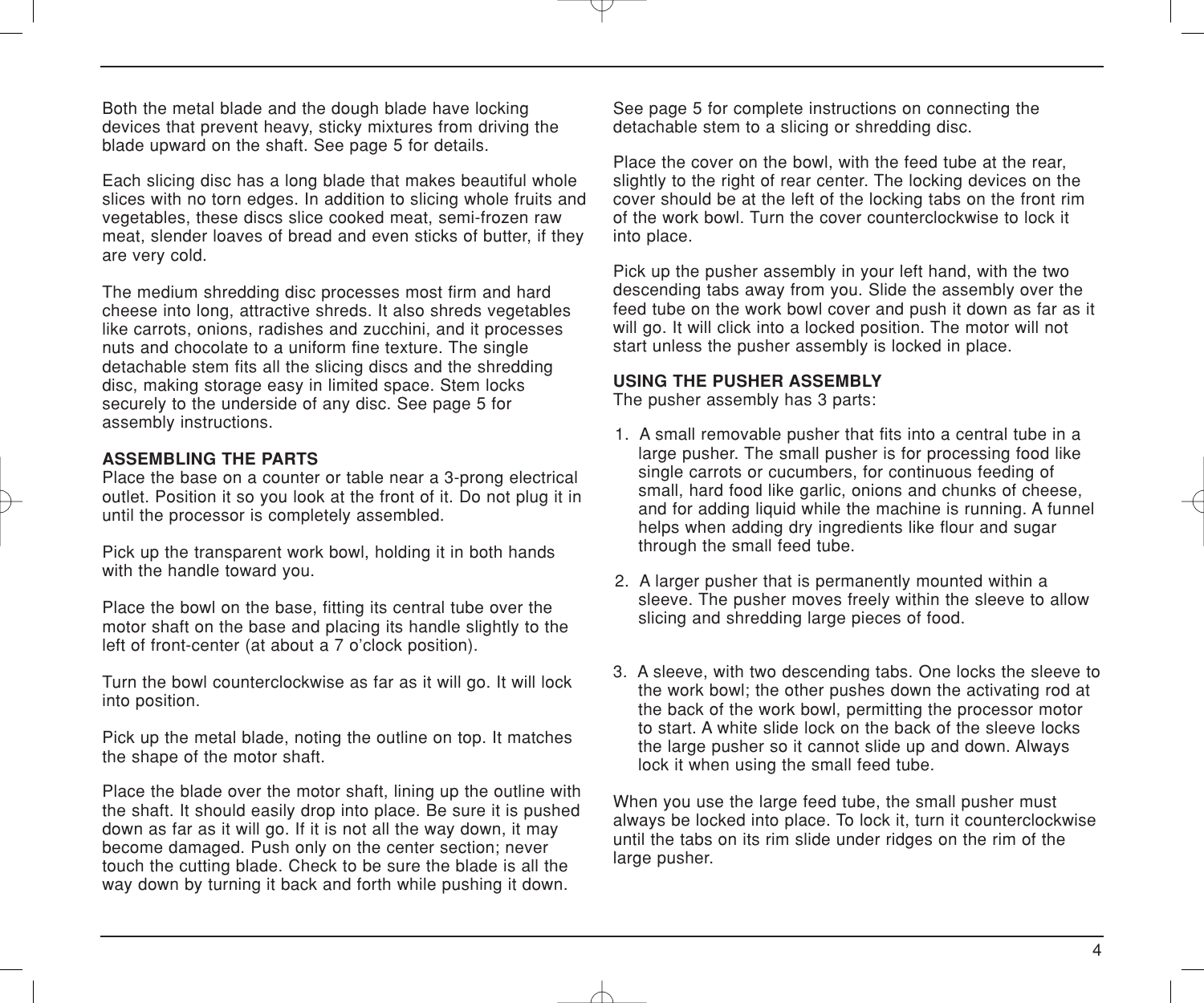The pusher assembly slides over the feed tube on the processor cover. A downward push locks it into position.

When you are using the metal blade or the dough blade, move the slide lock on the back of the pusher assembly to the locked position. Push down the large pusher to lock it. Now you can remove the cover and pusher assembly in one motion. Hold the pusher assembly with your fingers away from the locking tabs and turn it clockwise. Lift it off and the cover will come with it.

When you are using a slicing or a shredding disc, move the slide lock on the back of the pusher assembly to the unlocked position so the large pusher can move up and down freely. To remove it, hold it in your left hand with your fingers on the wide locking tab. Press firmly and lift up. The pusher assembly will come off easily; your right hand is free to reload the feed tube.

#### **IMPORTANT CAUTION:**

Always be sure the machine is unplugged before you practice locking and unlocking the pusher assembly. A special circuit stops the motor as soon as the pusher assembly is unlocked. Rapid and repeated locking and unlocking when the machine is plugged in is never necessary with normal use; it will make the machine inoperable.

#### **CONNECTING THE STEM TO A DISC**

Place the disc, cutting side down, on a flat, stable surface. Be careful when handling it; its cutting blade is very sharp. Note the semicircular plastic connector in the center, with the symbols • and ∆ on its outer rim. These symbols will guide you in connecting the disc to the stem. Hold the disc firmly with your index finger near the • and your thumb near the ∆, (or the reverse, if you are left-handed).

Pick up the stem, holding it with the connector down. Note that the tab on one end of the connector is marked • and the center tab is marked ∆. Line up the symbols with matching symbols on the disc.

Push the stem down and turn it clockwise, sliding the tabs on the stem under metal clamps on the disc. Turn it as far as it will go, to lock it into position. Now try to turn it counterclockwise. If it is properly locked, it will not move.

The disc and stem assembly can now be inserted in the work bowl.

Note the shape outlined on top of the disc, which matches the shape of the motor shaft. Place the disc over the motor shaft, lining up the outline with the shaft. It should easily drop into place. Be sure it is pushed down as far as it will go. Push down on the outside rim only; never touch the cutting blades.

To disconnect the stem, place the disc on a flat, stable surface, stem up. Hold it firmly with your index finger and thumb. Be careful not to touch the cutting blade. Slide the stem release button at the side of the stem up as far as it will go and hold it up as you turn the stem counterclockwise. Lift the stem from the disc.

#### **OPERATING THE CONTROLS**

Plug the machine into an electrical outlet. (First, make sure that your household voltage matches that shown on the label on the bottom of the base.)

The plug is a 3-prong grounding plug that must be connected to a properly grounded 3-prong outlet with an electrical rating of at least 20 amperes. If you don't have a 3-prong grounded outlet, use an adapter to connect the processor to household electricity.

An adapter is included with machines that operate from 120 volts. Connect the grounding tab on the adapter to ground. If you use an adapter that is not connected to ground, you risk personal injury and damage to the food processor.

Never use an adapter with a 3-prong grounded outlet. Never use a 2-wire extension cord or an extension cord longer than 12 ft. (3.6 m). If you must use an extension cord, be sure it is properly rated and plugged into a properly grounded outlet.

Another feature of the power plug is its right-angle construction. The heavy-duty electrical cord for this processor is less flexible than lighter wiring. The plug is designed to prevent the cord from projecting awkwardly from the electrical outlet.

If you are plugging the processor into a vertical duplex outlet, we suggest using the lower connection and leaving the upper one for another appliance.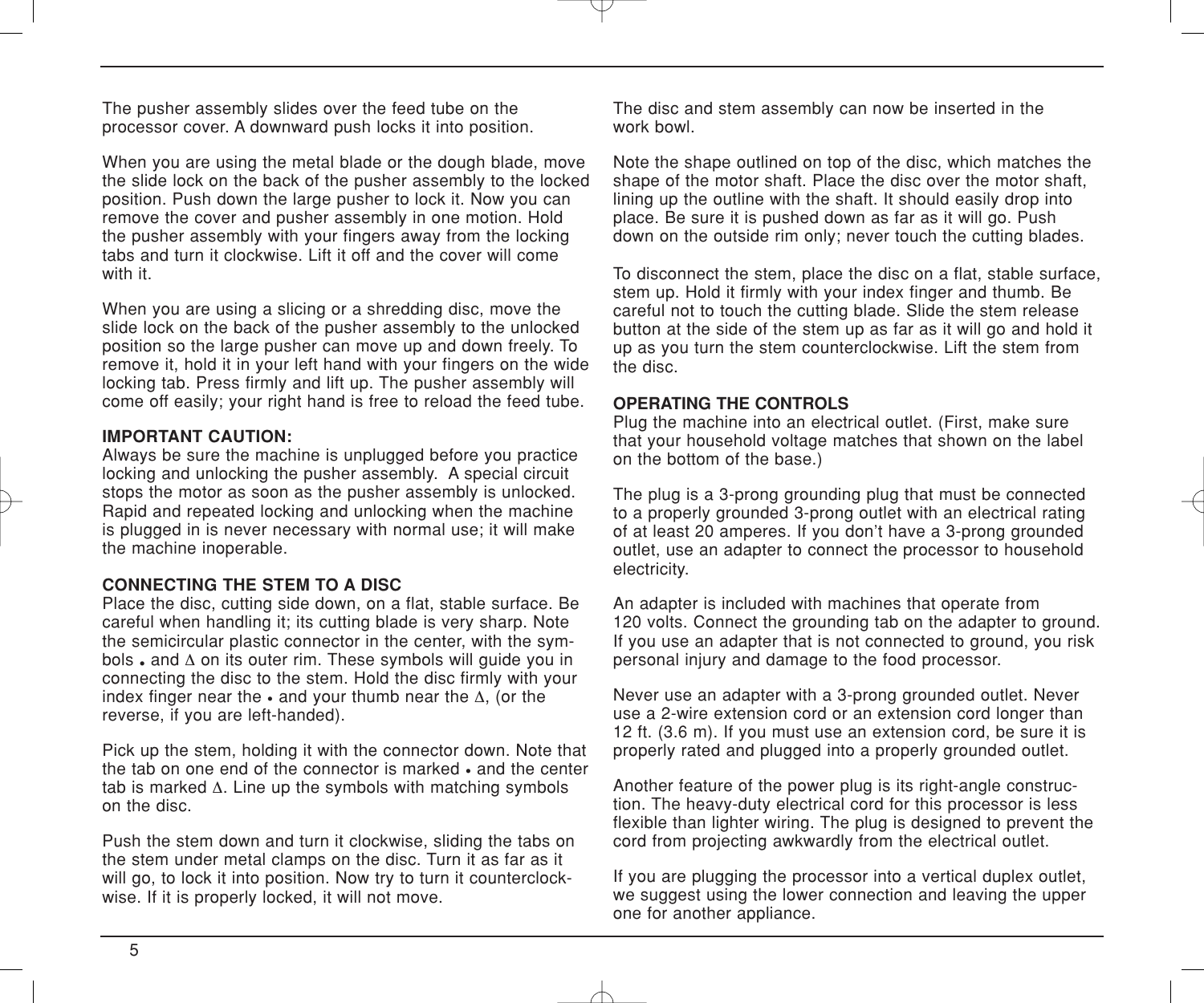There are two levers on the base of the machine. They give you fingertip control of processing.

For continuous processing, use the ON lever, at the left. Press it to start the motor. To turn the motor off, press the PULSE/ OFF lever at the right. Try it a few times.

For rapid on-off operation called pulsing, use the PULSE/ OFF lever at the right. Press the lever down, then release it. The motor runs as long as you hold the lever down; it stops when you release the lever. Try it a few times.

Notice that you control pulsing. You control the duration of each pulse by the amount of time you hold the lever down. You control the frequency of pulses by the rate at which you press the lever. The interval between pulses must be long enough to allow everything in the work bowl to fall to the bottom.

Pulsing gives you precise control over chopping, mincing, blending and mixing. You can process food to any texture or consistency you want, from coarse to fine.

One of the most surprising things to new users is how fast the processor does its job. It takes a little practice to get used to its exceptional speed.

Always use the PULSE/OFF lever for pulsing. Never move the pusher assembly on and off to control pulses. For your protection, the machine has a fast-stop circuit that operates as soon as the pusher assembly is unlocked. Rapid and repeated locking and unlocking of the pusher assembly will strain that circuit and damage the processor.

Always turn the machine off with the PULSE/OFF lever and wait until the blade or disc comes to a complete stop before removing the pusher assembly. The motor stops within seconds after the machine has been turned off.

**IMPORTANT:** To keep its powerful motor well ventilated, fans in the food processor base provide a stream of cooling air. To ensure proper ventilation of the motor during heavy use, place the machine so there are at least 4 inches of clear space on all sides.

#### **PRACTICING WITH FOOD**

After trying continuous operation with the ON lever and pulsing with the PULSE/OFF lever, practice with some food. A raw zucchini or potato is a good choice. Cut it in 2 inch (5 cm) pieces. Insert the metal blade and put the pieces in the work bowl. Put on the cover and the pusher assembly; press the pusher assembly down to lock it into place. Press and release the PULSE/OFF lever two or three times and see what happens. Each time the blade stops, let the pieces of food drop to the bottom of the bowl before you pulse again. This puts the food in the path of the blade each time the motor starts.

Using the on-off pulsing technique, you can get an even chop without danger of overprocessing. Check the texture frequently by looking through the cover of the work bowl. If you want a finer chop, press and release the PULSE/OFF lever until you achieve the desired texture. Onions and other food with a high water content will quickly end up as a purée unless examined through the cover of the work bowl after each pulse to make sure they are not overprocessed.

Try chopping other food, like meat for hamburger or breakfast sausage. Refer to section on page 8, "Chopping and Puréeing Meat" for correct procedure. Some important factors in obtaining consistent results are:

- The size of the pieces you add to the work bowl or through the feed tube.<br>
The amount of food you process at one time.<br>
The type of processing you choose — continuous or
- 
- on-off pulsing.

As in all food preparation, the quality of your results with the food processor depends on the freshness and quality of your ingredients.

To become familiar with the operation of the slicing and shredding discs, try slicing an apple or shredding some carrots. Then make mayonnaise, pastry or bread, as described in the recipes at the end of this book. You will be surprised and delighted at how quickly and easily they all can be prepared with the food processor.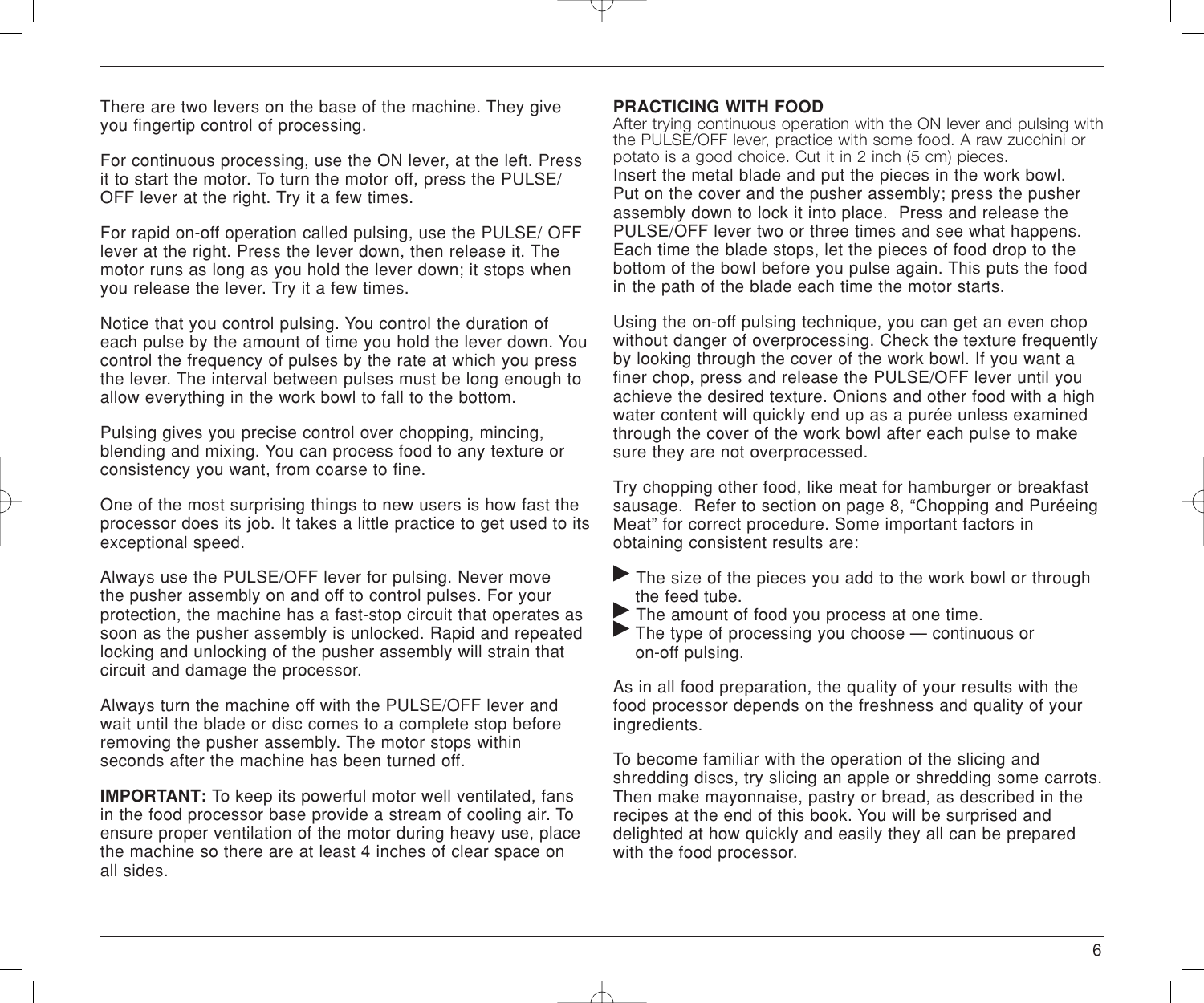#### **REMOVING PROCESSED FOOD**

Before you do anything, wait for the blade or disc to stop spinning. When it does, remove the cover first. Never try to remove the cover and the work bowl together; this can damage the work bowl. You can set the cover on your work surface upside down, to minimize drips and spills.

#### **Metal Blade and Dough Blade**

Remove the bowl from the base of the machine before removing the blade. (This causes the blade to drop down on the bowl, creating a seal to prevent food from leaking.) Turn the bowl clockwise to unlock it from the base and lift it straight up to remove it.

Locking devices on both the metal blade and the dough blade prevent heavy, sticky mixtures from driving the blades up the motor shaft. If food around the blade holds the bowl locked when the motor stops, move the handle of the bowl rapidly back and forth —first clockwise, then counterclockwise, then clockwise again. Always be sure to prevent the blade from falling out of the work bowl onto your hand. Remove it before tilting the bowl, using a spatula to scrape off any food sticking to it. Or hold the blade in place with your finger or spatula while pouring out processed food. You can also insert your index finger through the hole in the bottom of the work bowl and place your thumb on the outside of the work bowl, gripping the blade from the bottom. Never empty the work bowl with your free hand underneath it, as it could be injured if the blade falls out of the work bowl.

#### **SLICING AND SHREDDING DISCS**

Remove the disc before removing the work bowl. Place two fingers under each side of the disc and lift it straight up. (You can place the disc on top of the inverted work bowl cover.) Then turn the bowl clockwise to unlock it from the base, and lift it straight up to remove it.

#### **CHOPPING AND PURÉEING FRUITS AND VEGETABLES**

#### THE METAL BLADE **To chop raw fruits and vegetables**

First cut the food into 2 inch (5 cm) pieces. You get a more even chop when all pieces are approximately equal in size.

Put up to 6 cups (1.4 L) in the work bowl. Lock the cover and pusher assembly into place. Press the PULSE/OFF lever at the rate of 1 second on and 1 second off until the food is coarsely chopped. Then hold down the PULSE/OFF lever, letting the machine run continuously until the food is chopped as fine as you want. Check frequently to avoid overprocessing. Use the spatula to scrape down any pieces that stick to the sides.

#### **To purée fruit and cooked vegetables\***

First, cut the food into 2 inch (5 cm) pieces. You get a smooth purée faster when all pieces are approximately equal in size. Put up to 6 cups (1.4 L) in the work bowl. Pulse to chop coarsely, then press the ON lever, and process continuously until puréed.

*\*Potatoes are an exception. They develop a gluey texture when processed with the metal blade.*

#### **To chop hard foods like garlic, hard cheese and coconut**

Remove the small pusher, turn on the machine and drop the food through the small feed tube while the machine is running. Small foods like garlic or shallots can be dropped in whole.

Larger foods like hard cheese or coconut should first be cut into 2 inch (5 cm) pieces.

Processing this way minces garlic, shallots and onions. Hard cheese and coconut will have the same texture as if they had been hand grated.

**IMPORTANT:** Never try to process cheese that is too hard to cut with a knife. You may damage the blade or the machine. See the cheese processing chart on page 17.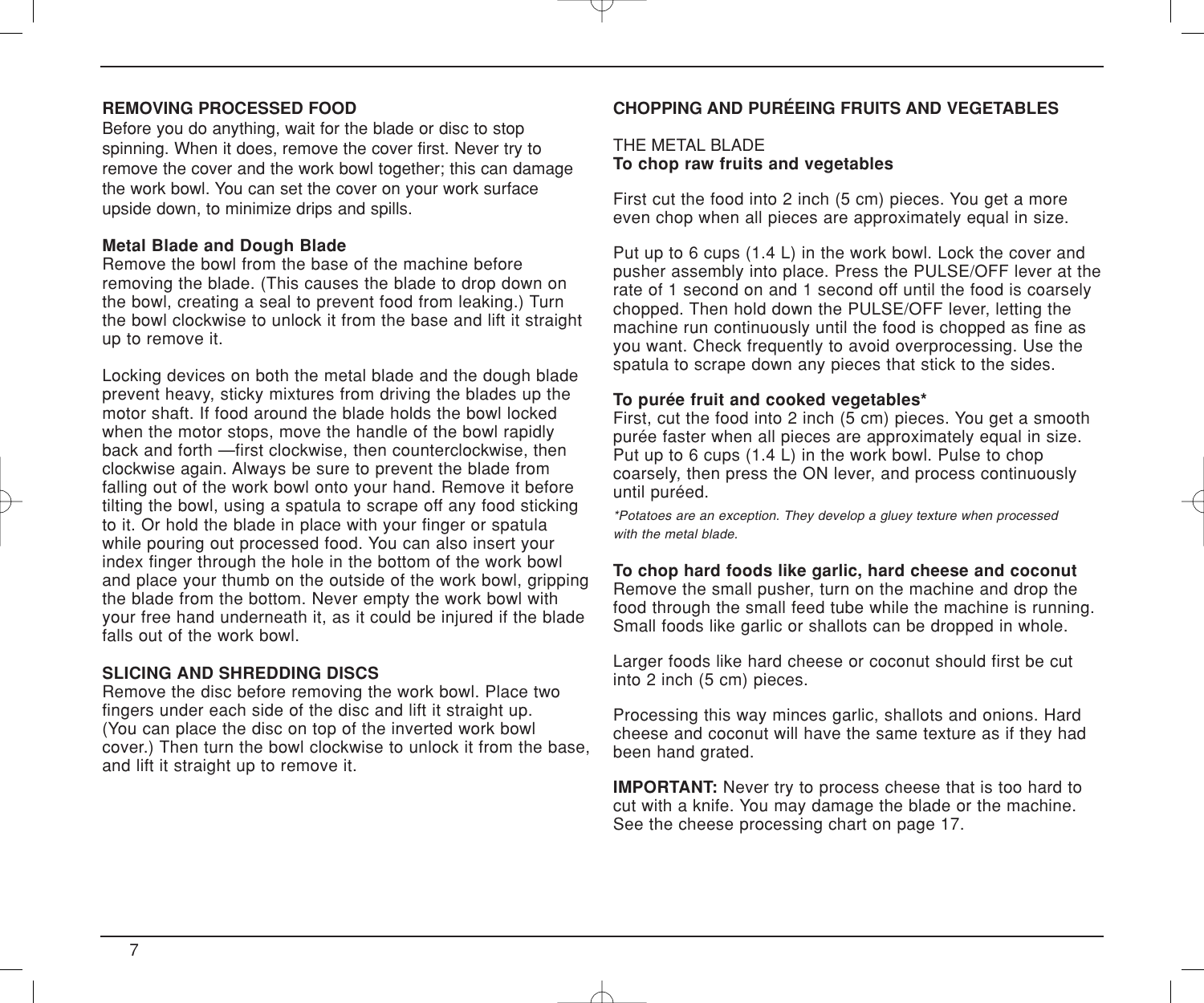#### **To chop parsley and other fresh herbs**

The herbs, the work bowl and the metal blade must all be thoroughly clean and dry. Remove stems from the herbs. Add the leaves to the bowl and process until they are chopped as finely as you want. The more herbs you chop at a time, the finer texture you can obtain. If completely dry when processed, parsley and other herbs will keep for at least 10 days stored in an airtight bag in the refrigerator. They may be stored frozen for months in an airtight container or bag.

#### **To chop peel from citrus fruit or to chop sticky fruit like dates and raisins, add sugar or flour.**

For citrus, remove the peel with a vegetable peeler. Leave the white part on the fruit; this is the pith, which is bitter tasting. Cut the peel into lengths of 2 inches (5 cm) or less and process with 1/2 cup (100 g) of sugar until finely chopped. (This may take a long time – 2 minutes or longer, depending on how fine you want the peel.)

For sticky fruit like dates, raisins, prunes and candied fruit, put the fruit in the freezer for about 10 minutes before processing. Add some of the flour called for in the recipe to the work bowl with the fruit. Use no more than 1 cup (5 ounces, 140 g) of flour for each cup (240 ml) of fruit.

#### **WORTH KNOWING**

- The finer the chop you want, the more you can process at a time. The exact amount depends on the texture of the food. Pulse repeatedly until the food is chopped moderately fine, then switch to continuous processing.
- For a coarse chop, process a few pieces at a time and check texture often.
- Occasionally, when you chop hard vegetables like carrots, potatoes or turnips, a piece may become wedged between the blade and the side of the bowl. If that happens, remove the cover, lift the blade out carefully and remove the wedged piece. Empty the bowl, reinsert the blade and lock the cover and pusher assembly into place, first removing the small pusher. Press the ON lever and drop the vegetable pieces through the feed tube while the machine is running. After you've added a cupful this way, stop the machine, remove

the cover and add the remaining vegetable pieces. Replace cover and continue processing.

• When making soup, you will often want to purée vegetables that have cooked in liquid. Don't add liquid to the work bowl – just the vegetables. They will purée faster and smoother without liquid. Add enough liquid to make the purée pourable, return it to the soup liquid and stir.

#### **CHOPPING AND PURÉEING MEAT, POULTRY AND FISH**

#### THE METAL BLADE

#### **To chop uncooked or cooked meat, poultry, fish and seafood**

The food should be very cold, but not frozen. Cut it into 2 inch (5 cm) pieces to ensure an even chop. Process up to 5 cups (2-1/2 pounds) at a time. Press the PULSE/OFF lever 3 or 4 times at a rate of about 1 second on and 1 second off. If the food is not chopped fine enough, let the processor run continuously for a few seconds. Check the texture often to avoid overprocessing. Use a spatula to scrape food from the sides of the bowl as necessary.

Remember, you control the texture by the length of time you process. By varying processing time, you can get a range of textures suitable for hamburgers, hash, stuffing for peppers, cannelloni, tortillas, etc.

#### **To purée uncooked and cooked meat, poultry, fish and seafood**

Cut the food into 2-inch (5 cm) pieces. Pulse until it is evenly chopped, then process continuously until it reaches the texture you want. Scrape the sides of the bowl with a spatula as necessary.

Leave the purée in the work bowl and add eggs, cream and seasonings as called for by the recipe. Process to combine thoroughly.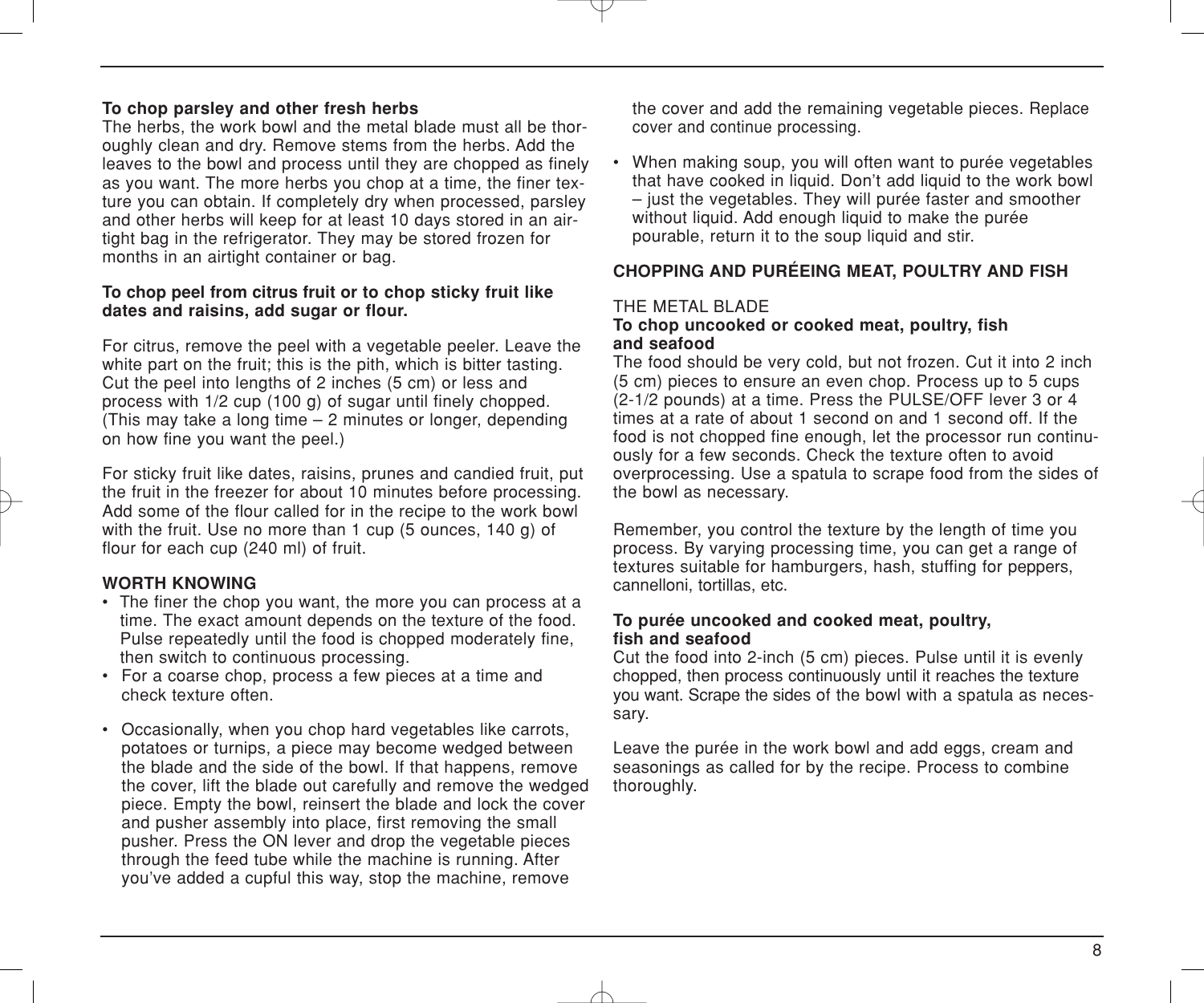#### **CHOPPING NUTS, MAKING FLAVORED BUTTER AND DIPS**

#### THE METAL BLADE **To chop nuts**

Chop up to 4 cups (16 ounces, 1L) of nuts at a time, pressing and releasing the PULSE/OFF lever and checking frequently to avoid letting powdered nuts clump together and form a nut butter. When the nuts are to be mixed with flour or sugar in a recipe, add some of the flour or sugar to the nuts before you chop them – about 1/2 cup of flour (21 ⁄2 ounces, 70 g) of sugar (33 ⁄4 ounces, 105 g) for each cup of nuts. This allows you to chop the nuts as fine as you wish without turning them into a nut butter.

You can also process nuts with a shredding disc or medium slicing disc. The optional Fine Shredding Disc (DLC-334) is particularly good for this application.

#### **To make peanut butter and other nut butters**

Process up to 3 cups of nuts (12 ounces, 340 g) at a time. Let the machine run continuously. After 2 or 3 minutes, the ground nuts will form a ball that will gradually smooth out. Scrape the sides of the bowl and continue processing until drops of nut oil are visible. Taste for consistency. The longer you process the nuts, the softer the butter will be. For chunk-style nut butter, add a handful of nuts just after the ball of nut butter begins to smooth out. To make butter from cashew nuts, add a little bland vegetable oil.

Processor-made nut butters contain no preservatives. They will keep indefinitely without separating when stored in the refrigerator.

## **To make flavored butters with anchovies, cheese,**

The butter should be at room temperature and cut into tablespoon-size pieces. Process the flavoring ingredients first, chopping them fine. Always process fresh herbs first, when the work bowl and metal blade are clean and dry. Add small, hard ingredients like garlic and pieces of cheese through the small feed tube while the machine is running.

Next, add the butter and process until smooth. Add any liquid ingredients last, while the processor is running, and process only long enough to blend.

#### **To make cheese spreads and flavored dips**

Process exactly as you would for flavored butters. Use sour cream, crème fraiche or soft cheese – at room temperature – instead of butter. Cut cream cheese into 1 inch (2.5 cm) cubes; add cottage cheese by tablespoonfuls.

• Flavored butters freeze very well. Roll into a sausage shape about 1-1/2 inches (3.75 cm) in diameter and wrap airtight in plastic wrap. To use, simply slice as much as you want from the frozen roll and return the remainder to the freezer. Add to sauces, soups or casseroles or put on hot steaks, chops or grilled fish.

#### **BEATING EGG WHITES, WHIPPING CREAM AND MAKING MAYONNAISE**

#### THE METAL BLADE

#### **To beat egg whites**

Best results are obtained from the following method: use 3 or more egg whites that are part of a recipe that can be done almost entirely by processor. If the beaten egg whites are to be used in meringues, this method will not give good results. Use conventional methods instead, like a hand-held electric mixer.

The work bowl must be absolutely clean. Add 3 or more egg whites and turn on the machine. While the machine is running. pour a little vinegar or lemon juice through the feed tube, about 1 tablespoon for every 3 whites. Vinegar produces the stiffest results and its flavor is not detectable in cakes, soufflés or ice creams. Continue processing until the egg whites hold their shape – about 1¼ to 2½ minutes, depending on their number. They are ready when the surface develops ridges and the mass of whites almost stops moving.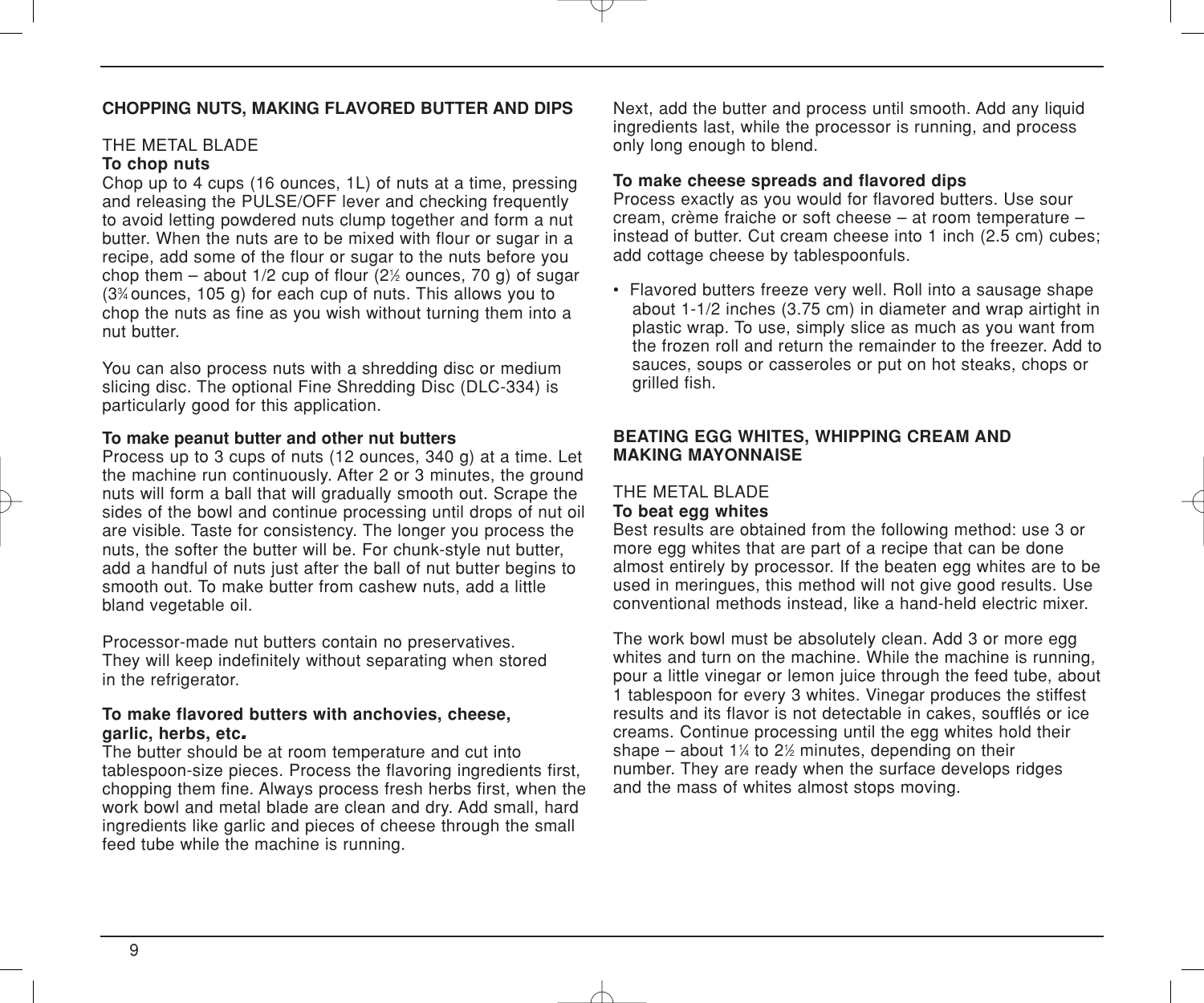#### **To whip cream**

Processor whipped cream is best for decorations or as a topping for gingerbread, berries or other desserts. Because no air is incorporated into it during processing, it will hold its shape very well, although it will not whip to a consistency as light and fluffy as that obtained by methods that beat air into the cream.

Chill the cream well before starting. Process up to 4 cups (960 ml) at a time. Process continuously until the cream begins to thicken. Then add sugar as desired and process continuously, watching carefully until the cream reaches the desired consistency.

For consistently reliable results, add 2 tablespoons of non-fat dried milk for every cup of cream, before processing.

#### **To make mayonnaise**

The DLC-X Plus can be used to make foolproof mayonnaise. Use the metal blade to process eggs. For safe food procedures, we recommend using pasteurized liquid eggs, or making a "cooked" mayonnaise such as the one on page 34 of this Instruction/Recipe Book. The work bowl and blade must be clean and dry.

You should be able to incorporate 2/3 cup (160 ml) of oil for every egg yolk, or up to 11 ⁄4 cups oil for every whole egg when making mayonnaise. A mayonnaise made with egg yolks alone will be almost as thick as butter.

To make a "two egg" batch of mayonnaise made with a liquid pasteurized egg product takes less than 5 minutes. Insert the metal blade and process 1/2 cup liquid pasteurized eggs (such as EggBeaters® or Simply Eggs®), 4 tablespoons vinegar or lemon juice, 2 teaspoons dry mustard, and 1 teaspoon kosher or sea salt with 4 tablespoons of vegetable oil for 45 seconds. Then, while the machine is running, pour 1/2 cup of vegetable oil into the small pusher. When the oil has dribbled through the small hole at the bottom of the pusher, remove the small pusher and gradually add 1½ cups vegetable oil with the machine running. Process until a thick emulsion is formed. See Basic Mayonnaise recipes, page 33.

#### **MAKING CRUMBS, CRUMB CRUSTS, PASTRY AND QUICK BREADS**

#### THE METAL BLADE

#### **To make bread or cracker crumbs**

Cut or break the bread or crackers into pieces and put them in the work bowl. Process continuously to as fine a texture as you want. For parsleyed or seasoned crumbs, chop parsley or other fresh herbs with the crumbs. For buttered crumbs, process until the dry crumbs are of the desired texture, then dribble melted butter through the small feed tube while the machine is running.

#### **To make graham cracker or cookie crumb crusts**

Process the crackers or cookies as described above. Add sugar, spices and butter, cut into pieces, as specified by your recipe. Process until well combined.

#### **To prepare pastry**

A recipe giving exact ingredients is in the recipe section at the end of this book. The following information describes the general procedure.

Combine unbleached all-purpose flour, salt, and pieces of very cold or frozen butter in the work bowl. Process until the mixture has the consistency of cornmeal.

Turn on the machine, and while it is running, start pouring ice water through the feed tube. Stop processing as soon as the dough begins to form a ball, to ensure tender, flaky pastry.

Use the dough immediately, or form it into a round disc about 1 inch (2.5 cm) thick. Wrap it in plastic wrap and refrigerate or freeze it for later use.

#### **To prepare quick breads and cakes that use baking powder and/or soda**

These doughs are soft and the ingredients should be cold. The most important rule for success is not to overmix after the flour has been added.

If the recipe calls for chopped ingredients like lemon peel as flavoring or nuts for a topping or crust, chop them first while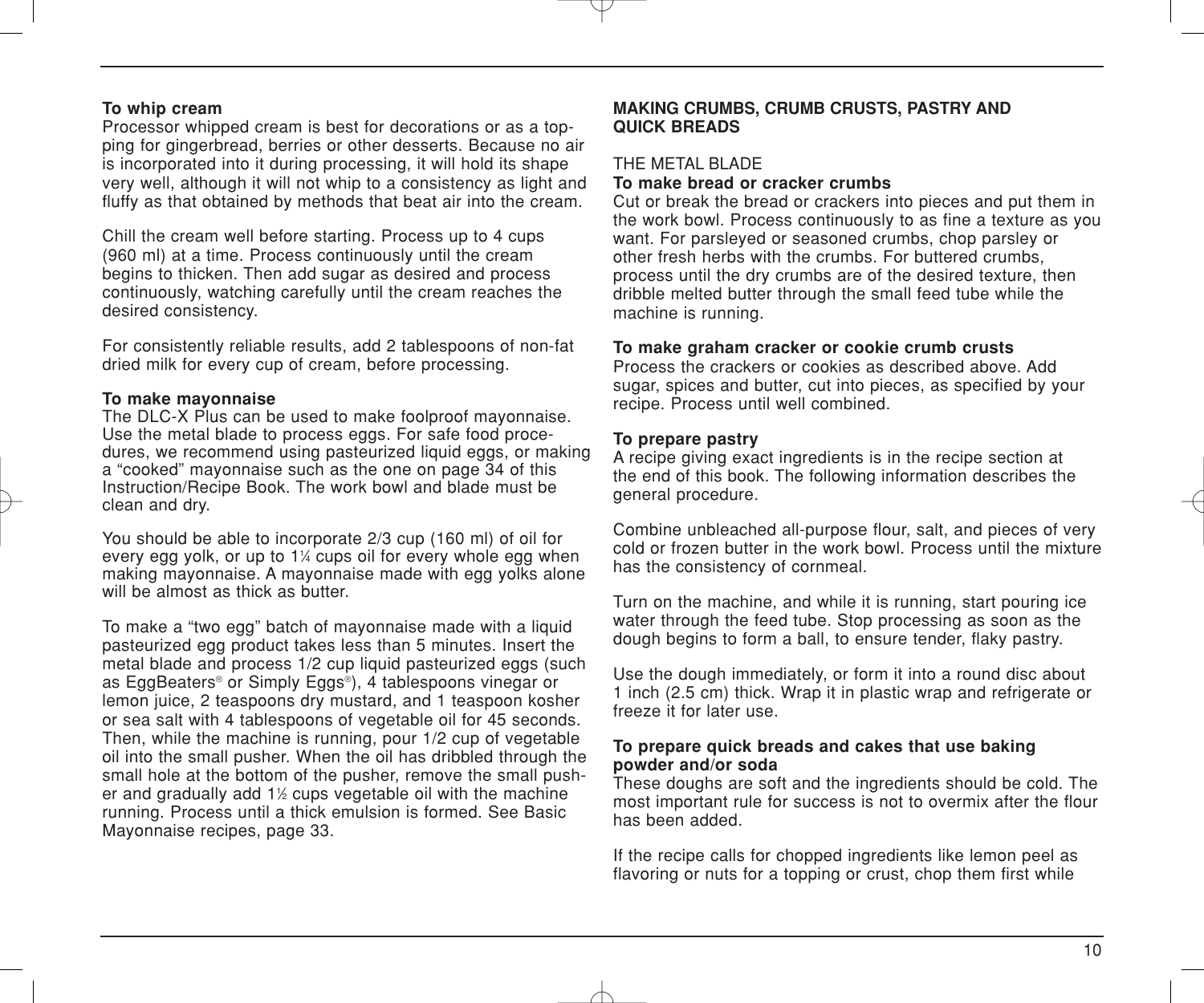the work bowl is clean and dry. Then set them aside until needed. (Always use sugar when chopping lemon peel; see page 8.)

Put dry ingredients like flour, salt and leavening in the work bowl and process with the metal blade for 5 seconds to mix them. Remove and reserve the dry ingredients.

Add the eggs and sugar to the work bowl and process to mix, letting the machine run about 1 minute. Next, add the butter, at room temperature and cut into 1-inch (2.5 cm) pieces. Let the machine run continuously for a minute, until the butter is thoroughly mixed with the sugar and eggs. Then add flavorings and liquid — vanilla, spices, cocoa, etc. Process until mixed. Add the dry ingredients to the work bowl. Process by pulsing, looking down after each pulse. Stop pulsing as soon as the dry ingredients have almost disappeared into the batter. Overprocessing the dry ingredients will cause quick breads and cakes to be tough. (If your recipe calls for ingredients that are to be coarsely chopped, like nuts or raisins, add them last with the mixed dry ingredients.)

#### **PROCESSING YEAST DOUGH FOR BREAD AND COFFEE CAKE**

#### THE DOUGH BLADE

A fresh and fragrant loaf of bread is one of the most satisfying of foods. With the food processor to mix and knead the dough for you, it's easy to produce perfect loaves every time.

There are two general types of yeast dough.

Typical bread dough:

- $\cdot$  Is made with a flour mix that contains at least 50% white flour.
- Is uniformly soft, pliable and slightly sticky when properly kneaded.
- Always cleans the inside of the work bowl completely when properly kneaded.

Typical sweet dough:

• Contains a higher proportion of sugar, butter and/or eggs than typical bread dough.

- Is rich and sticky.
- Does not clean the inside of the work bowl.
- Requires less kneading after the ingredients are mixed. Although 30 seconds is usually sufficient, 60 to 90 seconds gives better results if the machine does not slow down.

Except for kneading, the procedures are the same for both types of dough.

#### **Machine capacity**

If a bread dough calls for more than 10 cups of all-purpose flour (50 ounces, 1.4 kg), or 6 cups of whole grain flour (30 ounces, 850 g), mix and knead the dough in equal batches. Do the same for sweet doughs that call for more than 6 cups of flour (30 ounces, 850 g).

#### **Using the right blade**

Use the plastic dough blade for any recipe that calls for more than 31 ⁄2 cups of flour measured by the "stir-scoop-and-sweep" method (171 ⁄2 ounces, 495 g). See the explanation under "Measuring the flour."

Because the dough blade does not extend to the outside rim of the work bowl, it cannot pick up all the flour when small amounts of dough are being processed. Use the metal blade for recipes that call for less than 3-1/2 cups of flour (171 ⁄2 ounces, 495 g).

Always push the blade down as far as it will go on the motor shaft.

#### **Measuring the flour**

It's best to weigh it. If you don't have a scale, or the recipe doesn't specify weight, measure by the "stir-scoop-and-sweep" method. Use a standard, graduated dry measure, not a cup for liquid measure.

- With a spoon or fork, stir the flour in its container.
- With the dry measure, scoop up the flour so it overflows.
- With a spatula, straight-edged knife or a chopstick being careful not to press down – sweep excess flour back into the container so the top of the measure is level.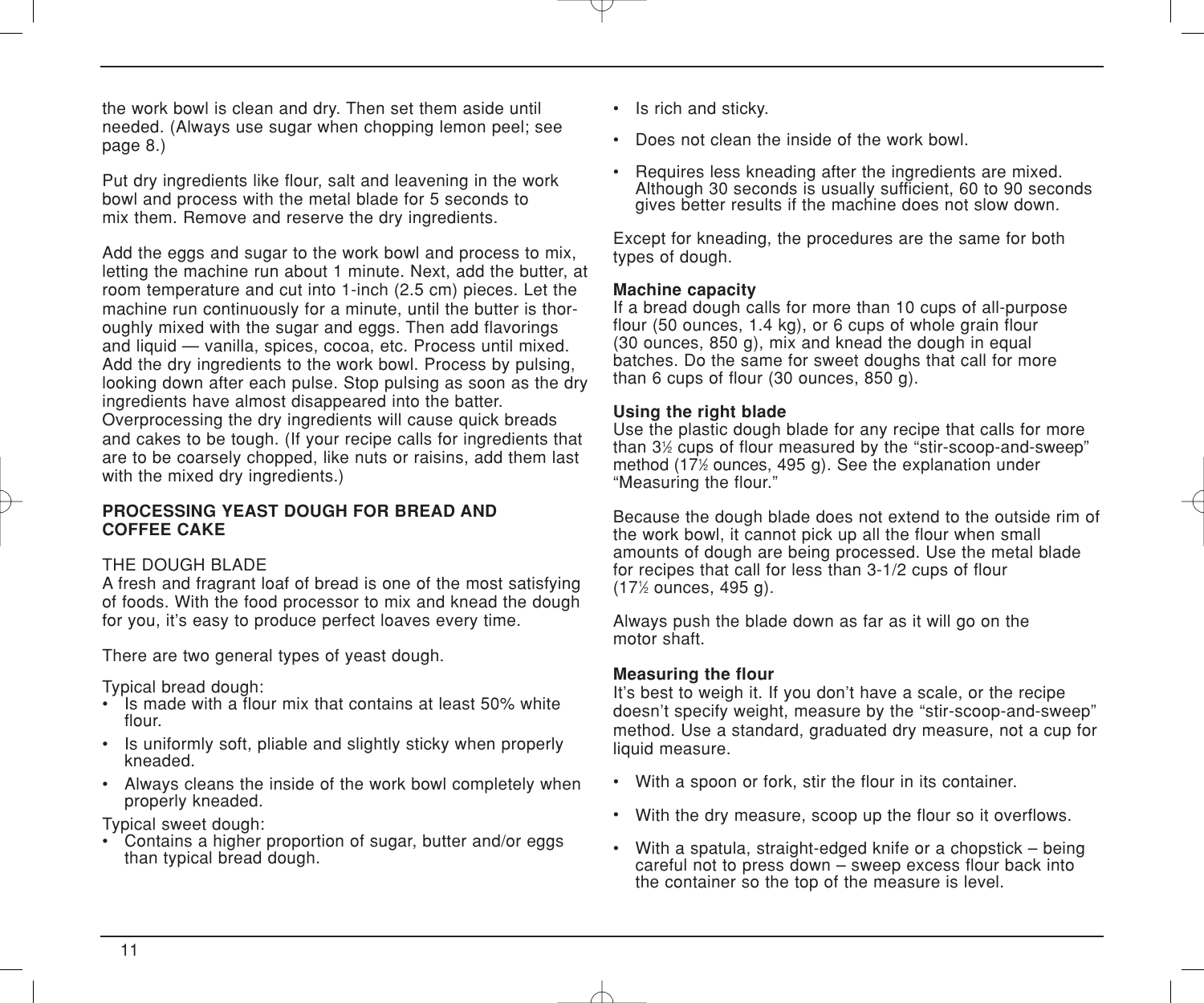#### **Proofing the yeast**

The expiration date is marked on the package. It is usually, but not always, reliable. To be sure your yeast is active, dissolve it in a small amount of warm liquid (about 1/3 cup for one package of dry yeast). If the recipe calls for a sweetener like sugar or honey, add a tablespoonful with the yeast. If no sugar is called for, add a half teaspoonful of the flour. The yeast won't foam without it. Let the mixture stand until it foams – up to 10 minutes.

#### **Processing dry ingredients**

Put the flour in the work bowl with all the other dry ingredients. If the recipe calls for herbs, oil or solid fats like butter, add them with the flour. Turn the machine on and let it run for about 20 seconds. Cheese, nuts and raisins may be added with the dry ingredients or during the final kneading. To leave them almost whole, add them 5 seconds before you stop kneading. For finer texture, add them sooner.

#### **Adding liquids**

All liquid should be added through the feed tube while the machine is running. The temperature of liquids used to dissolve and activate yeast must be between 105° and 120°F (40° and 49°C). Yeast cells are not activated at temperatures lower than this and they die when exposed to temperatures higher than 130°F (54°C).

All liquid except that used to activate the yeast should be cold, to minimize the possibility of overheating the dough.

#### **Kneading bread dough**

After the dough starts to clean the inside of the work bowl completely, process it for 80 seconds to knead it. Stop the machine and test the dough to be sure it's properly kneaded. Typical bread dough should have a soft, pliable texture and it should feel slightly sticky. Stretch the dough with your hands to test. If it feels hard, lumpy or uneven, continue processing until it feels uniformly soft and pliable.

#### **Kneading dough for coffee cakes, batter bread and brioche**

Process for at least 30 seconds after all the ingredients are incorporated. It will not clean the inside of the work bowl. If necessary, scrape the bowl and process for 5 more seconds.

#### **Rising**

Put the dough in a large, lightly floured, plastic bag, squeeze out all the air, and close the end with a wire twist, allowing space for the dough to rise.

Or put the ball of dough in a large bowl coated with soft butter or vegetable oil. Roll the dough around to coat the entire surface. Cover it with a damp towel or a piece of oiled plastic wrap.

Let it rise in a warm, draft-free place about 80°F (27°C). The rising time will vary from 45 minutes to several hours, depending on the type of flour and the humidity of the air. To test if the dough has risen enough, stick a finger into it.

An indentation should remain when you withdraw your finger. If it doesn't, let the dough rise more and test again.

Punch the dough down.

#### **Shaping, finishing and baking**

If you shape the dough in pans, fill them only half full. Let rise until dough is slightly above the top of the pan. If shaping free-form loaves, let them rise on an oiled baking sheet until at least doubled in bulk.

#### **Making large quantities**

You can make several batches of bread dough in a row. To avoid overheating the motor, use less than the maximum capacity for each batch. For example, using 9 cups of flour (45 ounces, 1.3kg) instead of 10 cups (50 ounces, 1.4kg), you can make 5 successive batches of typical bread dough. That's 4-1/2 pounds (2 kg) of bread dough per batch – a total of 221 ⁄2 pounds (10 kg) of dough!

#### **PROBLEMS AND SOLUTIONS WITH TYPICAL BREAD DOUGH**

#### **Motor slows down:**

- Amount of dough may exceed maximum capacity of your food processor. Remove half and process in 2 batches.
- Dough may be too wet. As soon as machine starts to slow down, add 2 tablespoons flour through feed tube.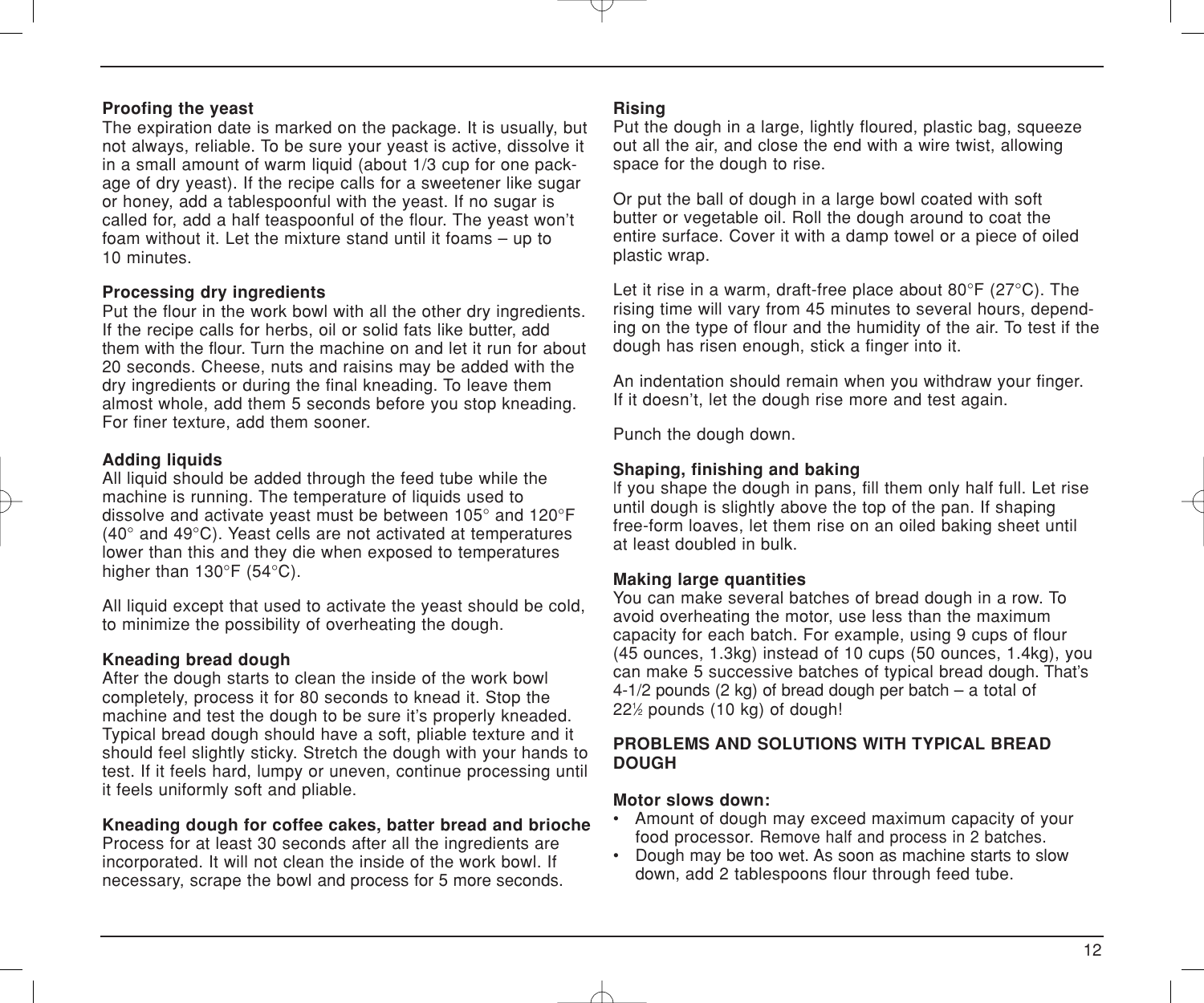If motor speeds up, continue processing. If not, add more flour – 1 tablespoon at a time – until motor speeds up. Process until dough cleans side of work bowl.

#### **Blade doesn't incorporate ingredients:**

• Always start processor before adding liquid. Add liquid in slow, steady stream, only as fast as dry ingredients absorb it. If you hear liquid sloshing, stop adding it but do not turn off machine. Instead, wait until ingredients in work bowl have mixed, then add remaining liquid slowly. Pour liquid onto dough as it passes under feed tube opening; do not pour liquid directly onto bottom of work bowl.

#### **Blade rises in work bowl:**

• Blade may not have been pushed down as far as possible before processing was started.

#### **Dough doesn't clean inside of work bowl:**

- Amount of dough may exceed maximum capacity of your food processor. Remove half and process in 2 batches.
- Dough may be too dry. If it feels crumbly, add water 1 tablespoon at a time – while machine is running, until dough becomes moist and cleans inside of work bowl. Wait 10 seconds between additions of water.
- Dough may be too wet. While machine is running, add 1 tablespoon of flour. If necessary, add more – 1 tablespoon at a time – until dough cleans inside of work bowl.
- Plastic dough blade is intended only for recipes calling for at least 3-1/2 cups of flour (17-1/2 ounces, 495 g). If your recipe calls for less flour, remove plastic dough blade and insert metal blade. Always use metal blade for recipes calling for less than 31 ⁄2 cups of flour (17-1/2 ounces, 495 g).

#### **Nub of dough forms on top of blade and does not become uniformly kneaded:**

• Stop machine, carefully remove dough, divide it into 3 pieces and redistribute them evenly in work bowl. Continue processing until dough is uniformly soft and pliable.

#### **Dough feels tough after kneading:**

• Divide dough into 2 or 3 pieces and redistribute evenly in bowl. Process 10 seconds or until uniformly soft and pliable.

#### **Soft dough or liquid leaks onto base of food processor:**

• Always start processor before adding liquid and add liquid only as dry ingredients absorb it.

#### **Dough is too dry:**

• While machine is running, add water – 1 tablespoon at a time – until dough is sufficiently moist to clean inside of bowl.

#### **Dough is too wet and sticky:**

• While machine is running, add 2 tablespoons of flour and process 10 seconds. If necessary, add more flour – 1 tablespoon at a time – waiting 10 seconds after each addition, until dough cleans inside of bowl.

#### **Motor stops:**

- Pusher assembly may have become unlocked. Push down pusher sleeve to lock it into place and continue processing.
- Cover may have become unlocked. Lock cover and continue processing.
- Power cord may have become unplugged. Plug in machine and continue processing.
- Excessive strain may have caused motor to overheat and stop. Wait for motor to cool off, divide dough into 2 batches. and complete processing.

#### **Dough doesn't rise:**

- We recommend that you always test activity of yeast before using it by stirring it and at least 1/2 teaspoon sugar into about 1/3 cup (80ml) warm liquid 105°F to 120°F (40° to 49°C). Within 10 minutes foam should develop, indicating yeast is active. Do not use dry yeast after expiration date on package.
- Avoid killing yeast cells by dissolving yeast in too warm water or overheating dough by excessive kneading. Dissolve yeast in about 1/3 cup (80ml) warm water at 105° to 120°F (40° to 49°C). All other liquid should be cold.
- Let dough rise in draft-free environment of about 80° to 90°F (26° to 32°C). (For most predictable environment, use oven that has been turned on briefly to lowest temperature, then turned off before placing dough in it. Cushion bottom of bowl with pot holder or towel.)
- Dough containing whole grain flour will take longer to rise than dough made of white flour only.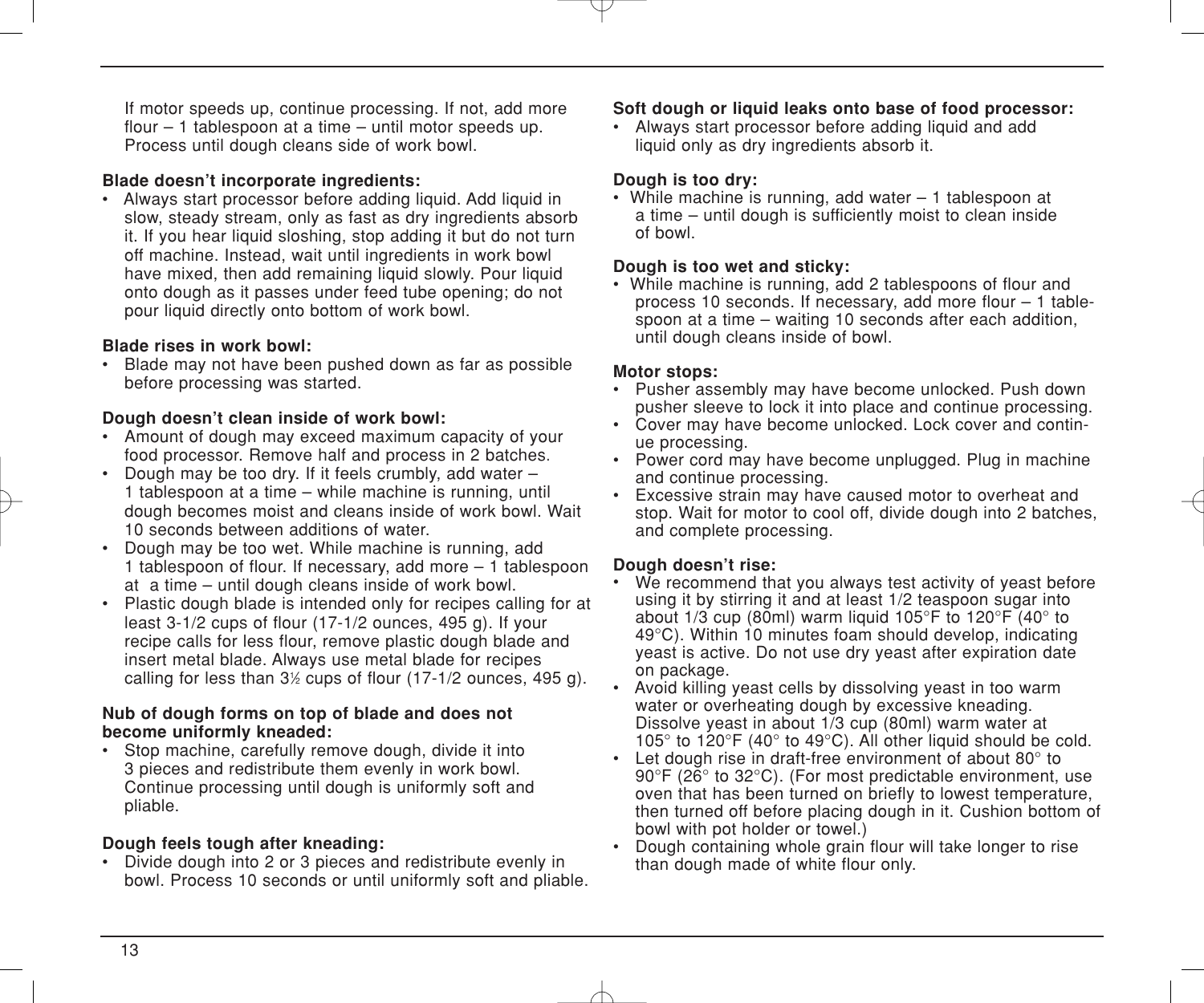#### **Baked bread too heavy:**

• Next time, feel dough to be sure it is uniformly soft. pliable and slightly sticky before setting it aside to rise. Let dough fully double in bulk in bowl or bag, punch it down, then let it double again after it has been shaped. Always bake bread in oven preheated to 400°F (205°C) unless recipe indicates otherwise.

#### **PROBLEMS AND SOLUTIONS WITH TYPICAL SWEET DOUGHS**

#### **Motor slows down:**

- Amount of dough may exceed maximum capacity of your food processor. Remove half and process 2 batches.
- Don't process too long after all the ingredients have been incorporated. These rich doughs will give you good results after only 30 seconds of kneading.

#### **Blade doesn't incorporate ingredients:**

• Butter or margarine, if not melted, must be cut into tablespoon-size pieces before being added to work bowl.

#### **Blade rises in work bowl:**

• Blade may not have been pushed down as far as possible before processing was started.

#### **Motor stops:**

• See comments under "Typical Bread Dough."

#### **Dough doesn't rise:**

• See comments under "Typical Bread Dough."

#### **SLICING FRUITS AND VEGETABLES**

#### THE SLICING DISC

#### **To slice round fruits and vegetables**

Before processing onions, potatoes, tomatoes, oranges, apples and other large round fruits and vegetables, trim them with a knife. Cut a small flat base on the bottom end, to make the food lie stable on the disc.

Place the food in the feed tube, flat side down. Position it as far left as possible, to prevent it from tilting when being sliced. Be sure the small pusher is locked and the slide lock on the large pusher is unlocked. Slide the pusher assembly over the feed tube and push the sleeve down to lock it into place.

Apply pressure to the pusher while pressing down on the PULSE/OFF lever. Release the PULSE/OFF lever as soon as the food is sliced.

#### **To prepare whole peppers**

Prepare them by removing the stem and cutting the stem end flat. Remove the center core and scoop out the seeds. Leave the end opposite the stem whole, to keep the structure stiff. This ensures round, even slices.

Insert the pepper, stem side down, into the feed tube.

#### **If the fruit or vegetable doesn't fit in the top of the feed tube**

Try inserting it from the bottom. The opening there is slightly larger. Always remove large, hard pits and seeds from fruits before processing. Seeds from citrus fruits need not be removed.

For best slicing results, choose fruits that are firm and not too ripe. Citrus fruits should not be soft or mushy. You may remove the rind before slicing, or slice fruits with the rind on.

To slice large fruits like cantaloupe and pineapple, first cut them in half and remove the seeds or core. If necessary, cut the halves into smaller pieces to fit into the feed tube. Remember to cut the ends flat.

#### **To prepare cabbage**

Turn the cabbage on its side and slice off the top and bottom to leave a center section about 3 inches (7.5 cm) deep. Remove the core from the center section and cut it in wedges to fit the feed tube vertically. Use the 2 mm slicing disc or the optional 1 mm slicing disc (DLC-341) to slice the cabbage for coleslaw. Apply medium pressure to the pusher, and press the PULSE/ OFF lever until the cabbage is sliced. Remove the core from the bottom piece, and cut it and the top piece into wedges to fit the feed tube. Process as described.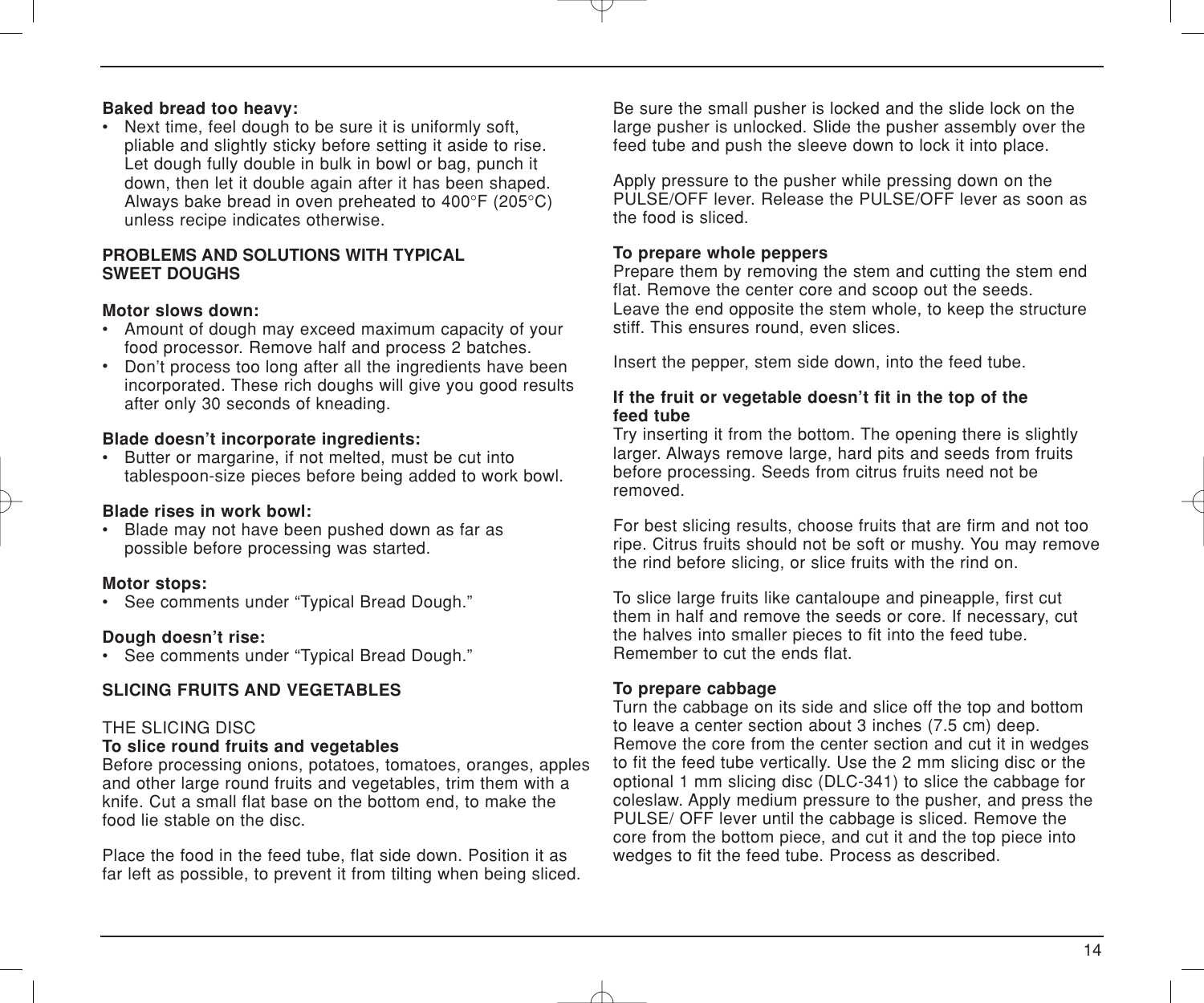#### **To slice small round fruits and vegetables**

For large berries, radishes and mushrooms, use this procedure. Trim the opposite ends flat with a knife. Insert them through the feed tube, standing each piece on a flat end. You can fill the tube to about 1 inch (2.5 cm) from the top. The bottom layer gives you perfect slices for garnish.

If you want all the slices to be perfect, it's best to process only one layer at a time.

#### **To slice long fruits and vegetables**

Trim bananas, celery, carrots, cucumbers and zucchini before putting them in the feed tube. Cut them into pieces about  $\overline{3}$  inches (7.5 cm) long – a little shorter than the height of the feed tube. Place a ruler on your cutting board as a guide, or lay the pusher assembly on the board with the pusher pulled out as far as it will go. Cut both ends flat.

Fill the feed tube with the pieces, standing them vertically and adding enough pieces so they are solidly packed and cannot tilt sideways as they are sliced.

Slide the pusher assembly over the feed tube and press the sleeve down to lock it into place. Be sure the small pusher is locked and the slide lock on the sleeve is unlocked.

#### **To slice a small amount of food**

Use the small feed tube and the small pusher. Remove the small pusher from the pusher assembly. Slide the pusher assembly over the feed tube and press the sleeve down to lock it into place. Be sure the slide lock on the sleeve is locked.

Cut the food in 3-inch  $(7.5 \text{ cm})$  lengths  $-$  a little shorter than the height of the feed tube. If you are slicing one or two long, thin vegetables like carrots, push them against the left side of the tube.

If you are slicing a few vegetables that are long at one end and narrow at the other – like celery, carrots or scallions – cut them in half and pack them in pairs alternating one wide end up and one narrow end up.

Press down with the small pusher while pressing down on the PULSE/OFF lever, until the food is sliced.

#### **To prepare French-cut green beans**

Trim fresh green beans to 4-inch (10 cm) lengths. Stack them in the feed tube horizontally to about 1 inch (2.5 cm) from the top. Be sure the small pusher is locked and the slide lock on the sleeve is unlocked.

Slide the pusher assembly over the feed tube and push the sleeve down to lock it into place. Apply light pressure to the pusher and press down on the PULSE/OFF lever until the beans are sliced.

To make long, horizontal slices of zucchini and carrots, use the same procedure. You can make julienne strips from leeks in the same way. Remove the root end and the green ends. Cut the leeks in half and wash them well to remove all sand. Place them in the feed tube flat side down.

#### **To make julienne or matchstick strips**

Process the food twice or "double-slice" it. Insert any large vegetable or fruit, like potatoes, turnips, zucchini or apples, in the feed tube horizontally. You may want to wedge large vegetables or fruits in from the bottom of the feed tube, which is slightly larger than the top.

Apply pressure to the pusher while pressing down on the PULSE/OFF lever until the food is sliced. You will get long slices.

Remove the slices from the work bowl and reassemble them as shown. Reinsert them in the feed tube, from the top or bottom, wedging them in tightly so they won't fall over or tilt. Slice them again. You will obtain long julienne strips.

With either of two optional julienne discs, you can obtain square julienne strips in a single operation. The DLC-332 Square Julienne Disc makes strips that measure 2x2 mm in cross section; the DLC-333 Square Julienne Disc makes 3x3 mm strips. For larger strips, use the DLC-336 Fruit, Vegetable and French-Fry Cut Disc; it makes sticks that measure 6x6 mm (about 1/4 inch square) in cross section.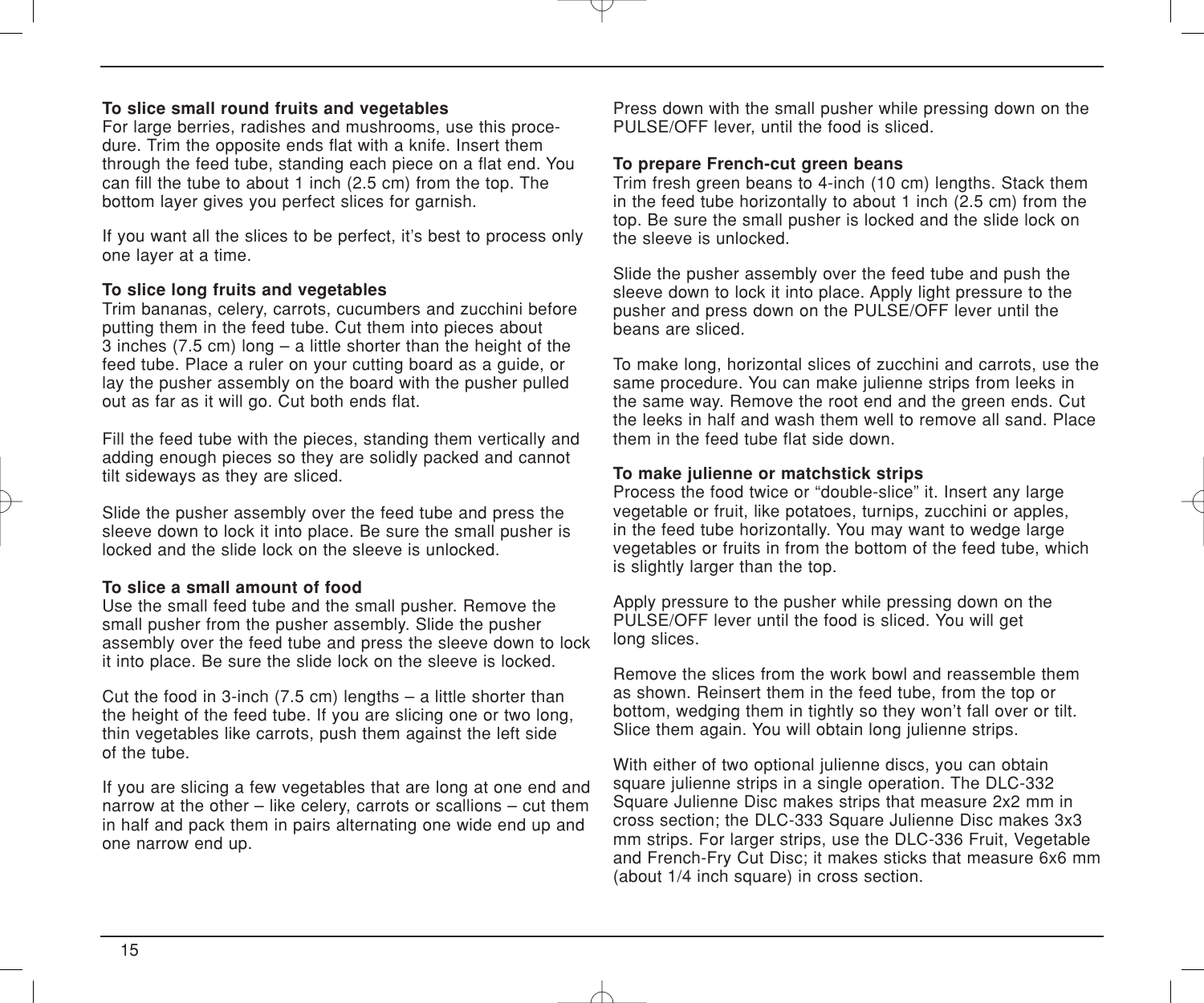#### **To slice cooked meat and poultry**

In general, the food must be very cold. If possible, use a single chunk of food just large enough to fit the feed tube. To make julienne strips of ham, bologna or luncheon meat, stack slices of them. Then roll them or fold them double and stand them upright in the feed tube, wedging in as many rolls as possible. This technique works better with square or rectangular pieces than with round ones.

#### **To slice uncooked meat and poultry**

Cut the food into pieces to fit the feed tube. Boned, skinned chicken breast halves will usually fit when cut in half crosswise. Wrap the pieces in plastic wrap and put them in the freezer. They are ready to slice when they pass the "knife test" – that is, they are semi-frozen – hard to the touch, but easily pierced with the tip of a sharp knife. Stand them in the feed tube cut side down and slice them against the grain, using firm pressure on the pusher. Or lay them flat in the feed tube, piling up as many as will fit, and slice them with the grain, using firm pressure.

#### **To slice sausage**

Freeze the sausage until it is hard to the touch, but can be easily pierced with the tip of a sharp knife. If a single sausage does not fit snugly in the feed tube, cut it into pieces to fit the small or the large feed tube. Process, using firm pressure.

#### **To slice salami and other hard sausage**

If the sausage is thin enough so one or two of them will fit in the small feed tube, use that tube. Or cut the sausage into enough pieces to fit the large feed tube completely. Stand the pieces vertically, packing them in tightly so they cannot tilt sideways as they are sliced.

#### **SHREDDING FRUITS AND VEGETABLES**

#### THE SHREDDING DISC

#### **To shred round fruits and vegetables**

Before processing apples, potatoes, onions and other round food, trim with a knife. Cut one end flat, to make food lie stable on the shredding disc.

Place the food in the pusher, one flat side down. Position it in the tube as far left as possible, to prevent it from tilting. Make sure the small pusher is locked and the slide lock on the sleeve is unlocked. Slide the pusher assembly over the feed tube and push the sleeve down to lock it into place. Apply pressure to the pusher while pressing the PULSE/OFF lever until the food is sliced.

#### **To shred long vegetables**

Trim carrots, zucchini and other long vegetables into the long-est lengths that will fit the feed tube when laid in horizontally (about 4 inches, 10 cm). Stack the pieces to about 1 inch (2.5 cm) from the top of the feed tube.

Apply medium to firm pressure on the pusher – depending on the texture of the food – while pressing the PULSE/OFF lever until the food is shredded. Do not overload work bowl, or shredded food may force disc upward. Never force pusher when shredding food*.*

#### **To shred cabbage for coleslaw**

Prepare in wedges. Place a wedge in the feed tube vertically. Apply medium pressure to the pusher and press the PULSE/ OFF lever until the cabbage is shredded. For longer shreds, prepare the same way, but process with one of the optional thin slicing discs.

#### **To shred hard cheese like Parmesan**

The cheese must be at room temperature. If a sharp knife cannot easily pierce the cheese, do not try to shred it; it may damage the shredding disc. Cut the cheese into pieces to fit the feed tube and process with light pressure on the pusher.

Never force the pusher. Press down on the PULSE/OFF lever and hold it down until the cheese is shredded, releasing pressure on the pusher momentarily if the motor slows.

#### **To slice firm cheese like Swiss and cheddar**

Cut the cheese into pieces to fit the feed tube. Put cheese in the freezer until it is semi-frozen – hard to the touch but easily pierced through with the tip of a sharp knife. Stand the pieces in the feed tube and apply light pressure to the pusher while pressing the PULSE/OFF lever until they are sliced.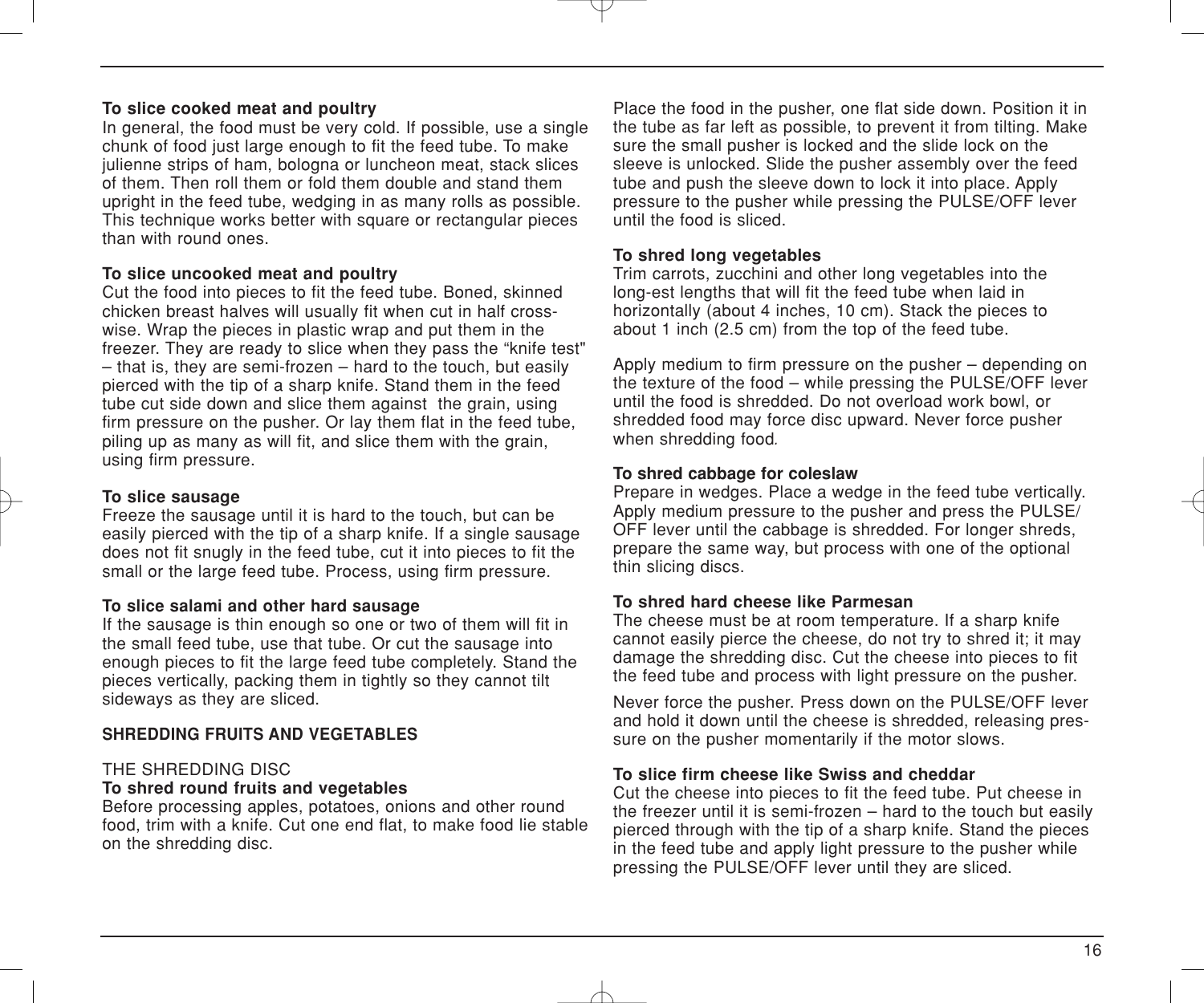| <b>PROCESSING CHEESE</b><br>Find the name of the cheese you<br>want to process in a box below.<br>For processing information, check<br>the box under the appropriate disc<br>at right. |                                           |                                                                    | $\circ$                    |
|----------------------------------------------------------------------------------------------------------------------------------------------------------------------------------------|-------------------------------------------|--------------------------------------------------------------------|----------------------------|
| <b>SOFT CHEESES</b><br>Brie, Camembert,<br>Mozzarella, Ricotta,<br>Liederkranz,<br>Cottage, Cream                                                                                      | <b>YES</b><br>temperature<br>not critical | <b>NO</b><br>except<br>mozzarella<br>which must<br>be well chilled | <b>NO</b>                  |
| <b>SEMI-SOFT CHEESES</b><br>Blue, Fontina, Bel Paese                                                                                                                                   | <b>YES</b><br>temperature<br>not critical | <b>NO</b><br>well chilled                                          | <b>NO</b>                  |
| <b>SEMI-HARD CHEESES</b><br>Cheddar, Monterey Jack,<br>Colby, Longhorn, Świss,<br>Gruyère, Emmenthaler,<br>Jarlsberg, Edam, Gouda,<br>Provolone                                        | <b>YES</b><br>temperature<br>not critical | <b>YES</b><br>well chilled                                         | <b>YES</b><br>well chilled |
| <b>HARD CHEESES</b><br>Parmesan, Romano,<br>Pecorino, Sapsago                                                                                                                          | <b>YES</b><br>temperature<br>not critical | <b>YES</b><br>room<br>temperature                                  | <b>NO</b>                  |

#### **MAKING BABY FOOD**

The food processor ends concern about additives or preservatives in your baby's diet. When you prepare the food yourself, you know exactly what's in it.

Process enough for several meals at one time and freeze in serving-size portions. You can process as little as 2 ounces  $(55 g)$  at a time – a real timesaver that allows you to serve the baby the same food you're preparing for the rest of the family.

#### **Vegetables**

Simmer or steam fresh vegetables in a little water, drain them well and purée them with the metal blade.

#### **Fruit**

Poach it in water and purée it with the metal blade.

#### **Meat, Poultry and Fish**

Cook it first, then chop finely with the metal blade. Add a little broth or milk to soften, and purée as fine as desired.

#### **ADAPTING RECIPES FOR THE FOOD PROCESSOR**

You can use your food processor to

**IMPORTANT:** Never try to slice soft cheese like Mozzarella or hard cheese like Parmesan. You may damage the slicing disc or the processor itself. See the guide for processing cheese.

#### **Special Diets**

If anyone in your family is on a restricted diet, you already know how difficult it is to obtain canned, frozen or other prepared foods that are salt-free, low-fiber — or whatever the special diet requires. Your food processor will enable you to fill the diet requirements.

make almost all your food preparation tasks easier. To work most efficiently, organize all the steps involved in planning a recipe or a meal. Then decide on the best order for processing materials, using the information below as a guide.

Process dry ingredients being used as a garnish, like parsley and nuts, first. They should be chopped when the bowl and the blade are completely dry. Usually you will just have to wipe out the bowl and proceed to the next processing task without washing it.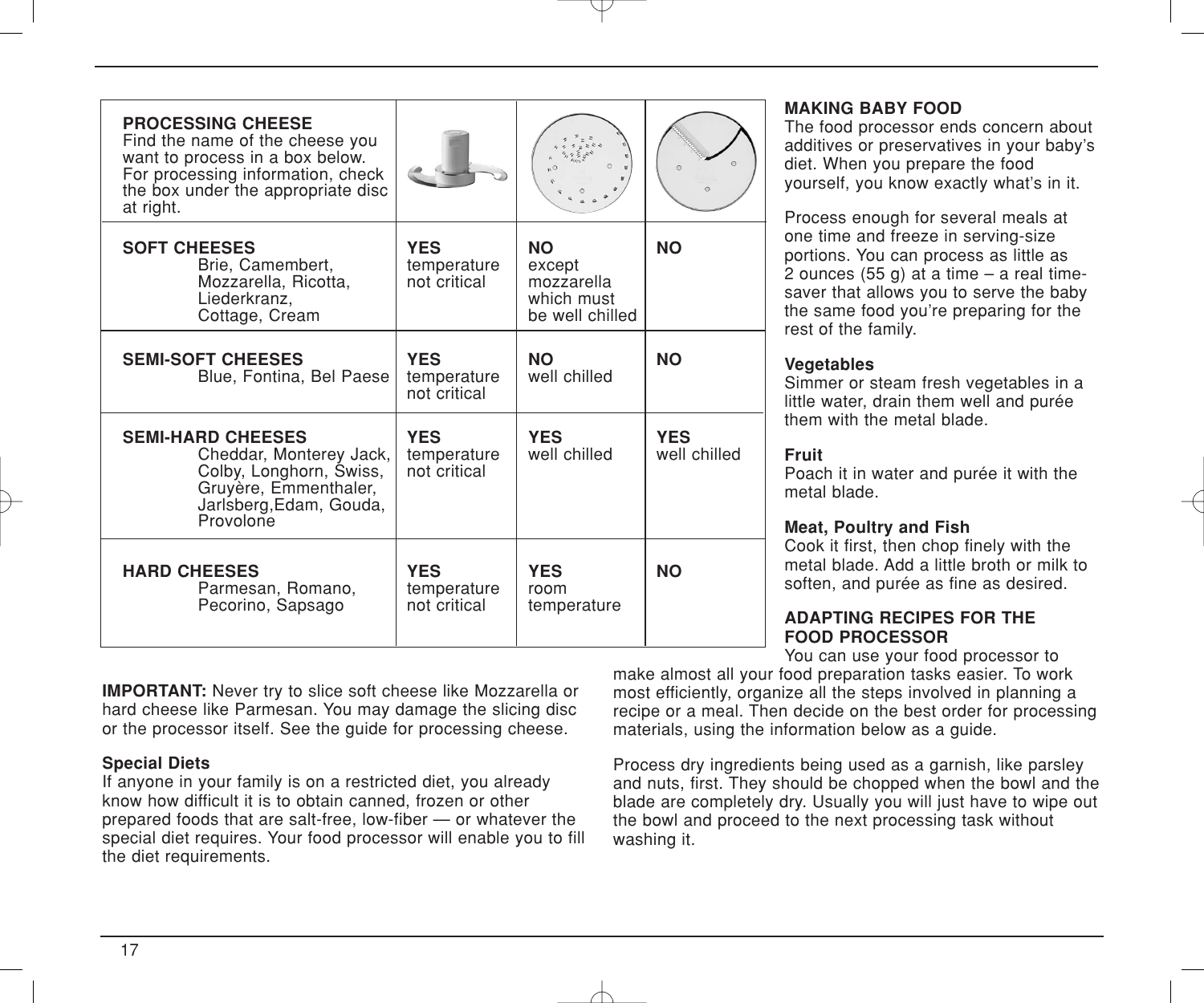Always use a dry bowl for chopping. Process small, hard ingredients like garlic and ginger root first. Then proceed to the larger solid ingredients like onion or peppers. Always add the hardest solid ingredient first and go on to the softer ones.

Generally, you should do the slicing and shredding after the chopping, since a clean bowl may not be necessary for sliced and shredded ingredients that are being added to the same dish as the chopped ones.

To avoid spattering liquids, add them through the small feed tube while the machine is running. When you are puréeing ingredients for a soup or sauce, strain out the solid ingredients and reserve the liquid. Purée the solid ingredients alone. Add 1/2 cup (120 ml) of the liquid and purée another 30 seconds. Then return the purée to the reserved liquid.

When making quick breads, cakes and cookies, add the dry ingredients last. Mix them into the other ingredients by pulsing just until they disappear. If the recipe calls for nuts or raisins, add them with the dry ingredients to avoid overchopping.

You can easily adapt your favorite recipes from standard cookbooks for faster preparation in the food processor. Follow the guidelines outlined above. If there is a similar recipe in the recipe section at the end of this book, review the order in which ingredients are processed and proceed accordingly with your own recipe.

#### **CLEANING AND STORING**

Keep your food processor ready for use on a kitchen counter. When it's not being used, leave it unplugged. Don't leave it with the pusher assembly in the locked position; this could damage the on/off mechanism.

Store the blades and discs in a safe, convenient place, as you would sharp knives – out of reach of children. The DLC-077 Disc Holder, an optional accessory, offers safe and convenient storage for seven discs.

All parts except the motor base are dishwasher safe, and we recommend washing them in the dishwasher. Insert the work bowl upside down. Remember where you place sharp blades and discs, and unload the dishwasher carefully.

To simplify cleaning, rinse the work bowl, cover, pusher assembly and blade or disc immediately after use so food won't dry on them. Openings at the bottom of the large pusher provide drainage and make cleaning easy. If food lodges in the pusher, remove it by running water through pusher or by using a bottle brush.

If you wash blades and discs by hand, do it carefully. Avoid leaving them in soapy water, where they may disappear from sight. To clean the metal blade, fill the work bowl with soapy water, hold the blade by its plastic center and move it rapidly up and down on the center shaft of the bowl. Use of a spray attachment is also effective. If necessary, use a brush.

The work bowl is made of Lexan® polycarbonate plastic, which is shatter resistant and heat resistant. The tube at the back houses the rod that activates the motor.

Chopping certain foods may scratch or cloud the work bowl. Among them are ice, whole spices and essential oils like wintergreen. If you like to prepare your own spice blends, you may want to keep a second bowl just for that purpose.

The base housing is also made of polycarbonate, a tough plastic with high impact resistance. Its smooth surface will look new for years. Keep a sponge handy as you work, and wipe spills from the base.

Four rubber feet on the underside keep the base from moving on most work spaces when the machine is processing heavy loads. If the feet leave spots on the counter, spray them with a spot remover like Fantastik<sup>®</sup> and wipe with a damp sponge. If any trace of the spot remains, repeat the procedure and wipe the area with a damp sponge and nonabrasive cleaning powder.

Use the plastic tool to clean the underside of the metal blade and the dough blade, and to clean around the top of the small feed tube. A narrow bottle brush is also useful.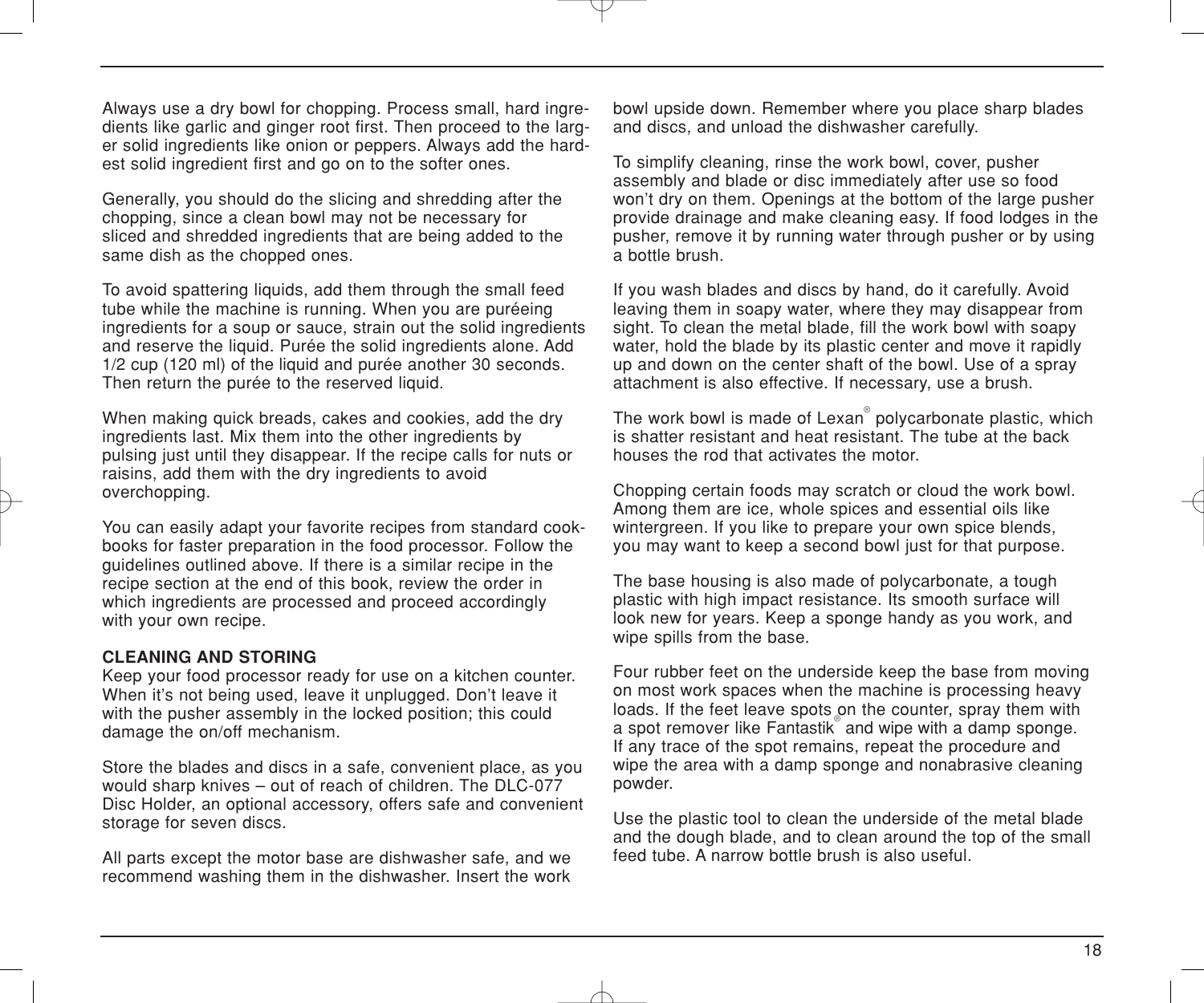To clean the inside of the detachable stem, slide the stem release button on the side up as far as it will go and hold it there as you run water through the stem.

**IMPORTANT:** Never store any blade or disc on the motor shaft. No blade or disc should be placed on the shaft except when the processor is in use.

#### **TROUBLESHOOTING GUIDE**

These are some problems along with solutions that beginners with a food processor sometimes experience.

Food is unevenly chopped:

• Either you are trying to process too much food at one time, or you are running the machine continuously instead of pulsing it on and off until the pieces of food are no larger than 1/2-inch (1.25cm) cubes.

Liquid leaks from bottom of bowl onto motor base:

• Remove bowl from base as soon as you finish processing. Do not remove the metal blade first. When the bowl and blade are removed together, the blade drops down and forms an almost perfect seal against the bowl.

Liquid leaks out between bowl and cover when machine is running:

• You added too much liquid. Never use more than 4 cups (950 ml) of a very thin liquid. The thicker the liquid, the more you can use. With thick mixtures like pancake or cake batter, for example, you can process much more.

Slices are uneven or slanted:

• Pack the feed tube more carefully, as described in this book. Maintain an even pressure on the pusher.

Carrot or similar food falls over in the feed tube:

• Cut the food into enough short pieces of equal height to fill the feed tube. To slice one or two pieces, use the small feed tube. Cut carrots in half and insert one piece point-side down and the other stem-side down.

Sliced or shredded food piles up on one side of the work bowl:

• This is normal. Remove the disc occasionally and even out the processed food. When food gets close to the bottom of the disc, empty the work bowl.

A few pieces of food remain on top of the slicing or shredding disc:

• This is normal. Cut the remaining bits by hand or save them in a plastic bag for later use. Vegetable scraps can be puréed for soups or used to thicken sauces or stews. In every case, there would be more waste if you sliced or shredded the food by hand.

Soft cheeses like mozzarella spread out and collect on top of the shredding disc:

• The cheese was not cold enough, or the pressure on the pusher was too great. Always use light pressure when processing cheese.

#### **FOR YOUR SAFETY**

These are some procedures that will protect you and your family from any injury caused by misuse.

- Handle the metal blade and discs carefully. The cutting edges are very sharp.
- Always place a disc on a flat stable surface before connecting the detachable stem.
- Never put a blade or disc on the motor shaft until the work bowl is locked into place.
- Always make certain that the blade or disc is down on the motor shaft as far as it will go.
- Always insert the metal blade in the work bowl before putting ingredients in the bowl.
- When slicing or shredding food, always use the pusher. Never put your fingers or a spatula into the feed tube.
- Always wait for the blade or disc to stop spinning before you remove the pusher assembly or cover from the work bowl.
- Always remove the work bowl from the base of the machine before you remove the metal blade or the dough blade.
- Be careful to prevent the metal blade from falling out of the work bowl when emptying the bowl. Remove blade before tilting the bowl, or hold it in place with your finger, a spatula or a spoon.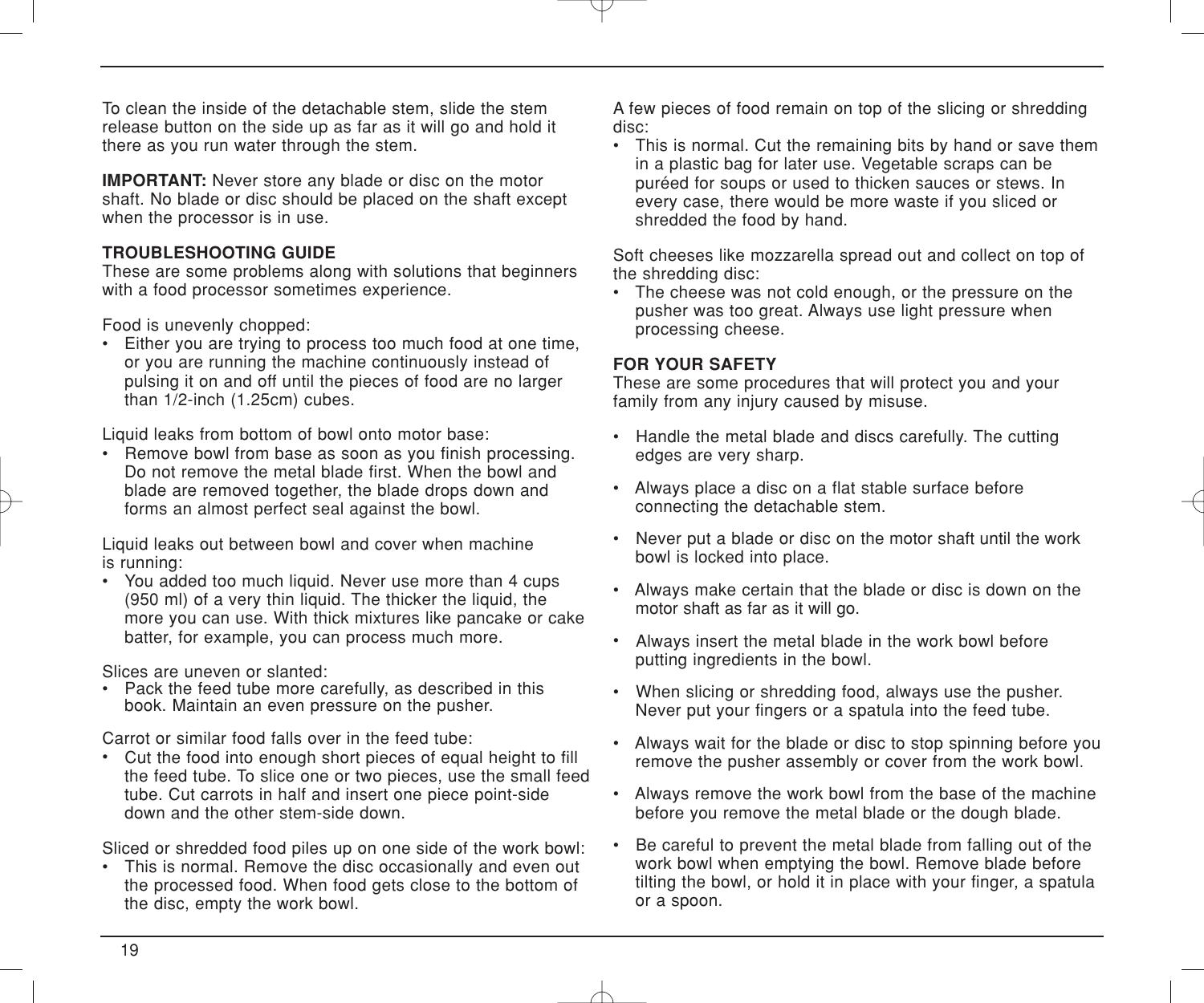• Do not use the pusher assembly if the sleeve becomes detached from the pusher. Call Cuisinart Customer Service right away. Our toll-free number is given in the back of this book.

#### **TECHNICAL INFORMATION**

The motor in your food processor operates on standard line operating current. The appropriate voltage and frequency for your machine are shown on a label under the base.

An automatic, temperature-controlled circuit breaker in the motor ensures complete protection against motor burnout. If the processor runs for an exceptionally long time when chopping, mixing or kneading a thick or heavy mixture in successive batches, the motor may overheat. If this happens, the processor will stop. Turn it off and wait for the motor to cool off before proceeding. It will usually cool off within 10 minutes; in extreme cases, it could take an hour.

Safety switches prevent the machine from operating when the work bowl or the cover is not locked into position. The motor stops within seconds when the machine is turned off, and a fast-stop circuit stops motor instantly when the pusher assembly is unlocked.

#### **Recipe Notes:**

Preparation times are approximate and are based on the time it takes to assemble the ingredients, once they have been gathered from the refrigerator and cupboard and placed on the counter. Cooking times are additional as noted.

Nutritional analyses are based on number of servings indicated. If a recipe produces a range of servings, the nutritional analyses are based on the highest serving yield for that particular recipe.

## **RECIPES**

#### **SALSA**

Yield: 10 cups Preparation: 10 – 15 minutes

- 6 cloves garlic, peeled
- 6 jalapeño peppers, cored, seeded and quartered
- 1 large red onion (12 ounces), peeled, cut in 1-inch pieces<br>3/4 cup medium packed fresh cilantro leaves to taste
- cup medium packed fresh cilantro leaves, to taste
- 4 pounds ripe, firm tomatoes, cored and cut in eighths 1 tablespoon kosher salt
- 1-1/2 teaspoons ground cumin<br>4 tablespoons freshly squee
- tablespoons freshly squeezed lime juice

Insert the metal blade. With the machine running, drop the garlic and jalapeño peppers through the small feed tube and process to chop, about 10 seconds. Scrape the work bowl. Add the onion cubes and cilantro leaves to the work bowl; pulse to chop, 8-10 times. Scrape the work bowl. Add the tomatoes; pulse to chop, 10-12 times. Scrape the work bowl. Add the salt, cumin and lime juice; pulse to combine, 5 times. Transfer to a medium bowl and refrigerate for at least 30 minutes to allow the flavors to blend. Salsa is best when made the day it is to be served, but will keep for a day or two when refrigerated. Stir if it separates.

**Note:** Salsa is best made with fresh, ripe summer and early autumn tomatoes. If they are not available, use equal amounts of ripe Italian plum tomatoes and drained, canned Italian plum tomatoes (weigh after draining).

*Nutritional analysis per 4 tablespoon serving: Calories 14 (0% from fat) • carbo. 3g • pro. 1g • fat 0g • sat. fat 0g • chol. 0mg • sod. 47mg • fiber 1g*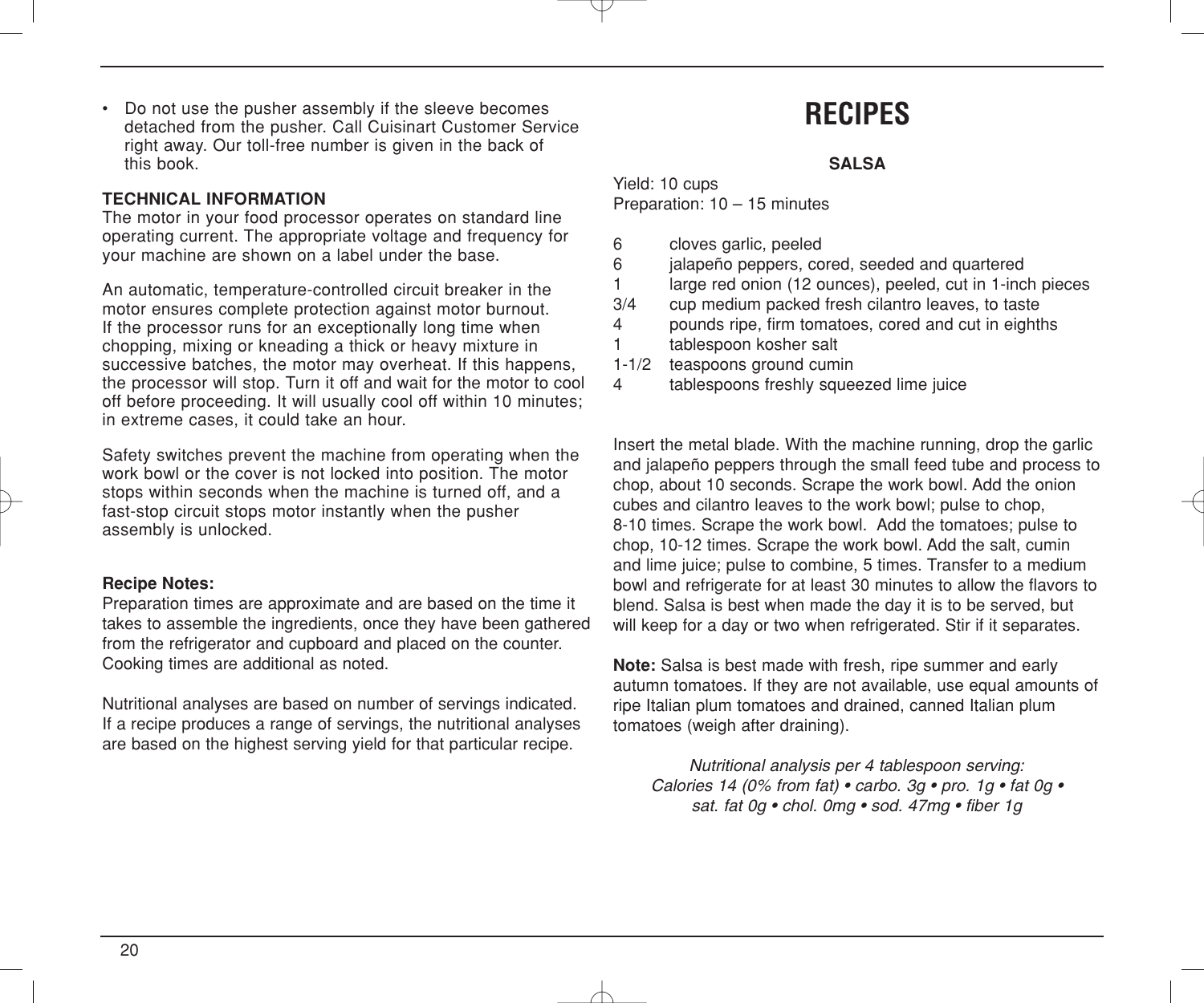#### **GUACAMOLE**

Yield: 9 cups Preparation: 10 - 15 minutes

- 1 cup tightly packed cilantro leaves<br>6 blum tomatoes, cored, halved and
- plum tomatoes, cored, halved and seeded
- 4 cloves garlic, peeled
- 5 medium jalapeño peppers, stemmed, quartered and seeded
- 4 ounces red onion, peeled and cut in 1-inch pieces<br>12 ripe avocados peeled pitted and cut in 1-inch piec
- ripe avocados, peeled, pitted and cut in 1-inch pieces  $$ reserve several pits
- 1/2 cup freshly squeezed lime juice
- 1 teaspoon chili powder
- 1/2 teaspoon cumin
- 1 teaspoon kosher salt

Insert the metal blade in the processor and process to chop the cilantro leaves, 10 seconds; remove and reserve. Pulse to chop the tomatoes 10-15 times; remove and reserve. With the machine running, drop the garlic cloves and jalapeños through the feed tube; process until minced, 10 seconds. Add the onion to the work bowl; process to chop, 10 seconds. Add the avocados, lime juice, chili powder, cumin and salt to the work bowl; process 30 seconds. Scrape the work bowl. Process for 30 seconds longer. Add the reserved chopped cilantro and tomato to the work bowl; pulse until just combined. Transfer to a bowl. If not serving immediately, place a sheet of plastic wrap directly on the guacamole, pressing out any air bubbles on the surface. Refrigerate until ready to serve.

*Nutritional analysis per 2 tablespoon serving: Calories 54 (77% from fat) • carbo. 3g • pro. 1g • fat 5g • sat. fat 1g • chol. 0mg • sod. 31mg • fiber 2g*

#### **HERBED CHÉVRE SPREAD**

Yield: 6 cups

Preparation time: 10 minutes

- 4 cloves garlic, peeled<br>1/2 cup fresh herbs loos
- cup fresh herbs, loosely packed\*
- 24 ounces cream cheese (may use reduced fat), cut in 1 inch pieces
- 24 ounces chévre or other goat cheese, chilled, cut in 1-inch pieces
- 1/2 teaspoon kosher salt
- 1 teaspoon freshly ground pepper
- 1/2 teaspoon Tabasco® to taste

In a small Cuisinart<sup>®</sup> saucepan, blanch the garlic in boiling water for 1 minute; drain and let cool.

Insert the metal blade. With the machine running, drop the cooled garlic through the feed tube and process 5 seconds to chop. Scrape the work bowl. Process to chop the herbs, 15 seconds. Add the cream cheese to the work bowl; process until smooth, about 30 seconds. Add the chevre, kosher salt, freshly ground pepper and Tabasco®; pulse to combine 10 times. Scrape the work bowl and pulse 10 times. Transfer to a serving dish or bowl and chill at least 10 minutes before serving. May be made up to 4 days ahead. Allow to come to room temperature for 30-40 minutes before serving. For a fancier presentation, line a 6-cup mold with plastic wrap. Spoon the Herbed Chèvre Spread into the mold, spreading as evenly as possible. Tap the mold on the counter several times to remove air bubbles. Cover tightly with plastic wrap and chill. To serve, invert the mold on a serving platter, lift off mold, then carefully pull off plastic wrap.

\* You may use all Italian parsley leaves, or a combination of herbs. Try 1/4 cup Italian parsley leaves, 2 tablespoons basil leaves, and 2 tablespoons fresh thyme leaves.

*Nutritional analysis per 2 tablespoon serving: Calories 69 (69% from fat) • carbo. 1g • pro. 4g • fat 6g • sat. fat 4g • chol. 12mg •sod. 152mg • fiber 0g*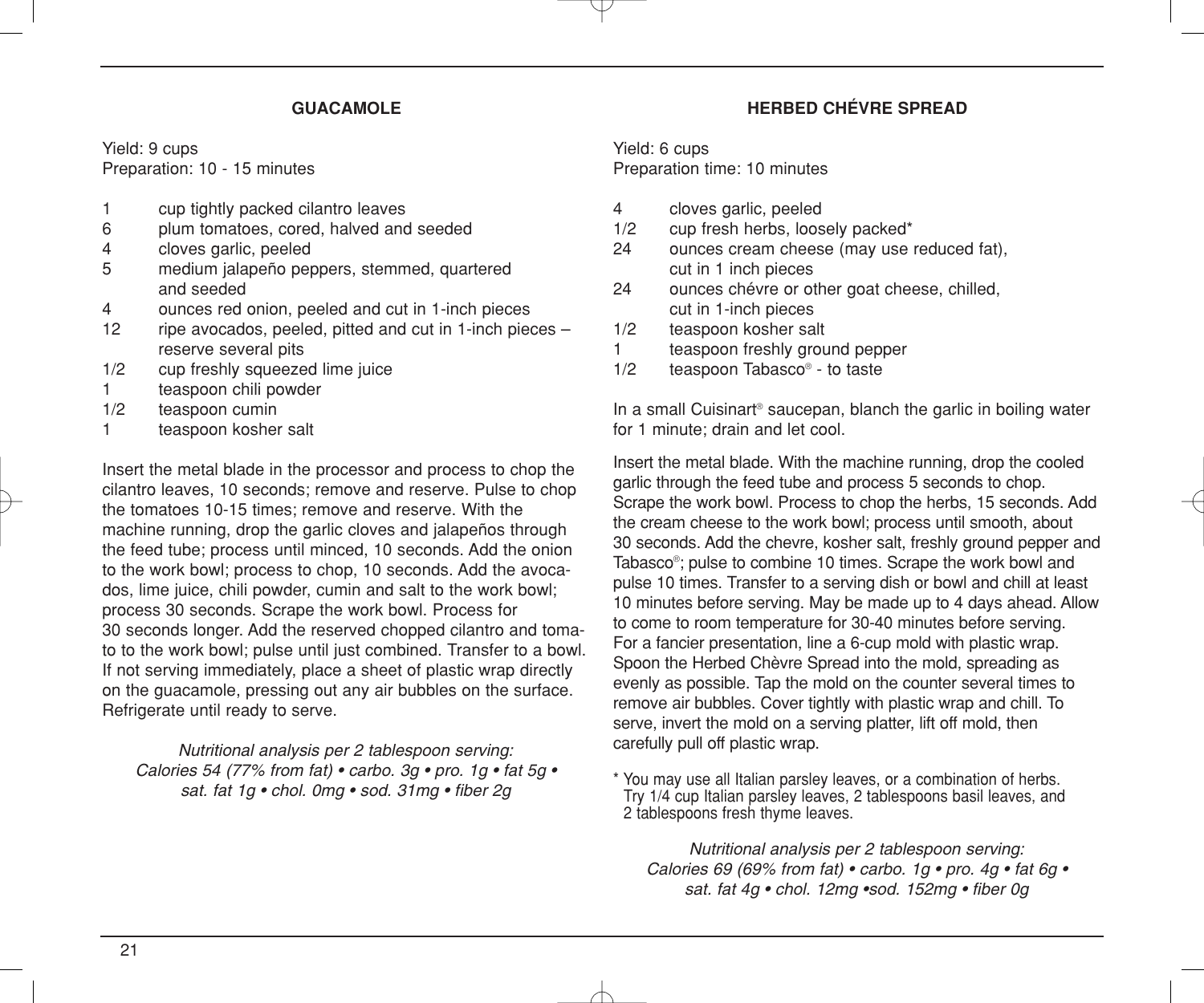#### **ASIAGO CHEESE PUFFS**

Yield: 9 dozen 1-inch puffs Preparation: 15 minutes, plus baking time

- 12 ounces Asiago cheese, cut in 1 inch pieces<br>3 cups water
- cups water
- 1-1/4 teaspoons kosher salt
- 1 tablespoon Tabasco®
- 1-1/2 cups (3 sticks) unsalted butter, cut in tablespoons
- 3 cups unbleached all-purpose flour
- 12 large eggs, at room temperature\*

Generously grease baking sheets, using solid shortening.

Preheat the oven to 425°F.

Insert the metal blade in the processor. With the machine running, drop the cheese through the small feed tube and process to chop until grated in appearance, about 30-40 seconds. Remove and reserve.

Bring the water, salt, and Tabasco® to a boil in a Cuisinart® 2-3/4 quart saucepan. Add the butter. When the butter is melted, and the mixture is ready to return to a boil, take the pan off the heat, and add the flour and all but 3/4 cup of the cheese all at once. Over very low heat, stir the mixture with a sturdy wooden spoon until it holds together in one mass, then continue to stir for 2 minutes to cook the flour. Take off heat and let cool for 5-10 minutes.

Transfer the dough to the work bowl fitted with the metal blade. Process for 1 minute to cool further, then with the machine running, add the eggs one at a time, taking care to incorporate each egg completely before adding the next. Spoon (you may use a small ice cream scoop) or pipe the dough in 1 inch balls onto the prepared sheets, about 1-1/2 inches apart. Use a fork to flatten them slightly. Sprinkle each with about 1/3 teaspoon of the reserved cheese. Bake until golden and puffed, about 20-25 minutes. For crispier puffs, cut a small slit in the side with the tip of a knife to allow the steam to escape. Serve hot or warm.

Asiago Cheese Puffs can be made ahead and frozen. Place them on baking sheets and reheat in a 300° F oven for 10 minutes.

\* Remove eggs from refrigerator about 30 minutes before using them, or put them in a bowl of warm water while you assemble other ingredients.

*Nutritional analysis per puff: Calories 54 (68% from fat) • carbo. 3g • pro. 2g • fat 4g • sat. fat 0g • chol. 31mg • sod. 74mg • fiber 0g*

#### **SPICY GARDEN GAZPACHO**

Yield: About 20 cups Preparation: 15-20 minutes

|  |  |  | medium celery stalks, peeled, cut to fit feed tube |  |
|--|--|--|----------------------------------------------------|--|
|  |  |  |                                                    |  |

- 6 scallions, trimmed to about 6 inches in length
- 2 Kirby cucumbers, quartered lengthwise, seeds removed<br>1 medium green bell pepper cored seeded and cut in
	- medium green bell pepper, cored, seeded and cut in eighths lengthwise
- 1 medium yellow bell pepper, cored, seeded and cut in eighths lengthwise
- 4 cloves garlic, peeled<br>4 ialaneño penners ha
- jalapeño peppers, halved, cored and seeded
- 6 ounces radishes, trimmed
- 6 large tomatoes (3 pounds total) cored, quartered and seeded
- 1 jar (7 ounce) roasted red peppers, drained
- 2 cans (46 ounces each) V-8 or tomato juice, low-sodium preferred
- 3 tablespoons balsamic or sherry vinegar
- 1-1/2-2 tablespoons light brown sugar
- 1-2 teaspoons kosher salt
- 3/4 teaspoon freshly ground black pepper

Insert the 2 mm slicing disc in the processor. Arrange the celery in the large feed tube; use medium pressure to slice. Arrange the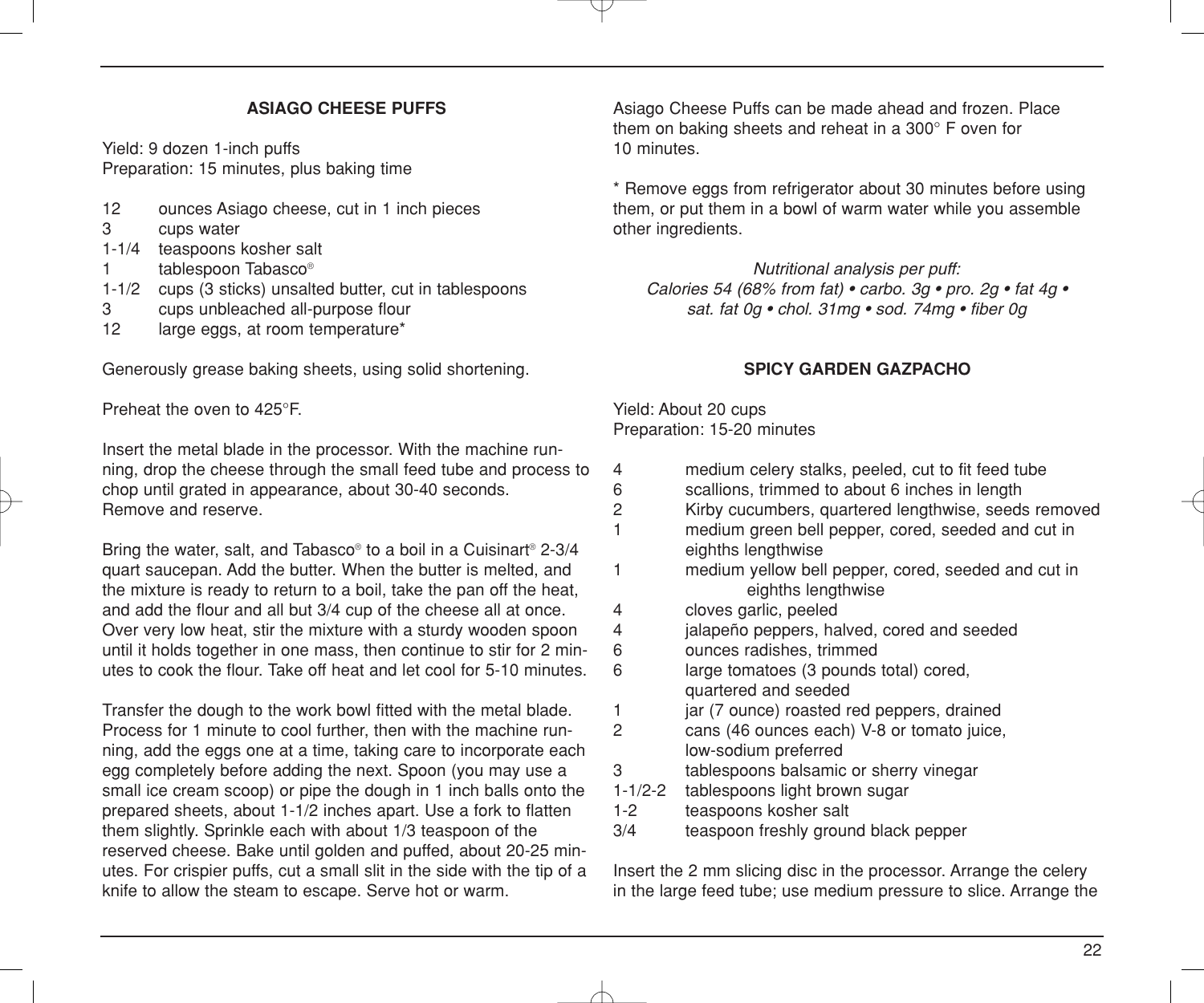scallions in the small feed tube; use light pressure to slice. Insert the 4 mm slicing disc; use medium pressure to slice the cucumbers and red and yellow peppers. Transfer the vegetables to a large bowl.

Insert the metal blade in the processor. With the machine running, drop the garlic and jalapeños through the feed tube and process to chop, about 5 seconds. Scrape the work bowl. Add the radishes to the work bowl; pulse to chop, 10-15 times. Add the tomatoes to the work bowl; pulse to chop, 10-15 times. Add the vegetables to those already in the large bowl and stir to combine.

Transfer half the chopped/sliced vegetables to the work bowl. Add the drained roasted peppers and 3 cups of the juice. Pulse to combine, 10 times, then process until smooth, about 2 minutes. Return the puréed vegetable mixture to the large bowl and stir to incorporate. Stir in the vinegar, brown sugar, salt and pepper. Refrigerate until well chilled; adjust seasonings to taste before serving.

Serve chilled. May be garnished with sliced or chopped avocado, freshly chopped cilantro or Italian parsley, and a small dollop of sour cream. To turn this into a summertime meal, top each serving with 4-6 ounces cooked (poached or grilled) shrimp and scallops.

*Nutritional analysis per 1 cup serving: Calories 61 (7% from fat) • carbo. 13g • pro. 2g • fat 0g • sat. fat 0g • chol. 0mg • sod. 342mg • fiber 2g*

#### **BLACK BEAN SOUP**

Yield: 3 quarts Preparation: 15-20 minutes, 2 hours cooking

- 2 pounds dried black beans
- 1 red bell pepper
- 1 yellow bell pepper
- 1/2 pound carrots, peeled, cut to fit large feed tube<br>4 large ribs celery trimmed cut to fit large feed tu
- large ribs celery, trimmed, cut to fit large feed tube 6 cloves garlic, peeled
- 1-1/2 pounds Spanish onions, peeled, cut in 1-inch pieces
- 2 tablespoons extra virgin olive oil
- 1 tablespoon oregano
- 1 tablespoon ground cumin
- 1-1/2 teaspoons thyme
- 1 teaspoon ground coriander<br>1 bay leaf
- bay leaf
- 2 quarts vegetable stock\*
- 3 cups water

kosher salt

freshly ground black pepper

Sort the beans and discard any dirt and/or stones. Place in a medium bowl and cover with cold water by 3 inches. Allow to soak, covered, for 8 hours/overnight.

Insert the 6 mm slicing disc. Arrange the peppers in the large feed tube and use medium pressure to slice; remove and reserve. Insert the 4 mm slicing disc. Arrange the carrots and celery in the large feed tube; use medium pressure to slice. Remove and reserve. Insert the metal blade. With the machine running, drop the garlic through the small feed tube and process to chop, 5 seconds. Scrape the work bowl. Add the onions; pulse to chop, 10 times.

In a 6-quart Cuisinart<sup>®</sup> stockpot, heat the olive oil over medium heat. When hot, add the sliced and shredded vegetables and garlic. Cook over medium heat until softened and translucent. Add the oregano, cumin, thyme, coriander and bay leaf; cook over medium low heat until aromatic, about 5 minutes.

Drain and rinse the beans. Add the beans to the stockpot along with the stock and water. Bring the soup to a boil, then reduce the heat to low, cover loosely and simmer for 1-1/2 - 2 hours, until the beans are tender and the soup has thickened. Allow to cook slightly. Remove the bay leaf and discard. Insert the metal blade. Process the soup in three batches until creamy and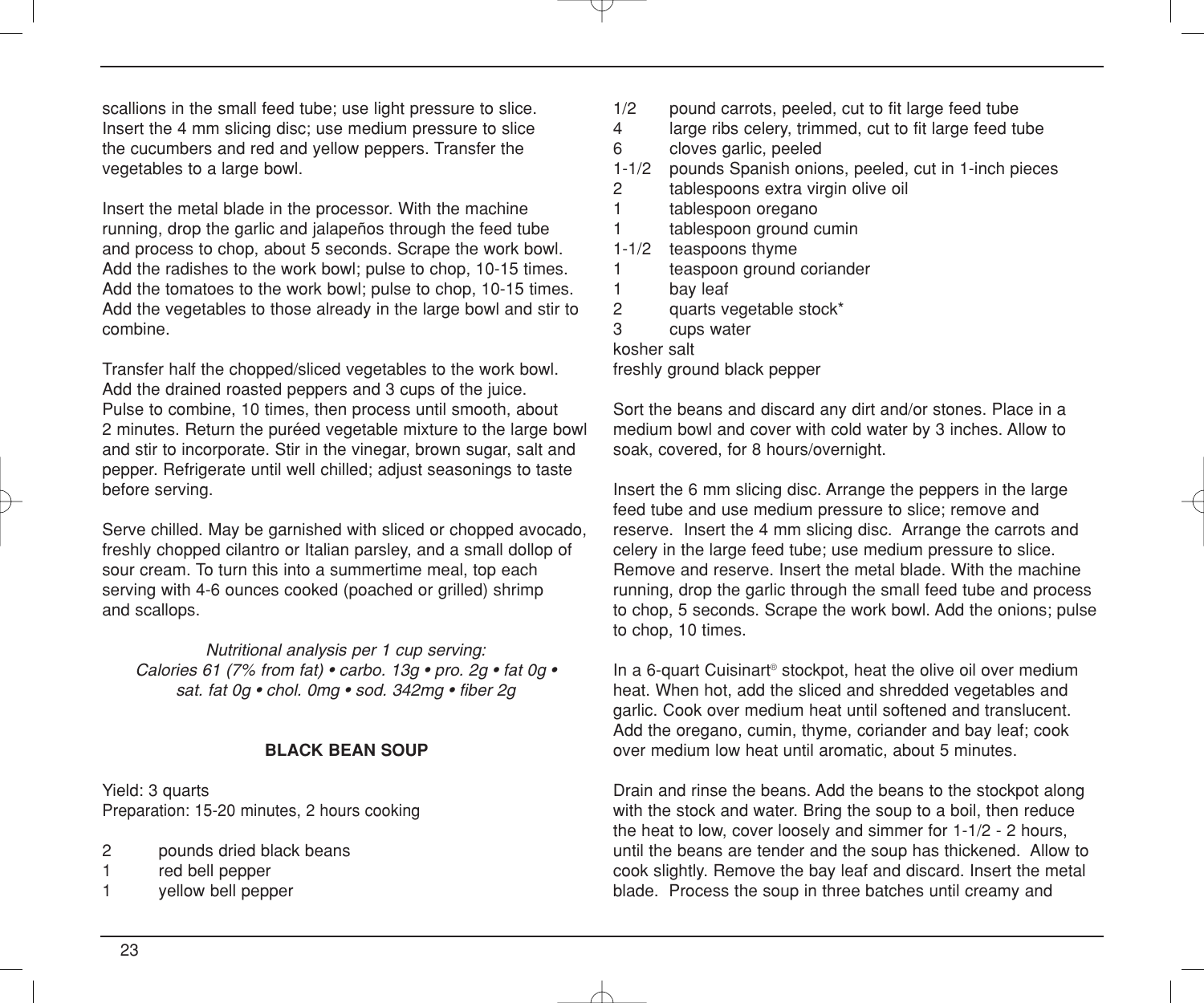smooth. (For a more "rustic" soup, process only two thirds of the soup and stir in the remaining "chunky" soup.) Transfer to a clean stockpot as soup is processed. Reheat over low heat as necessary. Stir in vinegar; season to taste. Serve hot with garnishes of sour cream, chopped green onions, chopped red and yellow bell peppers, chopped tomatoes, and chopped fresh cilantro or parsley. Black bean soup freezes well.

\* For a non-vegetarian version, you may use chicken stock or ham broth. A smoked turkey leg or ham hock may be added for additional flavor. Remove before serving, allow to cool enough to handle, shred meat, discard bones, fat and skin, and return shredded meat to the soup.

*Nutritional analysis per 1 cup serving: Calories 168 (16% from fat) • carbo. 29g • pro. 8g • fat 3g • sat. fat 0g • chol. 0mg • sod. 210mg • fiber 7g*

#### **YUKON GOLD POTATO & CHEESE SOUP WITH BROCCOLI**

Yield: 20 cups Preparation: 35 to 40 minutes

- 1 cup loosely packed Italian parsley leaves
- 8 ounces sharp cheddar cheese<br>2 tablespoons cornstarch
- tablespoons cornstarch
- 3 tablespoons unsalted butter
- 3 ribs celery (4 ounces), cut in 1-inch pieces
- 3 carrots (8 ounces, peeled), cut in 1-inch pieces
- 1 pound onions, peeled, cut in 1-inch pieces
- 1 teaspoon thyme
- 1/4 cup all-purpose flour
- 3 pounds Yukon gold potatoes, peeled and quartered lengthwise
- 8 cups vegetable broth
- 2 cups lowfat milk
- 4 cups broccoli florets (about 12 ounces), cut in bite-sized pieces
- 1-1/2 teaspoons kosher salt
- $1/2$  teaspoon freshly ground black pepper<br> $1-3$  teaspoons  $\text{Tables} \cos^{\circ}$  to taste
- teaspoons Tabasco®, to taste

Insert metal blade. Pulse to chop parsley; remove and reserve. Insert shredding disc. Use medium pressure to shred cheese. Remove and toss with cornstarch; refrigerate until ready to use.

Insert the metal blade. Pulse to chop onions and celery, 10 times; remove and reserve. Pulse to chop the carrots, 15 times; remove and reserve. Insert the 6 mm slicing disc. Arrange potatoes upright in large feed tube; use medium pressure to slice.

In an 8 or 9 quart Cuisinart<sup>®</sup> stockpot, heat butter over medium heat. Add the vegetables and sauté until they begin to soften, about 5 minutes. Sprinkle with flour and cook, stirring constantly for 4 – 5 minutes; do not allow to brown. Whisk in vegetable broth and milk. Add the potatoes and bring to a boil. Reduce heat and simmer for about 20 minutes, until the potatoes are tender. While the potatoes are cooking, blanch (for 1 minute) or steam (for 2 – 3 minutes) the broccoli florets until crisp-tender. Plunge immediately into iced water to stop the cooking, then drain well.

Remove the soup from the heat and strain the solids from the liquid, reserving the cooking liquid. Return the liquid to the stockpot; keep warm over low heat. Place the solids in the work bowl and process 30 seconds. Scrape the work bowl. Process until fairly smooth and creamy, about 30 seconds longer. Return the puréed vegetables to hot liquid in the pot. Reheat over medium low heat. Add the reserved shredded cheese that has been tossed with the cornstarch, about 1/2 cup at a time, stirring until melted and smooth after each addition. Stir in the reserved broccoli florets; heat until broccoli is warmed through.

Season with salt, pepper, and Tabasco® to taste. Serve in warmed bowls and sprinkle with the chopped parsley.

*Nutritional analysis per 1 cup serving: Calories 151 (31% from fat) • carbo. 21g • pro. 6g • fat 5g • sat. fat 0g • chol. 16mg • sod. 264mg • fiber 2g*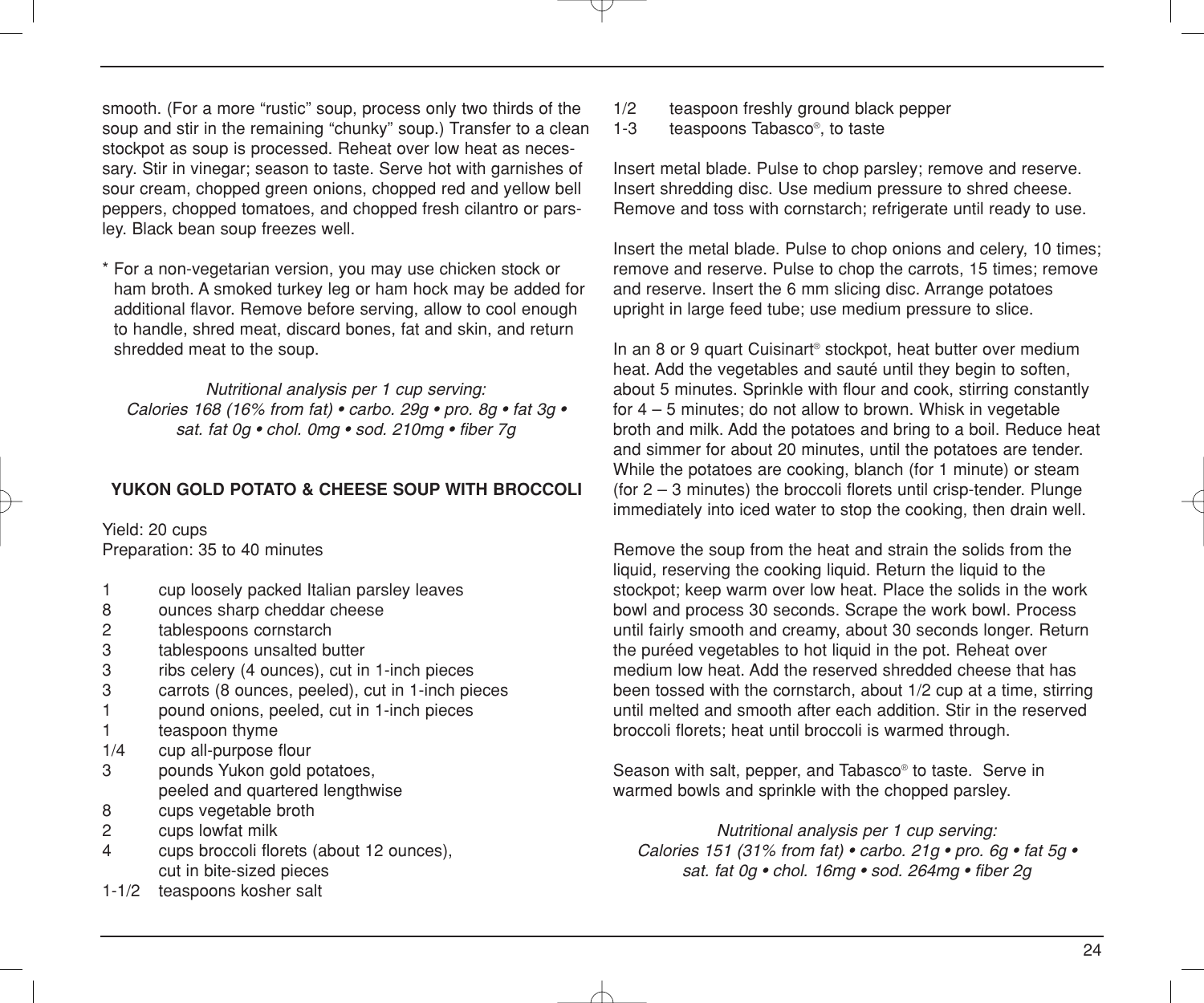#### **MUSHROOM BARLEY SOUP**

Yield: 16 cups Preparation: 35-40 minutes

- 1/2 cup loosely packed Italian parsley leaves<br>2 cloves garlic peeled
- cloves garlic, peeled
- 1 pound Spanish onions, peeled, cut in 1-inch pieces
- 2 pounds cremini or white mushrooms, cleaned and stemmed, stems reserved
- 1/2 pound shiitake mushrooms, tough stems removed and discarded
- 1/2 pound celery, cut to fit the feed tube
- 1/2 pound carrots, peeled, cut to fit the feed tube
- 1 pound potatoes, scrubbed, peeled if desired, cut in quarters lengthwise
- 2 tablespoons extra virgin olive oil
- 2/3 cup barley
- 1-1/2 teaspoons thyme or herbs de Provence
- 2 quarts chicken broth or stock (no salt, no fat) or vegetable broth/stock
- 1 bay leaf
- 2 cups water
- 1 teaspoon kosher salt<br>1/4 teaspoon freshiv grou
- teaspoon freshly ground black pepper

Insert the metal blade and pulse the parsley 10 times to chop; remove and reserve. With the machine running, drop the garlic down the small feed tube and process to chop, 5 seconds; scrape the work bowl. Add the onions; pulse to chop, 10 times; remove and reserve. Pulse to chop the mushroom stems, 10 times; remove and reserve.

Insert the 4 mm slicing disc. Use medium pressure to slice the mushrooms and shiitakes; remove and reserve. Use medium pressure to slice the carrots and celery; remove and reserve. Arrange the potatoes in the large feed tube vertically; use medium pressure to slice.

Heat the olive oil in a Cuisinart<sup>®</sup> 6-quart stockpot over medium

heat. Add the chopped garlic, onions and mushroom stems; cook until tender, about 5 minutes. Raise the heat to medium high and add the sliced mushrooms, celery, and carrots, barley, and thyme. Stir over medium high heat for about 5 minutes, until the herbs become fragrant. Add the sliced potatoes, stock, bay leaf and water. Bring to a boil, then reduce the heat to low and simmer until the barley is tender, 25-30 minutes. Remove and discard the bay leaf. Season with salt and pepper. Serve in warmed bowls sprinkled with the chopped parsley.

*Nutritional analysis per 1 cup serving: Calories 110 (21% from fat) • carbo. 18g • pro. 5g • fat 3g • sat. fat 0g • chol. 0mg • sod. 178mg • fiber 4g*

#### **CHILI FOR A CROWD**

#### Yield: 4 quarts

Preparation: 30 minutes; 3 hours to cook

- 1 red bell pepper, cored, seeded and cut in quarters
- 1 yellow bell pepper, cored, seeded and cut in quarters
- 1 green bell pepper, cored, seeded and cut in quarters
- 6 cloves garlic, peeled
- 2 large onions (1-1/2 pounds total), peeled, cut in 1-inch pieces
- 1 can (35-ounce) peeled plum tomatoes, drained, juices reserved
- 3-1/2 pounds boneless beef chuck (trimmed yield, 3 pounds), trimmed, cut in  $1-1/2 - 2$  inch cubes, well chilled
- 2 tablespoons vegetable oil
- 1/3-1/2 cup chili powder, to taste
- 1-1/2 tablespoons ground cumin
- 1 tablespoon paprika
- 1-1/2 tablespoons oregano
- 3 tablespoons red wine vinegar
- 1 teaspoon kosher salt
- 1 can (6-ounce) tomato paste
- 3 cans (15 16 ounce) beans, drained, rinsed and drained again (for variety, use one each black beans, pinto beans, and red kidney beans)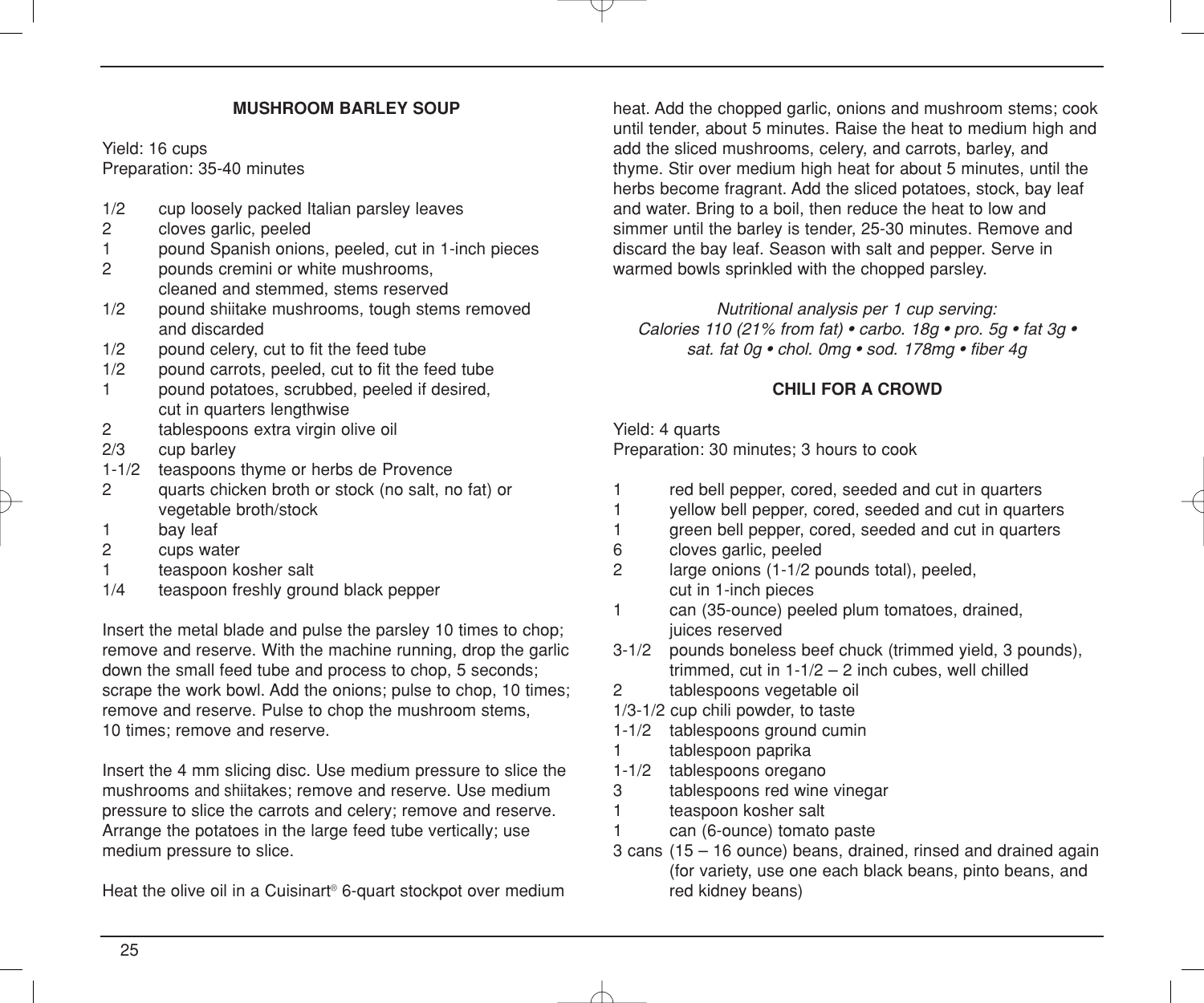Insert the 4 mm slicing disc and arrange the peppers in the feed tube. Use medium pressure to slice; remove and reserve. Insert the metal blade and with the machine running, drop the garlic cloves down the small feed tube; process 5 seconds to chop. Scrape the work bowl and add the onions; pulse to chop, 10 times; remove and reserve. Use the metal blade and pulse to chop the drained canned tomatoes, 5 times; remove and reserve. Wipe the work bowl and blade dry with a paper towel. Add half the chilled beef cubes to the work bowl and pulse to chop 10 times; remove and reserve. Repeat with the remaining beef.

In an 8 or 9-quart Cuisinart<sup>®</sup> stockpot, heat 2 teaspoons of the oil over medium heat. When hot, add the garlic and onions; cook until translucent, 3-5 minutes. Stir in the chili powder (to taste), ground cumin, oregano, and paprika. Cook over low heat until the spices are aromatic, 5-10 minutes. While the onion mixture is cooking, heat half the remaining oil over medium high heat in a Cuisinart® 12 inch nonstick skillet; when hot, add half the ground beef. Allow to brown on one side, then turn and break up, browning completely; add to the stockpot with the onion mixture, and repeat with the remaining oil and ground beef. After adding all the browned beef to the stockpot, stir in the reserved peppers, chopped tomatoes and reserved juices, wine vinegar, salt, and tomato paste. Bring the chili to a boil, then reduce the heat to low, cover loosely and simmer for 2-3 hours, until the meat is tender. If serving immediately, stir in the drained beans and stir to heat through.

Like many stews, chili is best made a day ahead. Transfer to a glass or stainless container; cover and refrigerate. Reheat over low – medium heat and stir in the beans. Chili may be frozen.

*Nutritional analysis per 1 cup serving: Calories 205 (27% from fat) • carbo. 21g • pro. 20g • fat 7g • sat. fat 2g • chol. 43mg • sod. 316mg • fiber 7g*

#### **HEART SMART TURKEY CHILI**

Yield: About 4 quarts Preparation: 30 minutes; 2 hours cooking

- 2 bell peppers
- 6 cloves garlic, peeled
- 1-1/2 pounds Spanish onions, peeled, cut in 1-inch pieces
- 4 pounds boneless, skinless turkey breast (about a 7 pound turkey breast bone in, skin on), cut in 1 inch pieces, chilled
- 1/3 cup chili powder 1 tablespoon ground cumin
- 1-1/2 teaspoons ground allspice
- 1-1/2 teaspoons ground cinnamon
- 1-1/2 teaspoons ground coriander<br>1-1/2 teaspoons oregano
- teaspoons oregano 1 bay leaf 1 can (28 ounce) crushed tomatoes 4 cups unsalted, nonfat chicken stock/broth 2 cups water<br>2 tablespoons tablespoons wine vinegar
- 1-2 teaspoons kosher salt
- 1/2 teaspoon freshly ground black pepper

Insert the 6 mm slicing disc, arrange the peppers in the large feed tube, and use medium pressure to slice; remove and reserve. Insert the metal blade and with the machine running, drop the garlic through the feed tube; process 5 seconds to chop. Scrape the work bowl. Add the onions; pulse to chop, 10 times. Remove and reserve. Add one third of the turkey cubes to the work bowl; pulse to chop, 10 times; remove and reserve. Repeat with the remaining turkey cubes in two more batches.

In an 8 or 9 quart Cuisinart<sup>®</sup> stockpot, heat 2 teaspoons of the oil over medium heat, add the garlic and onion, and cook until translucent and softened, about 5 minutes. Add the chili powder, cumin, allspice, cinnamon, coriander, oregano and bay leaf; cook over low heat until fragrant, about 10 minutes. While the onion mixture is cooking, add half the remaining oil to a Cuisinart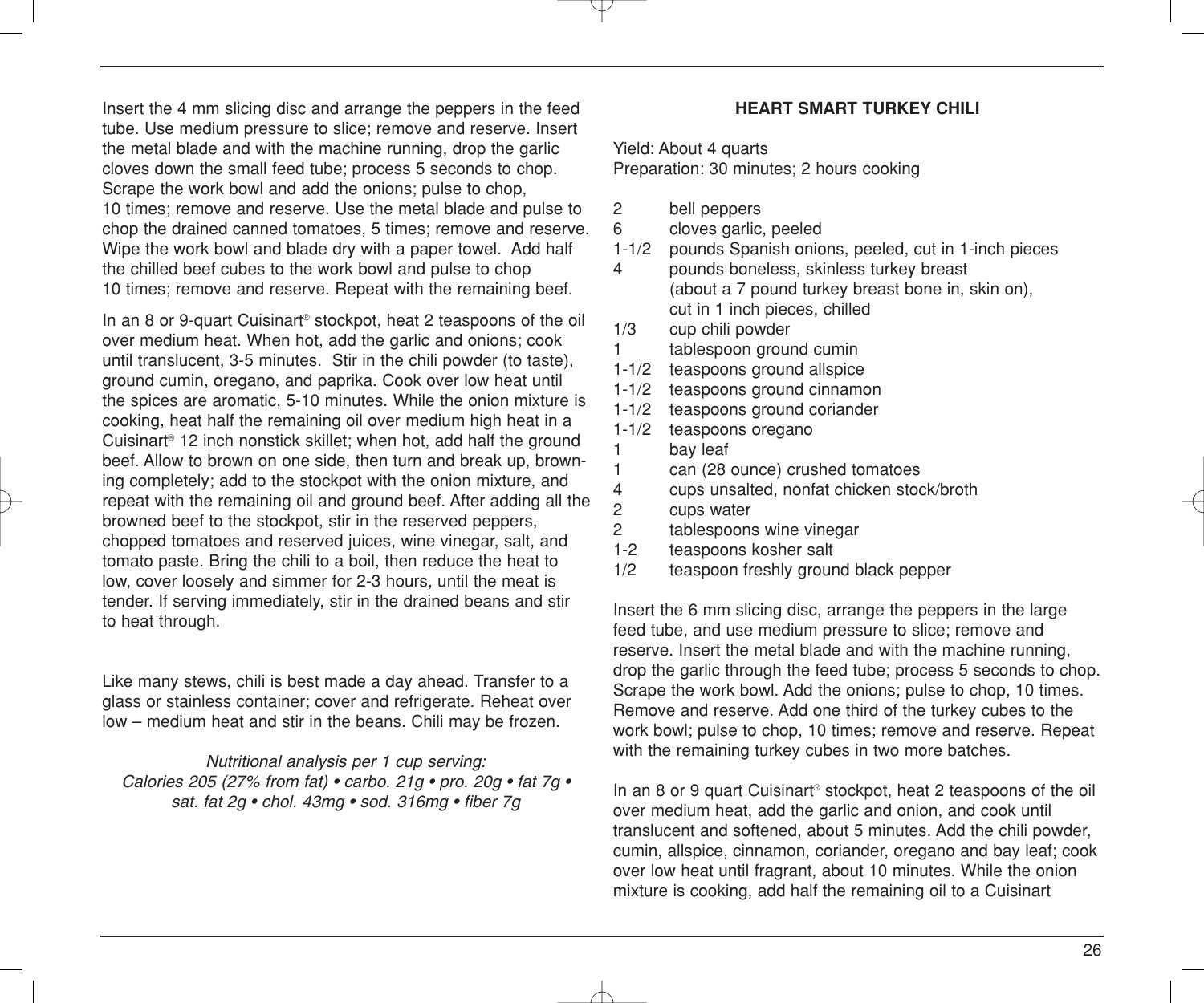12-inch nonstick skillet and heat over medium high heat. Add one third of the ground turkey to the skillet and brown well, stirring to break up after turning; as the turkey browns, add to the onion mixture. Repeat with the remaining turkey in two more batches. Stir in the crushed tomatoes, chicken stock, water, and wine vinegar. Bring the chili to a boil, then reduce the heat, cover loosely and simmer for 2 hours, until the turkey is tender. May be served immediately, but like most stews and chilis, it is better the second day. May be frozen.

*Nutritional analysis per 1 cup serving: Calories 266 (8% from fat) • carbo. 24g • pro. 40g • fat 2g • sat. fat 0g • chol. 94mg • sod. 521mg • fiber 6g*

#### **CUISINART RAGU BOLOGNESE**

Yield: 15 – 16 cups sauce, enough for 2 pounds of pasta – 12 to 16 servings Preparation: 25 minutes; 2 1/2 hours to cook

- 1 can (35 ounce) whole peeled plum tomatoes, drained, juices reserved
- 6 cloves garlic, peeled<br>2 medium onions (12 o
- medium onions (12 ounces total), peeled. cut into 1 inch pieces
- 4 large stalks celery, cut into 1-inch pieces
- 2 carrots, peeled, cut into 1-inch pieces
- 2 pounds beef chuck, cut into 1-inch pieces (trimmed of fat and gristle), chilled
- 1-1/2 pounds veal, cut into 1-inch pieces (trimmed of fat and gristle), chilled
- 1-1/2 pounds pork, cut into 1-inch pieces (trimmed of fat and gristle), chilled
- 2 tablespoons extra virgin olive oil
- 2 tablespoons unsalted butter
- 1 cup milk (whole or reduced fat)
- 1 cup dry white wine
- 2-3 cups beef broth or stock (preferably no salt, no fat)
- 2 teaspoons kosher salt
- 3/4 teaspoon freshly ground pepper<br>1/4 teaspoon freshly ground nutmed
- teaspoon freshly ground nutmeg

Insert the metal blade and pulse to chop the tomatoes, 5 times. Remove and reserve. With the machine running, drop the garlic through the small feed tube and process to chop, 5 seconds. Scrape the work bowl. Add the onions and celery, pulse to chop, 15 - 20 times. Remove and reserve. Pulse to chop the carrots, 15 times; remove and reserve. Pulse to chop the beef cubes, 8 – 10 times; remove and reserve. Pulse to chop the veal cubes, 8 – 10 times; remove and reserve. Pulse to chop the pork cubes, 8 – 10 times; remove and reserve.

In a Cuisinart® 5-1/2 quart sauté pan, heat the oil and butter together over medium heat. Add the garlic, onion, celery and carrots; cook, stirring for 2 minutes. Remove and reserve. Raise the heat to medium high and add the ground meats. Cook until nicely browned, stirring to keep meat from sticking together, about 10 minutes. Return the cooked vegetables to the pan. Add the milk and simmer until reduced, about 10 minutes. Add the tomatoes and reserved juices; simmer for 15 minutes. Stir in the wine and broth. Bring the mixture to a boil, then lower the heat, cover loosely, and simmer for 2 –2-1/2 hours. Season with salt, pepper and freshly ground nutmeg.

This sauce may be made ahead and kept in the refrigerator for 2 days or frozen for up to a month. Serve tossed with freshly cooked fettuccine or tagliatelle or a large shaped pasta that will trap the sauce. Add  $1/2 - 1$  cup of the pasta cooking water to the pasta and ragu when tossing.

*Nutritional analysis per serving: (Sauce only) Calories 419 (47% from fat) • carbo. 8g • pro. 46g • fat 21g • sat. fat 7g • chol. 158mg • sod. 490mg • fiber 1g*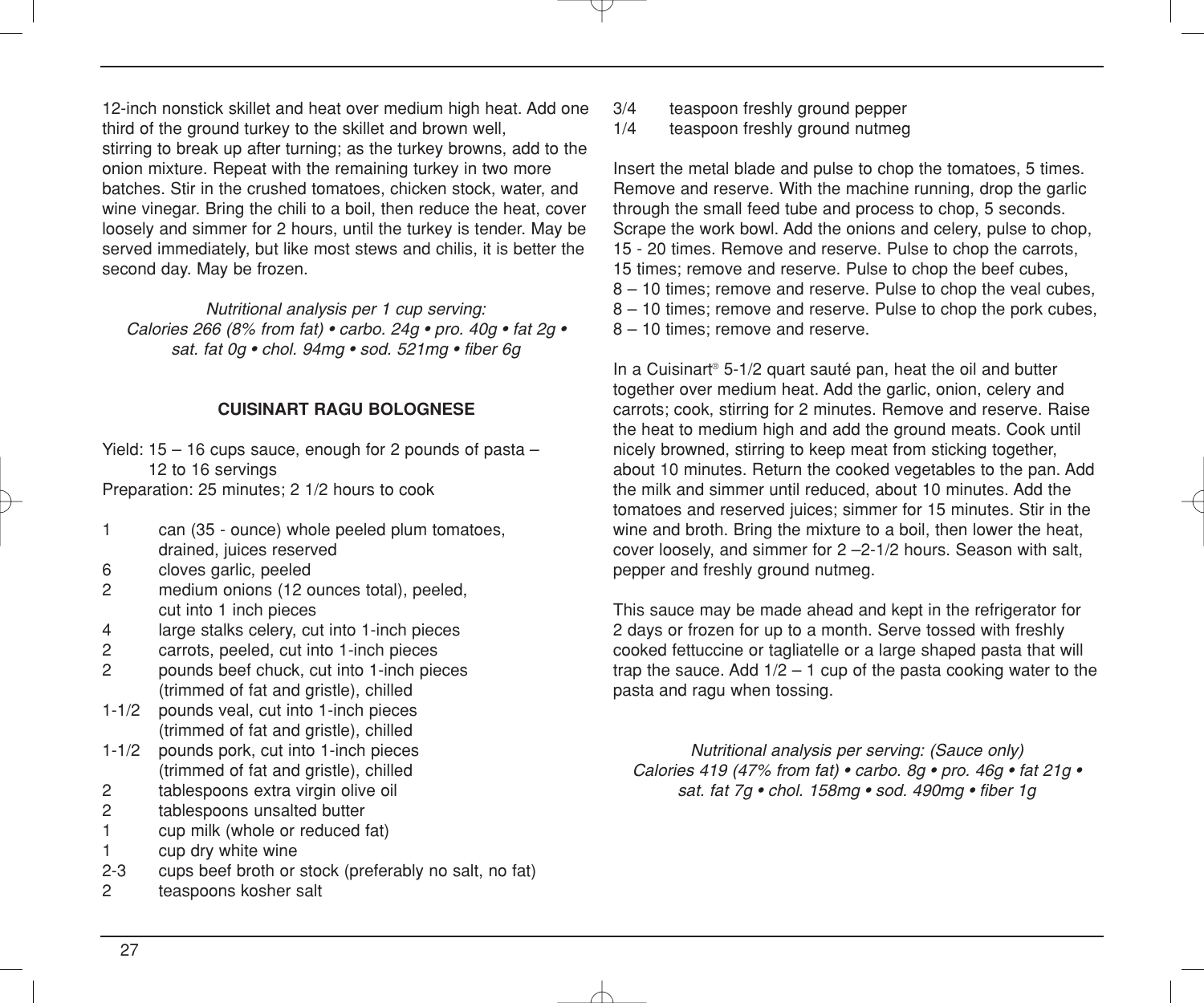#### **PASTA WITH ZUCCHINI AND RICOTTA SAUCE**

Yield: 12 servings

Preparation time: 25 minutes or less

- 8 ounces Reggiano Parmesan, cut in I-inch pieces<br>3 opunds zucchini cut to fit the feed tube horizonta
- 3 pounds zucchini, cut to fit the feed tube horizontally<br>8 cloves garlic, peeled
- cloves garlic, peeled
- 1 pound onions, peeled, cut into 1-inch pieces
- 1/3 cup extra virgin olive oil
- 1 teaspoon red pepper flakes (may use more or less to taste)
- 2 pounds fettuccine or tagliatelle
- 2-1/4 cups fat-free ricotta cheese
- 8 fresh basil leaves
- 1/4-1/2 teaspoon freshly grated nutmeg
- 1 teaspoon kosher salt
- 1/2 teaspoon freshly ground black pepper

Insert the metal blade. With the machine running, drop the cheese cubes through the feed tube and process until finely chopped. Remove and reserve.

Bring enough water to cook the pasta to a boil in a Cuisinart<sup>®</sup> 7-quart pasta set.

Insert the shredding disc. Arrange the zucchini in the feed tube horizontally and use medium pressure to shred; remove and reserve. Insert the metal blade. With the machine running, drop the garlic through the feed tube and process to chop, 10 seconds; scrape the work bowl. Add the onions and pulse to chop, 10 times; remove and reserve. Do not wash work bowl or metal blade.

Heat the olive oil in a Cuisinart® 10 inch skillet over medium heat. Add the garlic and onions and cook until tender and translucent, about 5 minutes; do not brown. Stir in the red pepper flakes. Add salt to the boiling water and cook the pasta according to package instructions; add the reserved long shreds of zucchini during the last 30 seconds.

While the pasta cooks, process the ricotta cheese and fresh basil leaves with the cooked onion and garlic mixture until smooth, about 15 seconds. Scrape the work bowl. Drain the pasta; reserving the pasta cooking water. With the machine running, add 1 cup of the hot pasta water through the feed tube; process 10 seconds; scrape the work bowl. In a large bowl, toss the hot pasta and zucchini with the ricotta mixture and 2 tablespoons of the reserved Parmesan. Garnish with fresh basil leaves and pass the remaining Parmesan cheese.

*Nutritional analysis per serving: Calories 425 (33% from fat) • carbo. 52g • pro. 25g • fat 15g • sat. fat 5g • chol. 19mg • sod. 67mg • fiber 2g*

#### **PEPPERONI & CHEESE PIZZA**

Yield: Five 12 to 14-inch pizzas, twenty 2-slice servings Preparation: 10-15 minutes; 8-12 minutes to bake

One recipe Pizza Dough, p. 38

- 3 ounces Reggiano Parmesan, cut in 1-inch cubes
- 12 ounces part skim, low-moisture mozzarella, well chilled
- 12 ounces reduced-fat Monterey Jack cheese, well chilled<br>12 ounces stick pepperoni paper casing peeled off
- ounces stick pepperoni, paper casing peeled off, cut to fit feed tube
- 4 cups boiling water
- 3 tablespoons extra virgin olive oil
- 3 cups reduced Simple Tomato Sauce, p. 32

Prepare the pizza dough and let rise. Position the top rack of the oven about 8 inches from the top. If using a baking stone, place it on the rack. Preheat the oven to 500°F.

Insert the metal blade. With the machine running, drop the Parmesan cheese cubes down the feed tube and process 15 seconds; leave in work bowl. Insert the shredding disc. Use medium pressure to shred the mozzarella and Monterey Jack cheeses. Remove the cheeses to a bowl; toss to combine and reserve. Insert the slicing disc. Place the pepperoni stick in the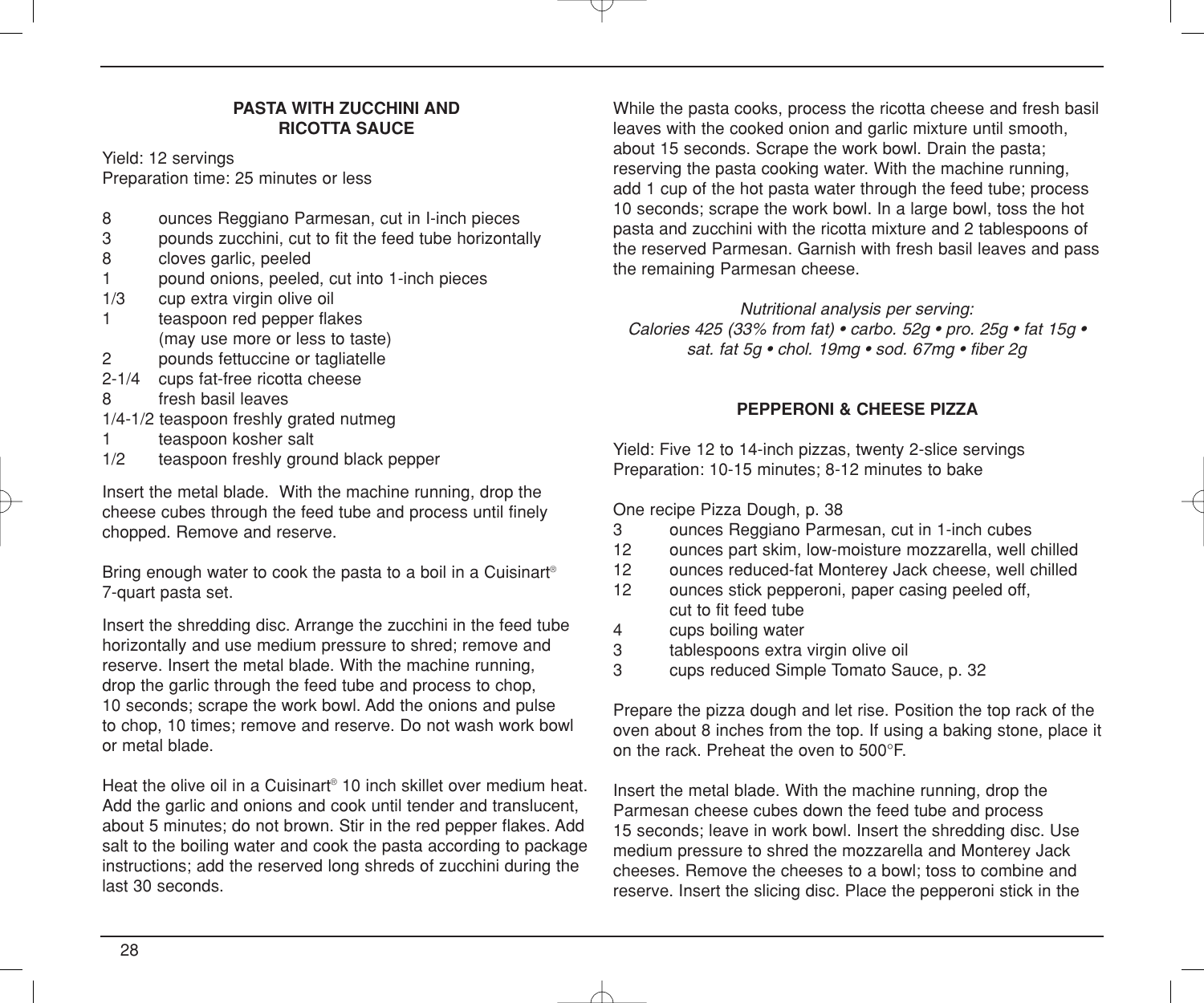small feed tube; use medium pressure to slice. Stack the slices, cut in half with a knife, and place in a heatproof bowl. Pour the boiling water over the pepperoni; let sit for 15-20 minutes. Drain the pepperoni, discarding the fatty water; rinse and dry the pepperoni.

When the dough has risen, punch down and divide into 5 equal balls. Let rest 10 minutes. On a lightly floured surface, roll dough into rounds, 12 to 14 inches in diameter. Place on a baker's peel that has been sprinkled with corn meal, or on a perforated pizza pan, a pizza screen or baking sheet without sides that has been sprinkled with corn meal. Brush the edges with the olive oil, then using an offset spatula, spread the pizza to 3/4 inch of the edges with 1/2 cup of the tomato sauce. Resist the urge to use more tomato sauce – it will make a soggy pizza; less is better. Divide the cheeses and sprinkle over the pizzas. Arrange the pepperoni evenly over the pizzas.

Carefully slide the pizza onto the stone (position the peel over the back edge of the stone, and use a rocking motion to shake and slide the pizza off the peel onto the stone), or place the pan into the hot oven. Bake the pizza for 5 minutes, then rotate it front to back for even baking. Bake for another 3 to 6 minutes, until the pizza is bubbly, and the edges of the dough are golden brown, puffed and crispy. Remove from the oven and let rest on a rack for 2 to 3 minutes before slicing.

*Nutritional analysis per serving: Calories 367 (32% from fat) • carbo 449 • pro. 18g • fat 13g • sat. fat 4g • chol. 20mg • sod. 1022mg • fiber 2g*

#### **FRENCH CUT GREEN BEANS WITH TOASTED HAZELNUTS**

Yield: Makes 12 servings Preparation: 15-20 minutes

Zest of 2 lemons, bitter white pith removed 3/4 cup (5 ounces) hazelnuts, lightly toasted

- 4 ounces shallots, peeled, cut in 1-inch pieces<br>3-1/2 pounds fresh green beans trimmed
- pounds fresh green beans, trimmed, cut to fit feed tube horizontally
- 3 tablespoons extra virgin olive oil
- 1 teaspoon kosher salt
- 1/2 teaspoon freshly ground pepper

Insert the metal blade and with the machine running, drop the lemon zest through the feed tube and chop, 10 seconds. Scrape the work bowl. Add the kosher salt; process to chop finely, 30-40 seconds; remove and reserve. Pulse to chop the hazelnuts, 10-15 times; remove and reserve. Pulse to chop the shallots, 10 times; remove and reserve.

Insert the 4 mm slicing disc. Arrange the green beans horizontally in the large feed tube and process using light pressure.

Cook the green beans in lightly salted boiling water for 3 to 8 minutes, until they are desired tenderness; alternatively they may be steamed. (This may be done ahead. If done ahead, refresh in ice water to stop cooking; drain well, wrap and refrigerate until ready to use.) In a 5-1/2 quart Cuisinart® sauté pan, warm the oil over medium heat. Add the chopped shallots and sauté until softened, about 3 minutes. Add the green beans and stir to heat through. Stir in the reserved chopped nuts and lemon zest. Season with freshly ground pepper. Serve warm.

*Nutritional analysis per serving: Calories 134 (55% from fat) • carbo. 13g • pro. 4g • fat 9g • sat. fat 1g • chol. 0mg • sod. 166mg • fiber 5g*

#### **TWICE BAKED POTATOES WITH SPINACH AND CHEDDAR**

Yield: 12 servings Preparation: 15 minutes; 1 1/2 hours to bake

- 12 large (about 10 ounces each) baking potatoes, scrubbed
- 1 tablespoon olive oil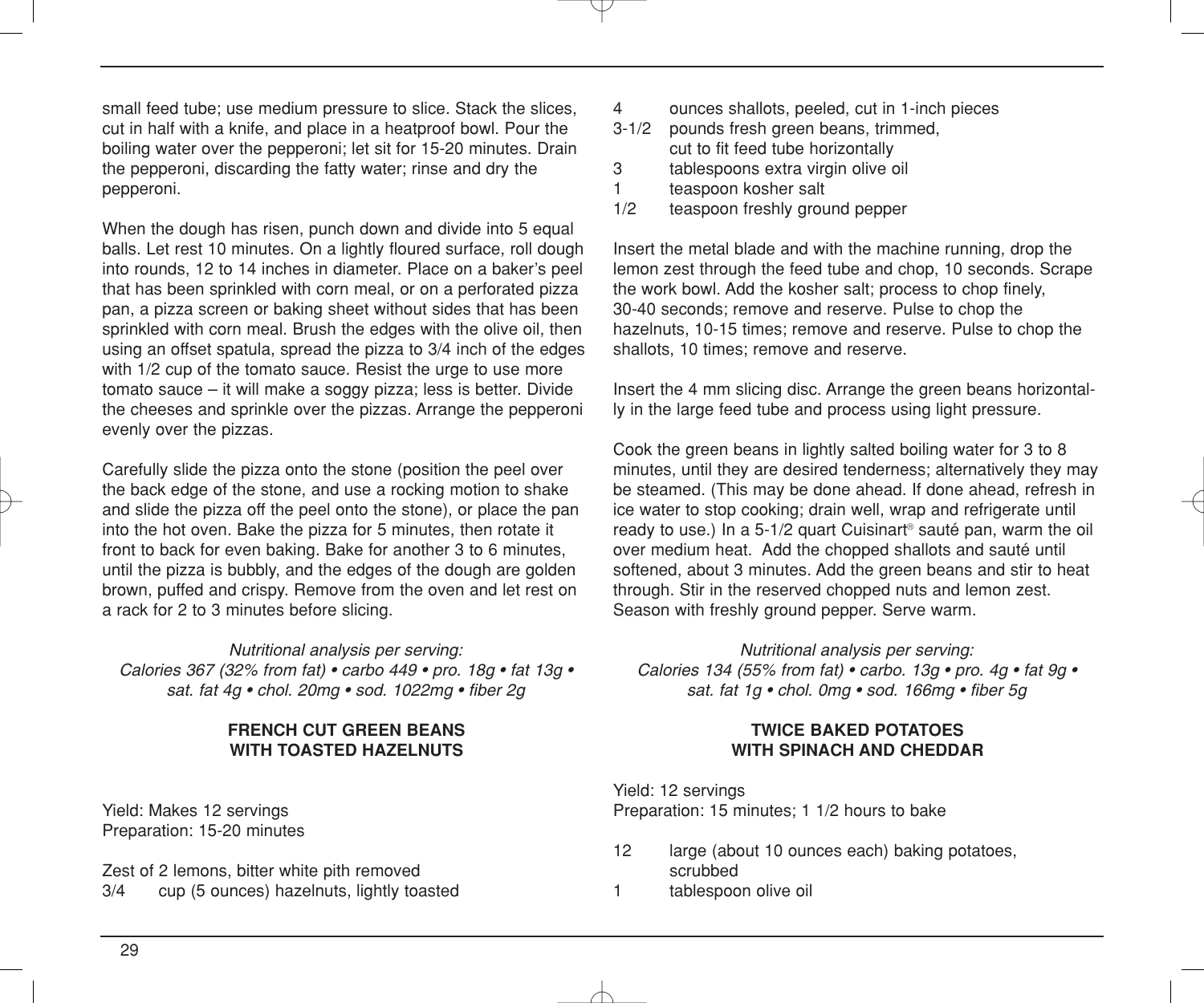- 8 ounces sharp cheddar cheese, cut to fit feed tube (low fat may be used)
- 8 scallions, trimmed and cut into 1-inch pieces
- 1-1/4 cups evaporated fat free milk
- 3 packages (10 oz. each) frozen chopped spinach, thawed and squeezed very dry
- 6 tablespoons unsalted butter, at room temperature, cut in 1-inch pieces
- 1 teaspoon kosher salt<br>1 teaspoon freshiv grou
- teaspoon freshly ground white or black pepper

Preheat the oven to 400° F. Pierce each potato several times with a fork or knife tip; rub each potato with 1/4 teaspoon of the olive oil. Bake the potatoes in the preheated oven until fork tender, about 1 hour. When cool enough to handle, cut off the top third of each potato and scoop out the flesh, leaving a 1/2 inch shell. Reserve flesh and potato shells.

Insert the shredding disc in the processor. Shred the cheddar cheese using light pressure. Remove and reserve. Insert the metal blade. Add the scallions and process until finely chopped, about 5 seconds. Add the milk, spinach, butter, kosher salt, and pepper. Process until just combined, about 10-15 seconds. Add the reserved potato flesh and shredded cheddar cheese; pulse in short, quick pulses until just combined. Generously fill the potato shells with the potato-spinach mixture. Potatoes may be made ahead to this point, covered, and refrigerated until ready to bake.

Preheat oven to 375° F. Arrange the potatoes on a jelly roll type pan that has been lined with parchment. Bake, uncovered until potatoes are hot and tops are golden brown, about 25-30 minutes (add 5-10 minutes for cold potatoes). Serve hot.

#### *Nutritional analysis per serving:*

*Calories 488 (25% from fat) • carbo. 78g • pro. 16g • fat 14g • sat. fat 4g • chol. 36mg • sod. 382mg • fiber 7g*

#### **TWO POTATO GRATIN WITH LEEKS**

Yield: 16 servings

Preparation time: 15 - 20 minutes, plus 1-1/2 hours baking time

#### Cooking spray

- 4 ounces Reggiano Parmesan cheese, cut in 1-inch pieces
- 6 ounces good quality white or wheat bread, cut in quarters
- 4 tablespoons unsalted butter, divided<br>6 cloves garlic
- cloves garlic
- 3 medium onions (6 ounces each), peeled, cut in 1 inch pieces
- 6 medium leeks (2 pounds), trimmed to just above the green part
- 2-1/2 cups vegetable broth
- 2 pounds russet potatoes, peeled, cut in half crosswise<br>2 pounds sweet potatoes, peeled, cut in half crosswise
- pounds sweet potatoes, peeled, cut in half crosswise
- 1-1/2 teaspoons herbes de Provence
- 2 teaspoons kosher salt
- 1 teaspoon freshly ground white or black pepper

Evenly coat a Cuisinart® 9 x 13 inch Roast Bake Pan with cooking spray. Preheat the oven to 425°F.

Insert the metal blade in the processor. With the machine running, drop the Parmesan pieces through the small feed tube and process to chop finely, 30-40 seconds; remove and reserve. Process the bread until it is fine crumbs, about 10 seconds. With the machine running, add 2 tablespoons of the butter and 1/4 cup of the Parmesan cheese; process to combine, 10 seconds; remove and reserve.

With the machine running, drop the garlic cloves through the small feed tube and process 10 seconds to chop; scrape the work bowl. Add the onions to the work bowl; pulse to chop, 10 times. Remove and reserve. Insert the 6 mm slicing disc; cut the leeks to fit the feed tube vertically and arrange in the large feed tube. Slice using medium pressure. Transfer to a bowl of cold water and swirl to rinse well; let grit settle, then lift the sliced leeks from the water and transfer to a colander to drain.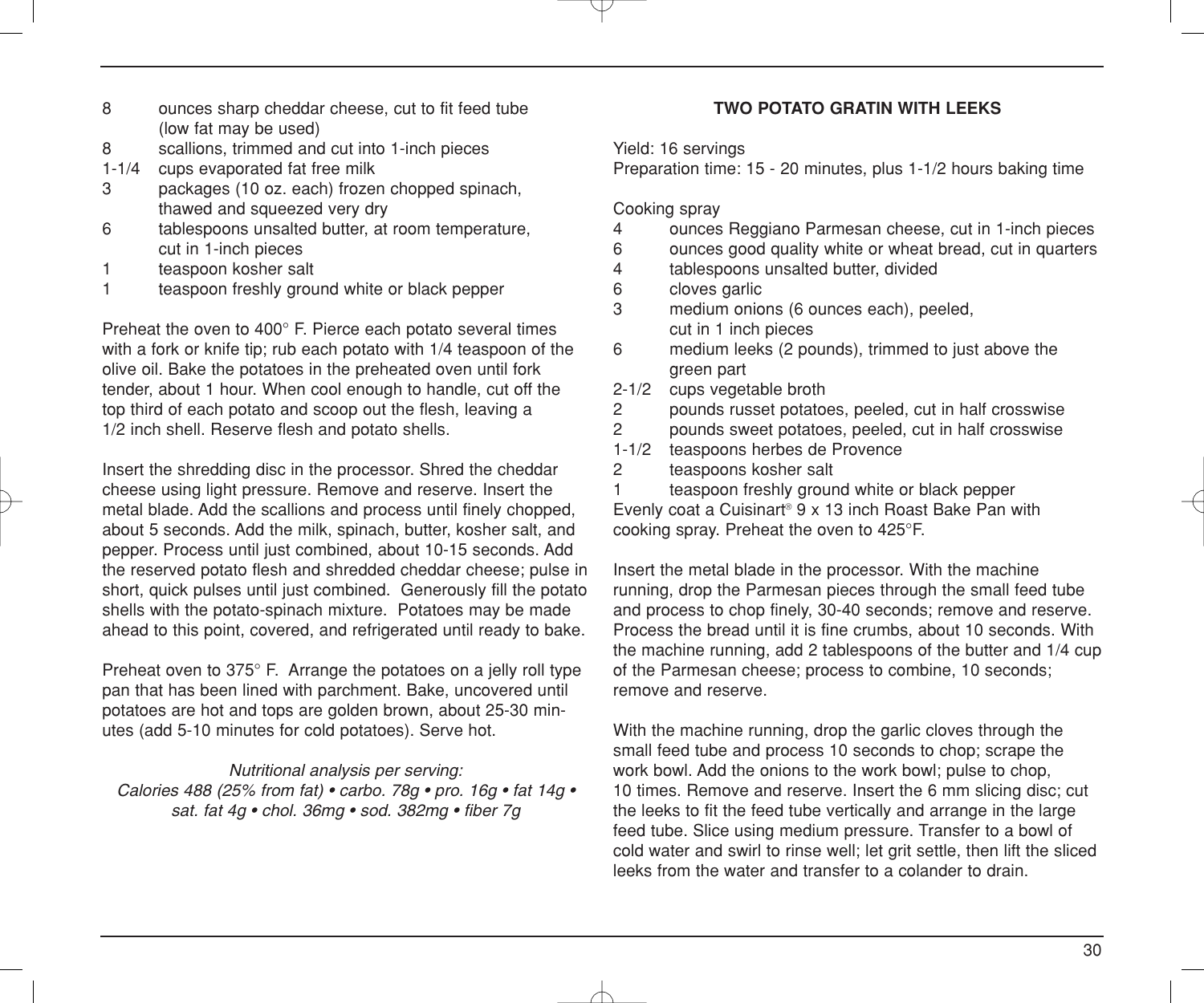Over medium heat, melt 2 tablespoons of the butter in a Cuisinart® 3-quart sauté pan. Add the chopped garlic and onions and the drained, sliced leeks; cook until tender and wilted, about 5 minutes. Stir in the vegetable broth, herbs, salt, and pepper; bring to a boil, then reduce the heat and simmer for 3 minutes. Drain, reserving the vegetables and broth separately.

Insert the 4 mm slicing disc. Slice the russet potatoes using firm pressure; remove and reserve. Slice the sweet potatoes using firm pressure; remove and reserve.

Arrange half the sliced russet potatoes in the prepared pan; top with half the sliced sweet potatoes; distribute half the leek/onion mixture over the sweet potatoes, and sprinkle with the remaining Parmesan cheese. Repeat the layers, ending with sweet potatoes. Pour the reserved broth over the potatoes. Top evenly with the buttered crumb and cheese mixture. Cover with a sheet of foil that has been coated with cooking spray and bake in the preheated oven for 45 minutes. Uncover and continue to bake until the potatoes are tender,  $20 - 30$  minutes longer. Let the potatoes rest for 10 – 15 minutes before serving.

Note: If you wish to prepare this dish ahead, blanch both types of potatoes separately for 3 minutes in boiling water to which 1 teaspoon of vinegar has been added; this will prevent them from darkening.

*Nutritional analysis per serving: Calories 226 (23% from fat) • carbo. 38g • pro. 7g • fat 6g • sat. fat 1g • chol. 13mg • sod. 488mg • fiber 4g*

#### **SPICY COLESLAW**

Yield: 3 pounds – twelve 4-ounce servings Preparation: 15-20 minutes

- 1-1/2 pounds green cabbage, cored, cut to fit large feed tube
- 3/4 pound red cabbage, cored, cut to fit large feed tube
- 1 small red bell pepper, cored and seeded, cut in quarters
- 1 small green bell pepper, cored and seeded, cut in quarters
- 8 ounces carrots, cut to fit the feed tube horizontally<br>1 small red onion peeled cut in 1-inch pieces
- 1 small red onion, peeled, cut in 1-inch pieces<br>1 clove garlic peeled
	- clove garlic, peeled
- 1 cup mayonnaise, p. 34
- 1/2 cup drained fat-free plain yogurt \*
- 1/4-1/3 cup granulated sugar, to taste
- 2 tablespoons cider vinegar
- $1/2$  tablespoon Tabasco<sup>®</sup><br>2 teaspoons kosher sal
- teaspoons kosher salt
- 1/2 teaspoon cumin
- 1/2 teaspoon freshly ground black pepper

Insert the 2 mm slicing disc. Arrange the cabbages in the large feed tube, cut side down; use medium pressure to slice. Transfer to a large bowl. Arrange the peppers in the large feed tube; use light pressure to slice. Insert the shredding disc. Arrange the carrots in the feed tube horizontally; use medium pressure to shred. Transfer the vegetables to the bowl with the cabbage; toss to combine.

Insert the metal blade. Chop the onion, 5-10 seconds. Add the chopped onion to the bowl of vegetables. With the machine running, drop the garlic through the feed tube; process 5 seconds to chop. Scrape the work bowl. Add the mayonnaise, drained yogurt, sugar, vinegar, Tabasco®, salt, cumin, and pepper to the work bowl. Process until smooth and creamy, 15-20 seconds. Pour the dressing over the vegetables in the bowl and mix well to combine. Allow to sit, refrigerated, for 30-60 minutes before serving to allow the flavors to blend.

Coleslaw may be made up to 1 day ahead, covered and refrigerated. As with all products containing mayonnaise, follow safe food handling and refrigeration procedures for storing and serving.

\* To drain yogurt, place yogurt (without gelatin in the ingredients) in a yogurt strainer or strainer lined with a coffee filter and allow the liquid (whey) to drain out. After about 12 hours, the yogurt will be thickened and reduced in volume by about half. It may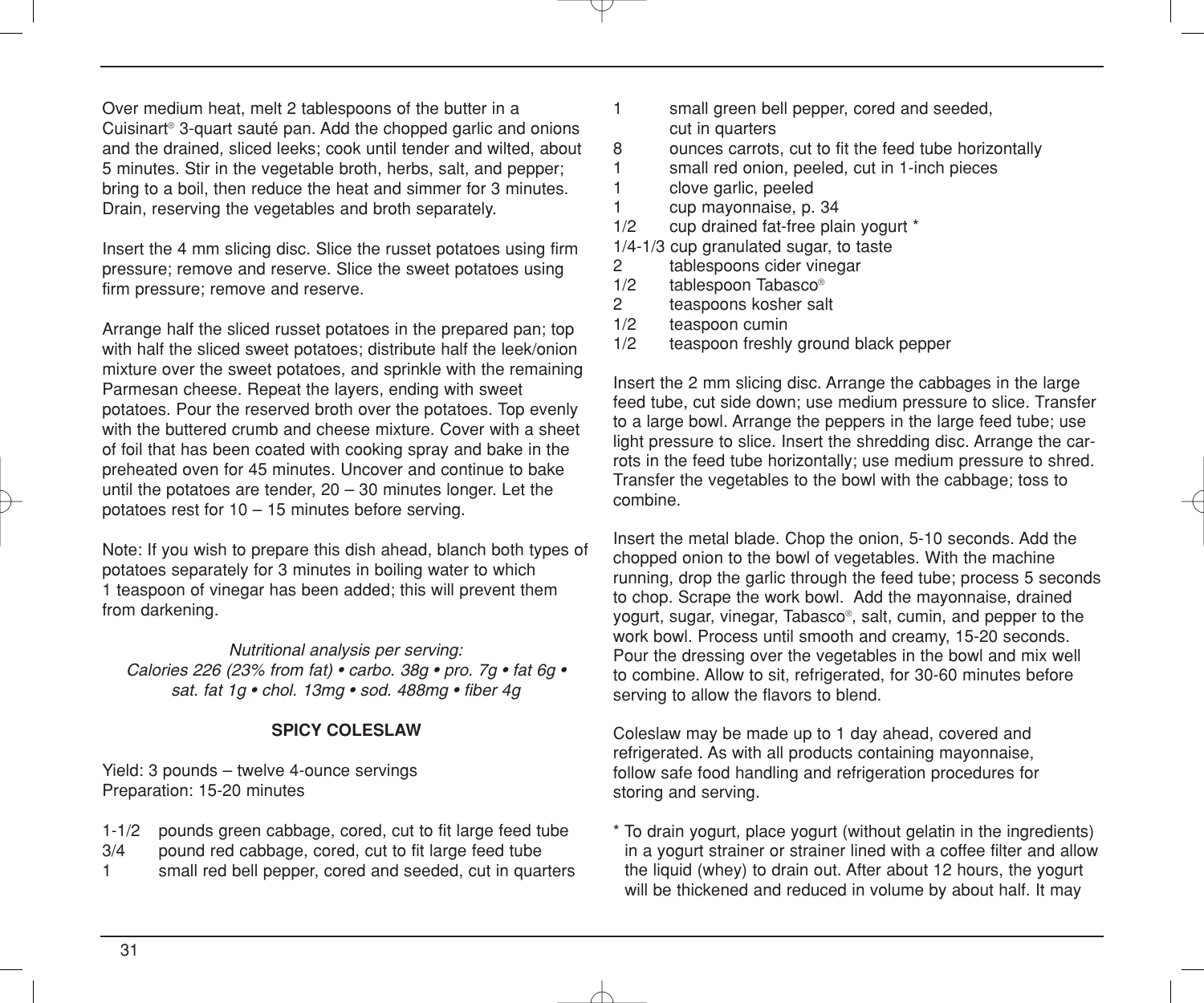be used to spread as cream cheese, or as an ingredient in dressings or sauces.

*Nutritional analysis per serving: Calories 130 (47% from fat) • carbo. 16g • pro. 3g • fat 7g • sat. fat 1g • chol. 0mg • sod. 499mg • fiber 3g*

#### **SIMPLE TOMATO SAUCE**

Yield: 10 cups tomato sauce for pasta / 5 cups tomato sauce for pizza

Preparation: 10 minutes; 1 to 1 3/4 hours to cook

- 1 cup loosely packed sun-dried tomatoes (dry, not oil packed)
- 12 ounces onions, peeled and cut in 1-inch pieces
- 8 cloves garlic, peeled<br>2 teaspoons dried orec
- 2 teaspoons dried oregano<br>1 tablespoon extra virgin ol
- 1 tablespoon extra virgin olive oil<br>3 cans (28 ounce) plum tomatoes
- 3 cans (28 ounce) plum tomatoes, with juices
- 5 sprigs fresh basil (10-12 large leaves each)<br>
1/2 cup dry white wine or vermouth
- 1/2 cup dry white wine or vermouth<br>1 teaspoon kosher salt
- teaspoon kosher salt
- 1/2 teaspoon freshly ground black pepper
- 1/4-3/4 teaspoon crushed red pepper flakes (optional, to taste, for a spicier sauce)

In a heat-proof bowl, pour 1-1/2 cups boiling water over the sun-dried tomatoes and let sit 30 minutes to rehydrate.

Insert the metal blade in the processor. Pulse to chop the onion and garlic with the oregano, about 10 times. Heat the oil over medium heat in a 4-3/4 quart saucepan. Add the onion, garlic, and oregano. Cook, stirring for 2 to 3 minutes, until the onions begin to soften and the oregano becomes fragrant. Add the canned tomatoes with their juices, basil sprigs, wine and salt. Stir in the rehydrated sun-dried tomatoes and their liquid. Bring to a boil, then reduce the heat to low, cover loosely and simmer for 50-60 minutes. Turn off the heat and let cool in the pan for 10 minutes. Stir in the black pepper and optional red pepper flakes.

Insert the metal blade and add half the sauce to the work bowl. Pulse the sauce 15 times for a rustic, chunky sauce, or process for 2 minutes for a smooth sauce. Repeat with the remaining sauce. The sauce is now ready to use for pasta. If you want a sauce for pizza, return the sauce to the pan. Simmer, uncovered, for 45-50 minutes to reduce, stirring now and then. Transfer the reduced sauce to a bowl to cool before using as a pizza topping. The sauce may be frozen.

*Nutritional analysis per serving: Calories 111 (28% from fat) • carbo. 18g • pro. 3g • fat 4g • sat. fat 0g • chol. 0mg • sod. 765mg • fiber 1g*

#### **BASIL PESTO**

Yield: 5 cups Preparation: 10 minutes

- 15 ounces Reggiano Parmesan cheese
- 12 cloves garlic, peeled
- 10 cups tightly packed fresh basil leaves, unblemished (about 20 ounces)
- 2-3 teaspoons kosher or sea salt
- 1-1/4 cups extra virgin olive oil
- 1-1/4 cups pine nuts or walnuts, lightly toasted

Insert the metal blade in the processor. With the machine running, drop the cheese cubes through the small feed tube and process until finely chopped, about 30-45 seconds. Remove and reserve the cheese. With the machine running, drop the garlic through the small feed tube and process to chop, 5 seconds. Scrape the work bowl. Add the basil leaves to the work bowl; pulse to chop, 10-15 times; scrape the work bowl. Add the salt. With the machine running, add the olive oil in a slow, steady stream through the small feed tube, processing until combined and emulsion is formed, about 1 minute. Scrape the work bowl. Add the cheese and pine nuts; pulse until combined.

To store the pesto, transfer it to a glass jar or bowl, tap to remove all air bubbles and even out the surface. Float a layer of olive oil on top; cover with plastic wrap and refrigerate. The pesto will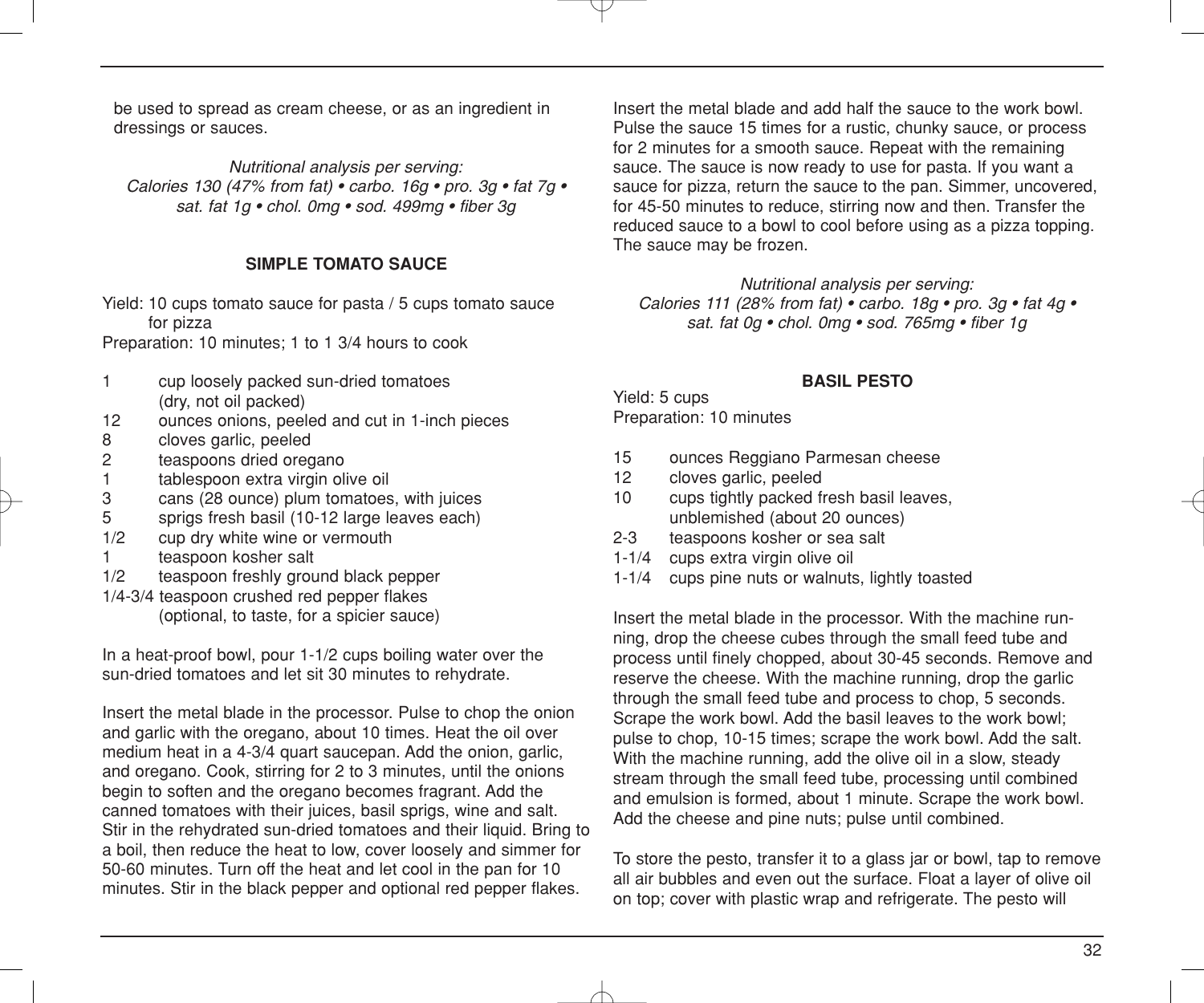keep for 5 days in the refrigerator, or it may be frozen. If desired, the cheese and pine nuts may be added just before serving.

*Nutritional analysis per tablespoon: Calories 136 (79% from fat) • carbo. 2g • pro. 5g • fat 3g • sat. fat 3g • chol. 7mg • sod. 265mg • fiber 1g*

#### **CREAMY BLUE CHEESE DRESSING**

Yield: About 4 cups Preparation: 10 minutes

- 1 clove garlic, peeled
- 1 shallot, peeled
- 1 cup lowfat buttermilk
- 3-1/4 cups nonfat yogurt
- 1-1/2 teaspoons dry mustard
- 1 teaspoon Worcestershire sauce<br>1/2 teaspoon white penner
- teaspoon white pepper
- 8 ounces crumbled blue cheese

Dash Tabasco® – to taste

Blanch the garlic in boiling water for 1 minute to remove the sharpness. Insert the metal blade. With the machine running, drop the garlic clove and shallot through the feed tube and process to chop, 10 seconds. Scrape the work bowl. Add the buttermilk, yogurt, dry mustard, Worcestershire, and pepper; process to blend, 10 seconds. Scrape the work bowl. Sprinkle the crumbled blue cheese over the top. For a chunky dressing, pulse in the blue cheese, 5-10 pulses. For a smooth dressing, process for 10-15 seconds. Add Tabasco® to taste. Chill until ready to serve; cover and refrigerate any unused portions. For a richer dressing, substitute 1 cup of mayonnaise for 1 cup of the yogurt.

*Nutritional analysis per 2 tablespoons: Calories 40 (48% from fat) • carbo. 2g • pro. 3g • fat 0g • sat. fat 0g • chol. 1mg • sod. 25mg • fiber 0g*

#### **BASIC MAYONNAISE**

For food safety, mayonnaise should not be made with raw eggs. It may be made using pasteurized egg products such as Egg Beaters<sup>®</sup> or Simply Eggs<sup>®</sup>, or by using a cooked egg method. With either recipe, take care to properly refrigerate any unused portions.

#### **COOKED MAYONNAISE**

Yield: About 5 cups Preparation: 5 minutes

- 8 egg yolks
- 1/2 cup wine vinegar or lemon juice (may use some of each)
- 1/2 cup water
- 3 tablespoons granulated sugar
- 3 tablespoons dry mustard
- 1 tablespoon all-purpose flour
- 4 teaspoons kosher salt
- 1/2 teaspoon ground white pepper
- 4 cups canola or other flavorless oil

In a Cuisinart<sup>®</sup> 2-quart Non-Stick Saucier, stir together the egg yolks, vinegar, water, sugar, dry mustard, salt, and pepper. Over very low heat, stir the mixture constantly until it bubbles in 1 or 2 places. Remove from the heat; let stand 5 minutes. Insert the metal blade; add the egg mixture to the work bowl. Process for 10 seconds; scrape the work bowl. With the machine running, add the oil in a very slow, steady stream. (*Adding the oil very slowly is essential to forming a successful emulsion. If the oil is added too quickly, the emulsion may break down or separate.*) Process until the mixture is thick and emulsified. Remove from work bowl, cover and chill completely until ready to use. Keeps from 3-5 days when properly refrigerated.

*Nutritional analysis per serving: Calories 214 (96% from fat) • carbo. 1g • pro. 1g • fat 23g • sat. fat 2g • chol. 43mg • sod. 190mg • fiber 0g*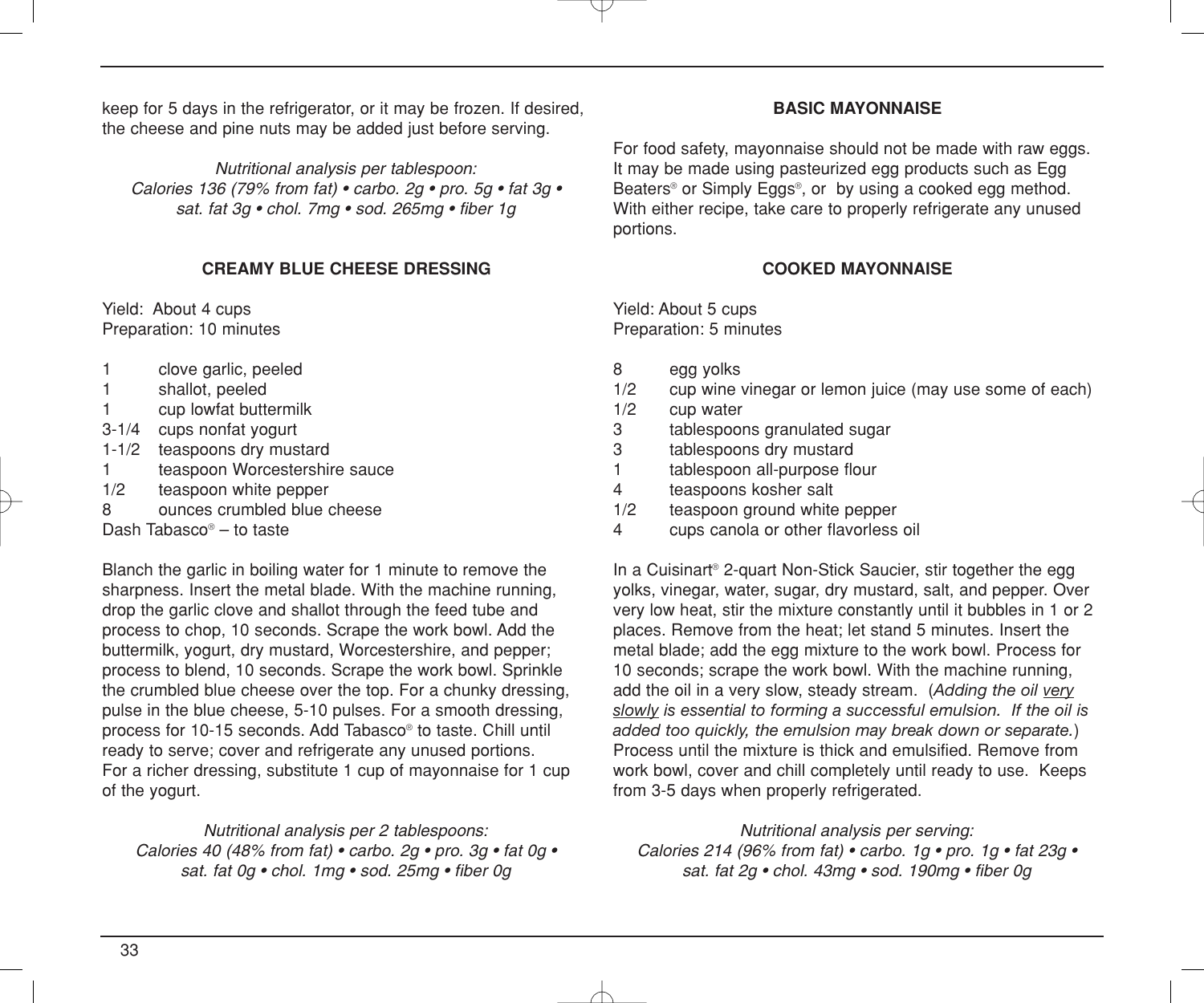#### **MAYONNAISE (MADE WITH EGG SUBSTITUTE)**

Yield: 3-3/4 cups Preparation: 5 minutes

- 6 tablespoons Eggbeaters® or Simply Eggs®<br>3 tablespoons freshly squeezed lemon juice
- tablespoons freshly squeezed lemon juice
- 3 tablespoons Dijon mustard<br>3 tablespoons wine vinegar (
- $tablespoons$  wine vinegar (red or white may also use herb or fruit flavored)
- 1 tablespoon sugar
- 1 teaspoon kosher salt
- 1/2 teaspoon freshly ground white pepper<br>3 cups flavorless oil (such as Canola oil)
- cups flavorless oil (such as Canola oil)

Insert the metal blade in the processor. Put the egg substitute, lemon juice, mustard, wine vinegar, sugar, salt, and pepper in the work bowl. Process 10 seconds to blend. Scrape the work bowl. With the machine running, add the oil in a slow steady stream, processing until the mixture thickens and an emulsion is formed.

*Nutritional analysis per serving: Calories 200 (97% from fat) • carbo. 1g • pro. 1g • fat 22g • sat. fat 2g • chol. 0mg • sod. 103mg • fiber 0g*

#### **JALAPEÑO CRANBERRY RELISH WITH TOASTED WALNUTS**

Yield: 12 cups

Preparation: 5 -10 minutes, plus 10 minutes to toast the walnuts

1-1/2 cup walnut halves or pieces, shells removed

zest of 3 oranges, bitter white pith removed

- 3 cups sugar
- 3-6 jalapeño peppers, stemmed, halved and seeded, to taste
- 12 cups fresh whole cranberries (may use frozen – do not thaw)
- 2 navel oranges, peeled, cut into quarters

Preheat oven to 350°F. Place walnuts in a baking pan and toast until golden brown and fragrant, about 8-10 minutes. Cool slightly.

Insert metal blade. Process the zest with 1 cup of the sugar until finely chopped, about 45 seconds. Add cranberries, jalapeños, oranges and reserved nuts; pulse until coarsely chopped, about 10 – 12 times. Add remaining sugar; pulse to blend, 10 times. Pulse several more times if a finer consistency is desired. This relish may be made in advance and stored in the refrigerator until ready to use.

*Nutritional analysis per serving: Calories 101 (31% from fat) • carbo. 17g • pro. 1g • fat 0g • sat. fat 0g • chol. 0mg • sod. 1mg • fiber 2g*

#### **VERY BERRY SAUCE**

Yield: 6 cups Preparation: 10 minutes

- 12 ounces fresh or frozen strawberries (not in syrup, thawed)
- 12 ounces fresh or frozen raspberries (not in syrup, thawed)
- 12 ounces fresh or frozen blueberries (not in syrup, thawed)

1-1/4 cups good quality strawberry or raspberry preserves Superfine or turbinado sugar to taste

Insert the metal blade. Process the strawberries and raspberries until smooth, 30 seconds. Add the preserves and process until smooth, 20 seconds. Taste and add sugar if needed. Strain through a chinois or fine mesh sieve, pressing on the solids. Discard the seeds. Refrigerate until ready to use.

*Nutritional analysis per 1/4 cup serving: Calories 32 (3% from fat) • carbo. 7g • pro. 0g • fat 0g • sat. fat 0g • chol. 0mg • sod. 0mg • fiber 1g*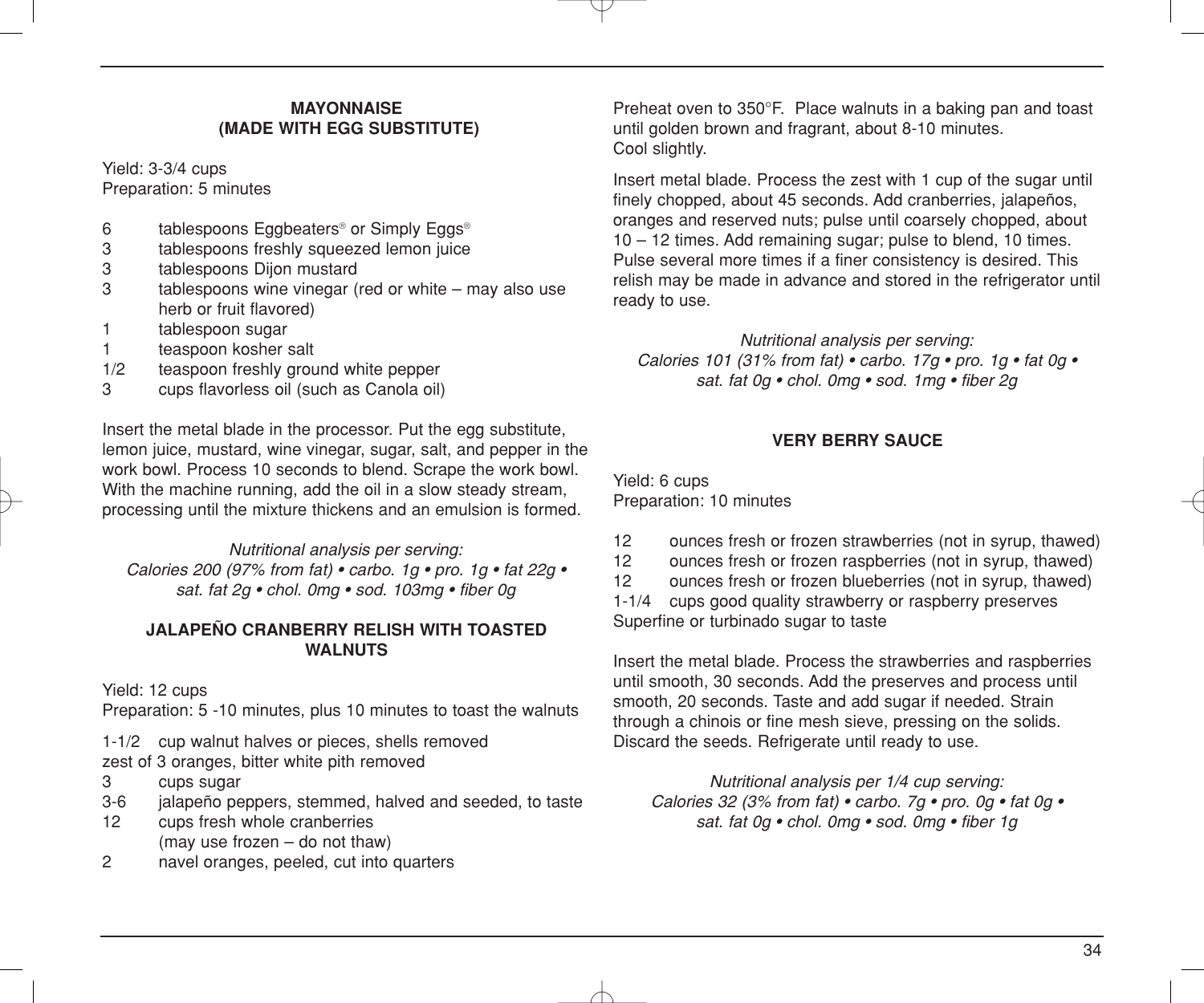#### **CUISINART WHITE BREAD**

Yield: 4 loaves, about 1-1/4 pounds each Preparation: 10 minutes; 2-1/2 to 3-1/2 hours to rise and bake

- 2 teaspoons instant yeast<br>2 tablespoons sugar
- tablespoons sugar
- 1/3 cup warm (105-115 $^{\circ}$  F) water
- 10 cups unbleached all-purpose flour or bread flour
- 1 stick (8 tablespoons) unsalted butter, at room temperature, cut in 8 pieces
- 1 tablespoon salt
- 3 cups cool water

cooking spray milk for brushing

Dissolve the yeast, sugar and water together in a 4-cup measure; let stand for 2 to 10 minutes to proof (if it does not bubble or foam, the yeast is not active; discard and begin again with fresh yeast). Insert the dough blade. Add the flour, butter and salt to the work bowl; process for 20 seconds. Scrape the work bowl.

Add the cool water to the proofed yeast mixture; stir to combine. With the machine running, pour the liquid through the feed tube in a steady stream as fast as the flour absorbs it (it should take 35 – 40 seconds). Continue processing until the dough starts to clean the inside of the work bowl and forms a ball. Let the machine run for 80 seconds to knead the dough.

With lightly floured hands, carefully remove the dough from the work bowl and shape into a smooth ball. Place in a lightly floured jumbo resealable bag. Squeeze the air out and seal the bag. Let rise in a warm (80° F), draft-free place until doubled in bulk, about 1-11 ⁄2 hours. Coat 4 loaf pans (6 cup: 8-1/2 x 4-1/2 x 2-1/2 inch) with cooking spray.

Punch the dough down, divide into 4 equal parts (use a Cuisinart® scale for best measurements), cover loosely and let rest for 10 minutes. Shape into 4 loaves and place each in one of the prepared loaf pans. Cover with plastic wrap that has been

sprayed with cooking spray, and let rise in a warm, draft-free place until the center of the loaf is slightly higher than the pan, about 1 – 1½ hours. Fifteen minutes before baking, arrange the rack in the center of the oven, and preheat the oven to 375°F. Lightly brush the loaves with milk.

Bake in the preheated oven for 30 – 35 minutes. Bread will be golden and sound hollow when tapped. Remove from the pans and allow to cool completely before cutting.

*Nutritional analysis per 2 ounce serving: Calories 123 (20% from fat) • carbo. 22g • pro. 3g • fat 3g • sat. fat 0g • chol. 6mg • sod. 2mg • fiber 0g*

#### **CUISINART HONEY WHEAT BREAD**

Yield: 3 loaves, 1-2/3 pounds each Preparation: 10 minutes; 2-1/2 to 3-1/2 hours to rise and bake

- 2 teaspoons instant yeast
- 3 tablespoons honey
- 1/3 cup warm (105-115 $^{\circ}$  F) water
- 6 cups unbleached all-purpose flour or bread flour
- 4 cups whole wheat flour
- 1 stick (8 tablespoons) unsalted butter, at room temperature, cut in 8 pieces
- 1 tablespoon salt
- 3 cups cool water

Dissolve the yeast and honey in a 4-cup measure; let stand for 2 to 10 minutes to proof (if it does not bubble or foam, the yeast is not active; discard and begin again with fresh yeast). Insert the dough blade and process the white and wheat flours with the butter and salt for 20 seconds.

Add the cool water to the proofed yeast mixture; stir to combine. With the machine running, pour the liquid through the feed tube in a steady stream as fast as the flour absorbs it (it should take 35-40 seconds). Continue processing until the dough starts to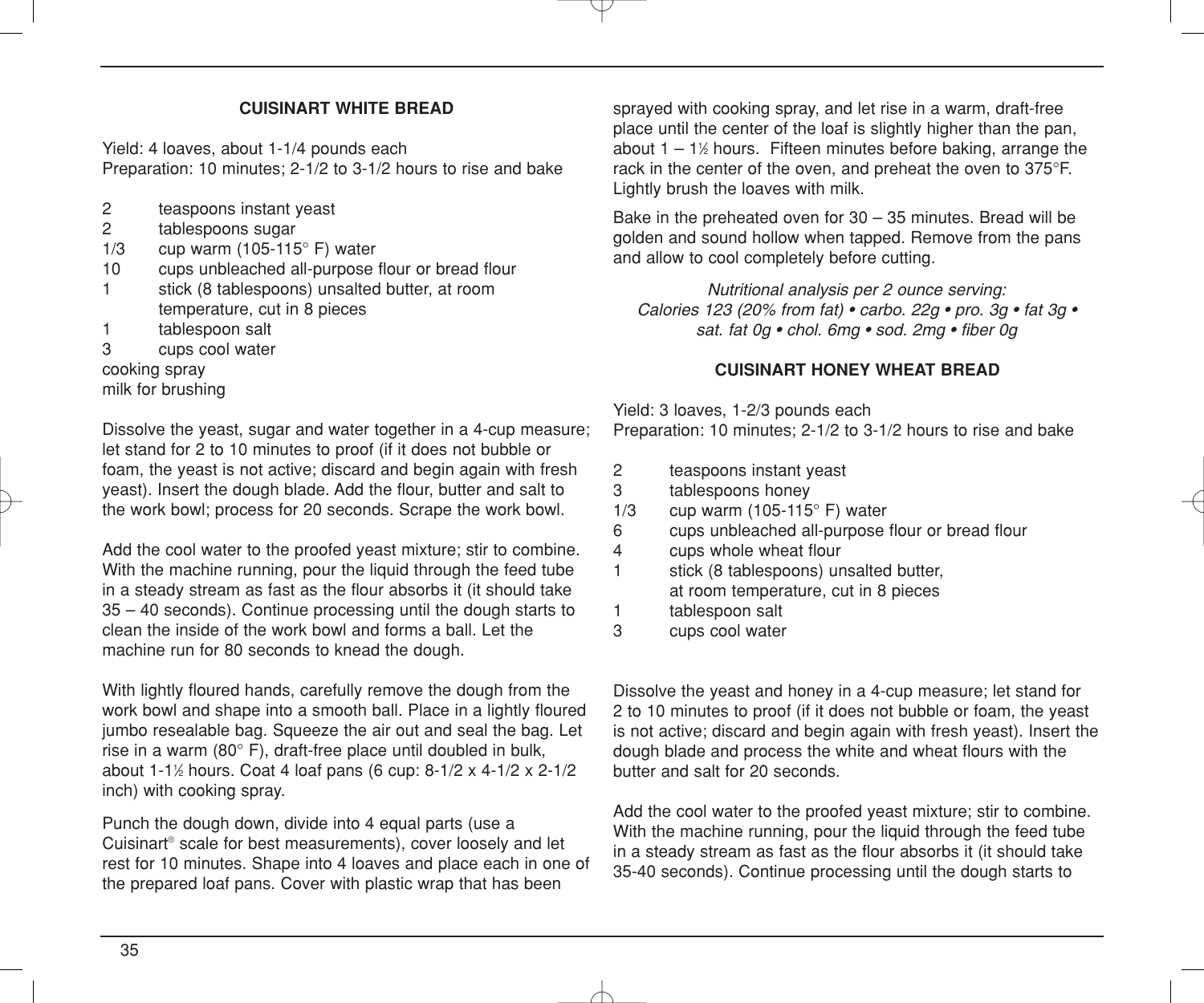clean the inside of the work bowl and forms a ball. Let the machine run for 80 seconds to knead the dough.

With lightly floured hands, carefully remove the dough from the work bowl and shape into a smooth ball. Place in a lightly floured jumbo resealable food storage bag. Squeeze the air out and seal the bag. Let rise in a warm (80°F), draft-free place until doubled in bulk, about 1 - 11 ⁄2 hours. Coat 3 loaf pans (8 cup: 9 x 5 x 3 inch) with cooking spray.

Punch the dough down, divide into 3 equal parts (use a Cuisinart scale for best measurements), cover loosely and let rest for 10 minutes. Shape into 4 loaves and place each in one of the prepared loaf pans. Cover with plastic wrap that has been sprayed with cooking spray, and let rise in a warm, draft-free place until the center of the loaf is slightly higher than the pan, about 1-1½ hours. Fifteen minutes before baking, arrange the rack in the center of the oven, and preheat the oven to 375°F. Lightly brush the loaves with milk.

Bake in the preheated oven for 30 to 35 minutes. Bread will be golden and sound hollow when tapped. Remove from the pans and allow to cool completely before cutting.

*Nutritional analysis per 2 ounce serving: Calories 126 (20% from fat) • carbo. 22g • pro. 3g • fat 3g • sat. fat 0g • chol. 6mg • sod. 173mg • fiber 0g*

#### **EASY ITALIAN BREAD**

Yield: 6 loaves, about 13 ounces each Preparation: 10 minutes; 1 3/4 to 2 1/2 hours to rise and bake

- 2 tablespoons instant yeast (1/2 ounce)
- 1 cup warm water
- 10 cups all-purpose flour (3 pounds, 4 ounces)
- 4 tablespoons kosher salt (1 ounce)
- 3 cups cool water

In a 4-cup glass measure with a spout, dissolve the yeast in one cup of warm water along with a generous pinch of the flour and let stand until foamy, about 5 to 10 minutes. (If there is no foaming or bubbling, the yeast is not active – discard and begin again with fresh yeast.) Insert the dough blade. Process to combine the remaining flour and salt, 15 seconds. Add the cool water to the yeast mixture. With the machine running, pour the mixture through the feed tube in a steady stream as fast as the flour will absorb it (it should take about 50 seconds). Once the dough has formed a single mass, continue to process for 1 minute to knead. With lightly floured hands, carefully remove the dough from the work bowl and place in a lightly floured jumbo resealable plastic storage bag. Squeeze the air out and seal. Let the dough rise in a warm (about 80°F) place until doubled in bulk, about 45-60 minutes.

With lightly floured hands, remove the dough from the bag and place on a lightly floured counter. Divide the dough into 6 equal pieces (about 14.5 ounces each), let rest for 5 – 10 minutes. Working with one piece at a time, flatten into a 6 x 10 inch rectangle. Working with the long edges, fold the dough in thirds. Press together and pinch to seal the seam. Use the palms of your hands to roll the dough into a cylinder about 14 inches in length. Arrange the loaves seam side down on parchment lined baking sheets (not air-bake), two loaves per sheet. Cover loosely with plastic wrap and let rise in a warm (80°F) place until nearly doubled in bulk, about 30-45 minutes. Preheat the oven to 450°F.

Rub each loaf lightly with 1 tablespoon of flour. Use a serrated knife to make 4 diagonal slits in each loaf, about 1/4 inch deep. Bake the loaves in the preheated oven for 20-25 minutes, until well-browned and hollow sounding when tapped. For best texture, allow to cool for 20-30 minutes on a rack before serving, or cool completely and reheat if warm bread is desired.

*Nutritional analysis per 2 ounce serving: Calories 104 (2% from fat) • carbo. 23g • pro. 3g • fat 0g • sat. fat 0g • chol. 0mg • sod. 579mg • fiber 0g*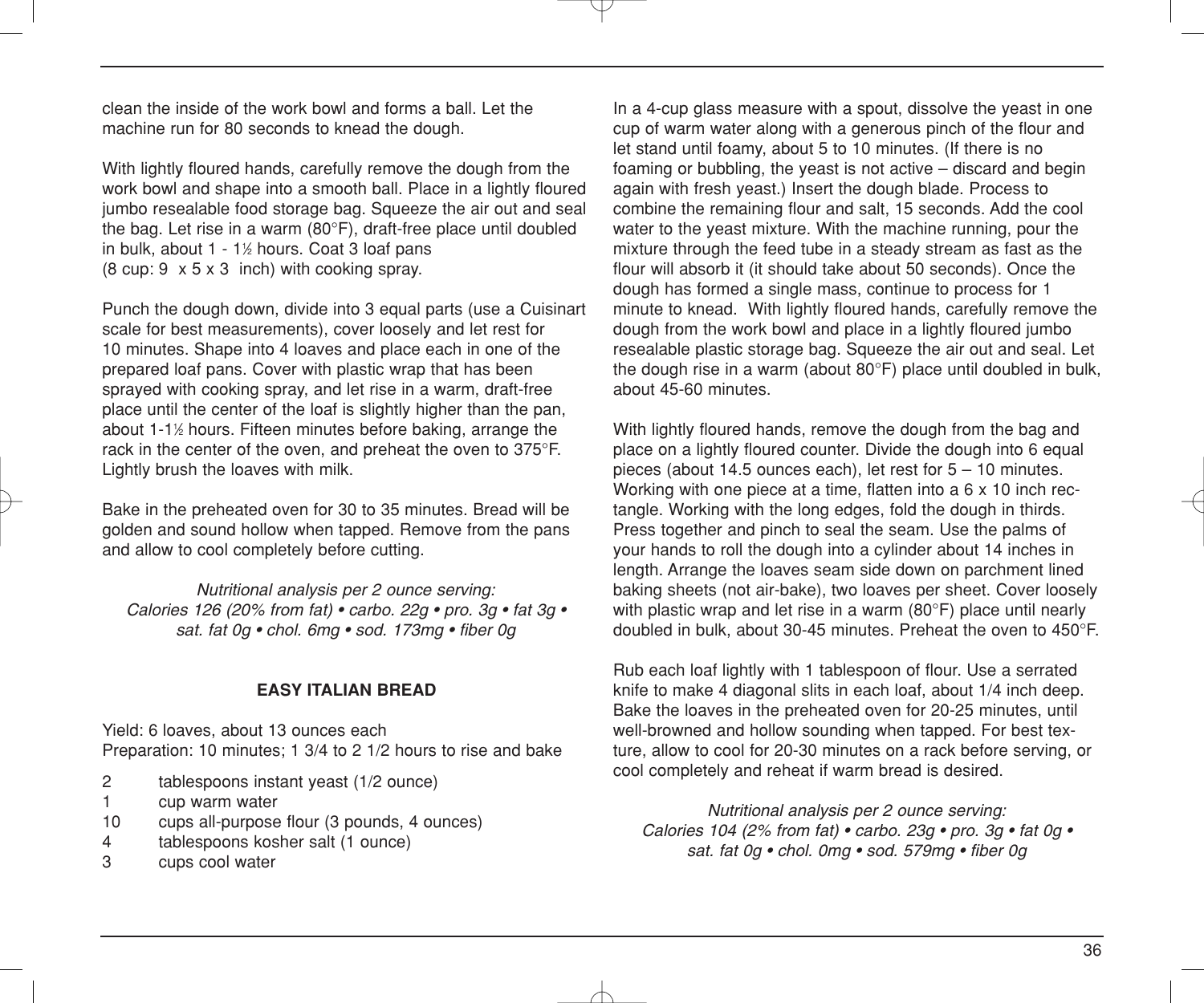#### **CINNAMON RAISIN BREAD**

Yield: 4 loaves, about 1-1/2 pounds each Preparation: 15 minutes; 2-1/2 to 3-1/2 hours to rise and bake

- 2 teaspoons instant yeast<br>3 tablespoons honey
- 3 tablespoons honey<br>1/3 cup warm (105-115)
- cup warm (105-115 $\degree$ F) water
- 7 cups unbleached all-purpose flour or bread flour<br>2 cups whole wheat flour
- cups whole wheat flour
- 1 cup uncooked oatmeal
- 1 stick (8 tablespoons) unsalted butter, at room temperature, cut in 8 pieces
- 1 tablespoon salt<br>3 cups cool water
- cups cool water
- 6 tablespoons brown sugar<br>2 teaspoons ground cinnam
- teaspoons ground cinnamon
- 2 cups raisins (may also use dried cranberries, cherries, or blueberries)
- 3 tablespoons unsalted butter

Milk for brushing the tops of the loaves

Dissolve the yeast and honey in a 4-cup measure; let stand for 2-10 minutes to proof (if it does not bubble or foam, the yeast is not active; discard and begin again with fresh yeast). Insert the dough blade and process the white and wheat flours with the butter and salt for 20 seconds.

Add the cool water to the proofed yeast mixture; stir to combine. With the machine running, pour the liquid through the feed tube in a steady stream as fast as the flour absorbs it (it should take 35 – 40 seconds). Continue processing until the dough starts to clean the inside of the work bowl and forms a ball. Let the machine run for 80 seconds to knead the dough.

With lightly floured hands, carefully remove the dough from the work bowl and shape into a smooth ball. Place in a lightly floured jumbo resealable bag. Squeeze the air out and seal the bag. Let rise in a warm (80°F), draft-free place until doubled in bulk, about 1-11 ⁄2 hours. Coat 4 loaf pans (6 cup: 8-1/2 x 4-1/2 x 2-1/2 inch) with cooking spray.

Punch the dough down, divide into 4 equal parts (use a Cuisinart® scale for best measurements), cover loosely and let rest for 10 minutes. Melt the butter. Combine the brown sugar and cinnamon.

Working with one piece of dough at a time, roll each into a rectangle about 9 x 15 inches. Leaving a 1 inch edge all around, brush the interior with one quarter of the melted butter, then sprinkle evenly with one quarter of the brown sugar and cinnamon. Distribute one half cup of the raisins over the brown sugar. Starting at a short end, roll tightly to form a loaf. Pinch the seam, then pinch and fold the ends under towards the seam. Place in a prepared pan and repeat with the remaining dough. Cover with plastic wrap that has been sprayed with cooking spray, and let rise in a warm, draft-free place until the center of the loaf is slightly higher than the pan, about 1-11 ⁄2 hours. Fifteen minutes before baking, arrange the rack in the center of the oven, and preheat the oven to 375°F. Lightly brush the loaves with milk.

Bake in the preheated oven for 30-35 minutes. Bread will be golden and sound hollow when tapped. Remove from the pans and allow to cool completely before cutting.

*Nutritional analysis per 2 ounce serving: Calories 134 (21% from fat) • carbo. 25g • pro. 3g • fat 3g • sat. fat 0g • chol. 7mg • sod. 147mg • fiber 1g*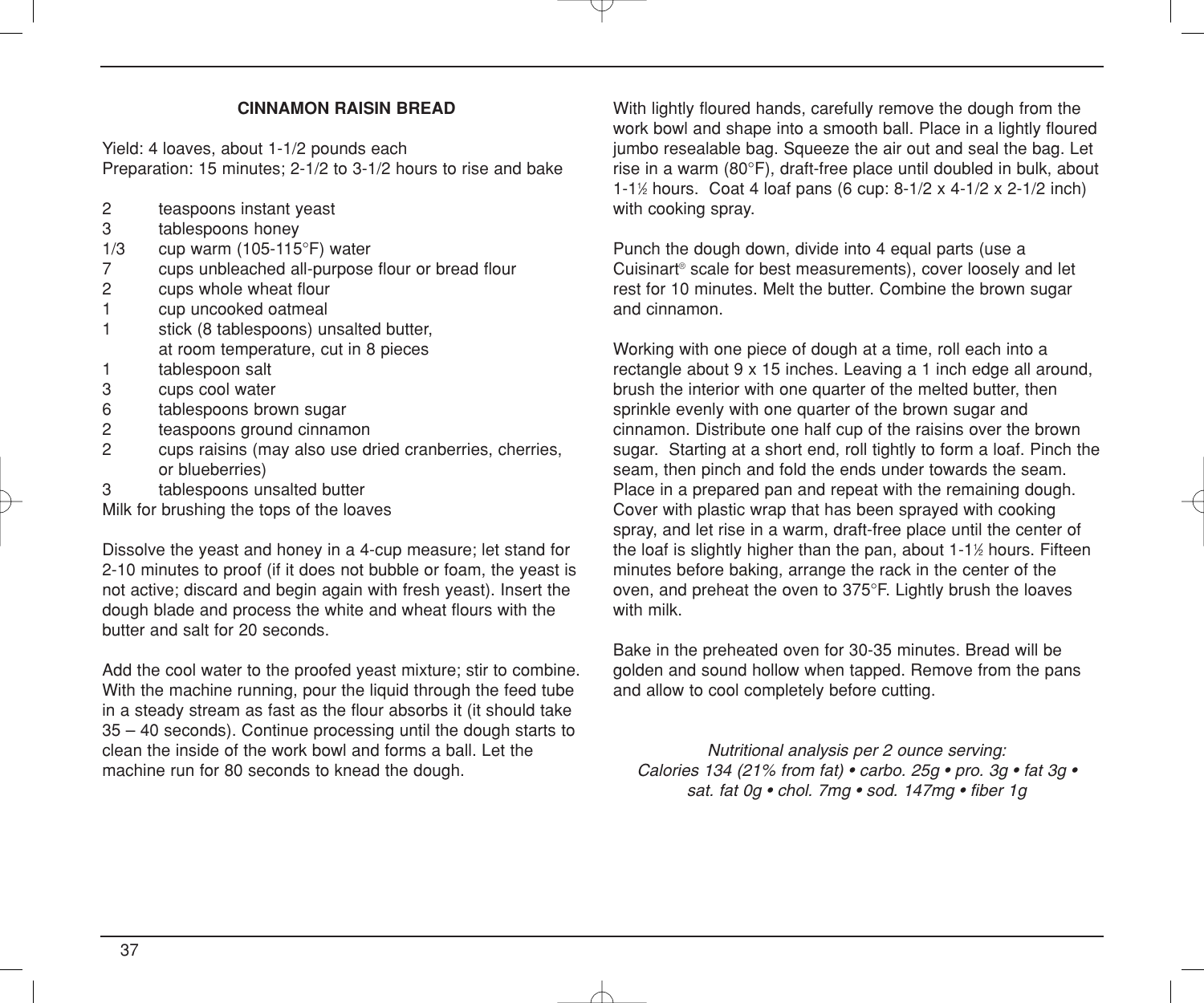#### **ROSEMARY WALNUT RAISIN BREAD**

Yield: Makes 4 loaves, 18 ounces each Preparation: 15 minutes, 2 1/2 - 3 1/2 hours to rise and bake

- 2 teaspoons instant yeast
- 1 tablespoon honey<br>3/4 cup warm (105-11)
- cup warm (105-115 $\degree$ F) water
- 2 cups cool water<br>3 tablespoons fres
- tablespoons fresh rosemary leaves
- 7-1/2 cups unbleached all-purpose flour
- 1-1/2 cups whole wheat flour
- 1 tablespoon kosher salt
- 1 tablespoon olive oil
- 1 cup walnuts
- 1-1/2 cups golden raisins Cornmeal for dusting the pans Flour for dusting the loaves

In a 4-cup glass measure with a spout, dissolve the yeast in one cup of warm water along with a generous pinch of the flour and let stand until foamy, about 5-10 minutes. (If there is no foaming or bubbling, the yeast is not active – discard and begin again with fresh yeast.)

Insert the metal blade; process to chop the rosemary leaves, about 20 seconds. Leave in work bowl. Insert the dough blade. Process to combine the flours, salt, and olive oil, 15 seconds. Scrape the work bowl. Add the cool water to the yeast mixture. With the machine running, pour the mixture through the feed tube in a steady stream as fast as the flour will absorb it (it should take about 50 seconds). Once the dough has formed a single mass, continue to process for 1 minute to knead. With lightly floured hands, carefully remove the dough from the work bowl and place on a lightly floured surface: flatten into a large rectangle. Sprinkle with the walnuts and raisins, then fold the dough over onto itself. Press and fold several times until the walnuts and raisins are kneaded evenly into the dough. Place in a lightly floured jumbo resealable plastic storage bag. Squeeze the air out and seal. Let the dough rise in a warm (about 80°F) place until doubled in bulk, about 60-90 minutes.

With lightly floured hands, remove the dough from the bag and place on a lightly floured counter. Divide the dough into 4 equal pieces; let rest for 5-10 minutes. Working with one piece at a time, flatten into a 6 x 10 inch rectangle. Working with the long edges, fold the dough in thirds. Press together and pinch to seal the seam. Use the palms of your hands to roll the dough into an oval about 12 inches in length, somewhat football shaped.

Arrange the loaves seam side down on parchment lined baking sheets (not air-bake) that have been dusted with cornmeal, two loaves per sheet. Cover loosely with plastic wrap and let rise in a warm (80°F) place until nearly doubled in bulk, about 30-45 minutes. Preheat the ovens to 450°F. Arrange the upper rack so that it is about 10 inches from the top of each oven. Place a metal baking pan with at least 1 inch of hot water in it on the lower rack.

Lightly rub each of the loaves with about 1 tablespoon of flour. Use a serrated knife to score 3 diagonal slashes on top of each loaf. Bake in the preheated oven for 20 minutes at 450°F, then lower the heat to 375° F and bake for an additional 15-20 minutes, until the loaves sound hollow when tapped on the bottom. Remove the loaves from the oven and place on a rack to cool completely before slicing or storing.

*Nutritional analysis per 2 ounce serving: Calories 145 (16% from fat) • carbo. 2g • pro. 4g • fat 3g • sat. fat 0g • chol. 0mg • sod. 158mg • fiber 1g*

#### **PIZZA DOUGH**

Yield: 5 pounds 5 ounces of pizza dough, enough for five 12 to 14 inch pizzas Preparation: 5 minutes, 45-60 minutes to rise

- 2-1/2 teaspoons instant yeast
- 1 tablespoon honey or sugar
- $3/4$  cup warm (105-115 $^{\circ}$  F) water
- 10 cups unbleached all-purpose flour\*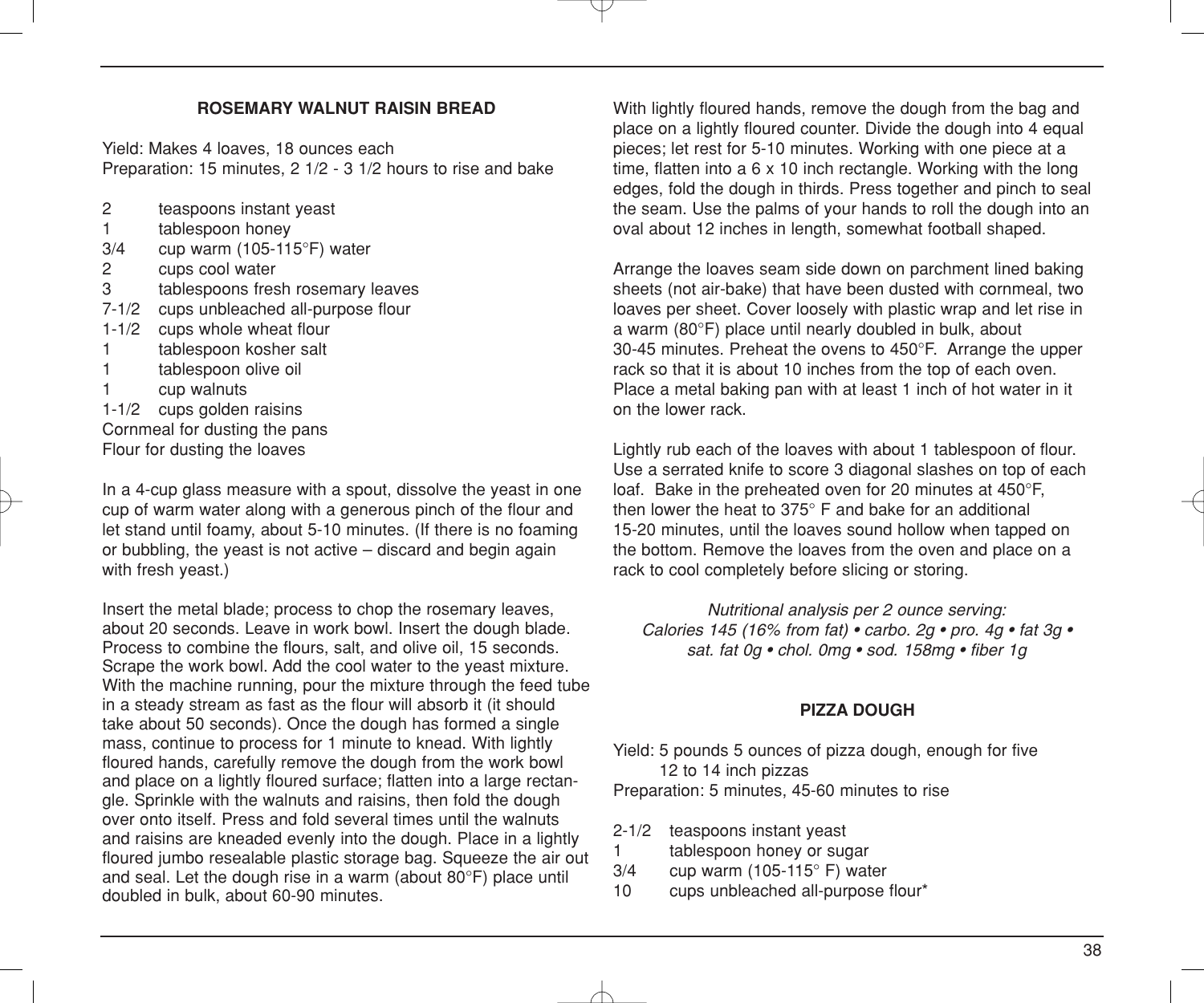- 1 tablespoon kosher or sea salt<br>2 tablespoons extra virgin olive
- tablespoons extra virgin olive oil
- 3 cups cool water

additional olive oil to coat the dough

Dissolve the yeast, honey (or sugar) and water together in a 4-cup measure; let stand for 2-10 minutes to proof (if it does not bubble or foam, the yeast is not active – discard and begin again with fresh yeast). Insert the dough blade. Add the flour and salt to the work bowl; process 10 seconds to combine. With the machine running, add the olive oil to the flour; process 10 seconds. Add the cool water to the yeast mixture. With the machine running, add the liquid through the small feed tube as fast as the flour will absorb it, about 45 seconds. Process until the dough cleans the side of the bowl and forms a ball, then continue to process for an additional 60 seconds to knead.

Lightly coat the dough with olive oil, then place in a jumbo, resealable storage bag and press out the air. Let rise until doubled in bulk, about 45-60 minutes. If you do not wish to use all the dough, you may freeze it in pizza-sized portions. Divide the dough into 6 equal balls. Wrap extra balls individually in plastic wrap very tightly, then place in a resealable freezer weight bag. Freeze for up to 6 weeks.

To use, unwrap, coat lightly with olive oil, and place in a resealable food storage bag. Let thaw at room temperature (or overnight in the refrigerator), then allow to rise at room temperature until doubled in bulk. If you take a ball of dough out in the morning, you may let it thaw and rise during the day, and it will be ready to use for dinner.

\*To make Whole Wheat Pizza Dough, substitute 2-4 cups of whole wheat flour for an equal amount of unbleached all-purpose flour.

*Nutritional analysis per serving: Calories 199 (5% from fat) • carbo. 41g • pro. 6g • fat 1g • sat. fat 0g • chol. 0mg • sod.439mg • fiber 2g*

#### **BASIC SWEET DOUGH**

Yield: 5 1/4 pounds, enough for 6 Cinnamon Sugar Rings or 36 Sticky Buns Preparation: 10 minutes;  $1 - 1$  1/2 hours to rise

- 2 teaspoons active dry yeast
- 1/2 cup granulated sugar
- 1/3 cup warm (105-115° F) water
- 10 cups unbleached all-purpose flour
- 1/2 cup instant nonfat dry milk 1 stick unsalted butter, room temperature, cut in 8 pieces
- 1 teaspoon salt<br>2 large eggs, be
- large eggs, beaten
- 2-1/2 cups cold reduced fat milk

In a 4-cup measure with a spout, combine the yeast with 1 tablespoon of the sugar and the warm water; let stand for 5-10 minutes, until foamy (if mixture does not foam or bubble, discard and begin again with fresh yeast). Insert the dough blade; process to combine the flour, dry milk, butter, and salt, about 20-30 seconds. Add the beaten eggs and cold milk to the yeast mixture. With the machine running, pour the liquid through the small feed tube in a steady stream, as fast as the flour will absorb it (it should take about 45 seconds). After the mixture forms a mass, process for an additional 60 seconds to knead.

With lightly floured hands, carefully lift the dough from the work bowl and transfer to a jumbo resealable food storage bag that has been lightly floured. Let dough rise in a warm (80°F) place, until doubled in bulk, about 1 to 1-1/2 hours. Punch the dough down, remove from the bag, and cut into desired amounts. Let rest for 10 minutes before continuing with sweet dough recipes.

If you do not wish to use the dough immediately, allow the dough to rise overnight in the refrigerator. The next day, allow the dough to return to room temperature, then proceed with recipes. Alternatively, all or part of the dough may be frozen before the first rise. Divide the dough into desired amounts, wrap tightly in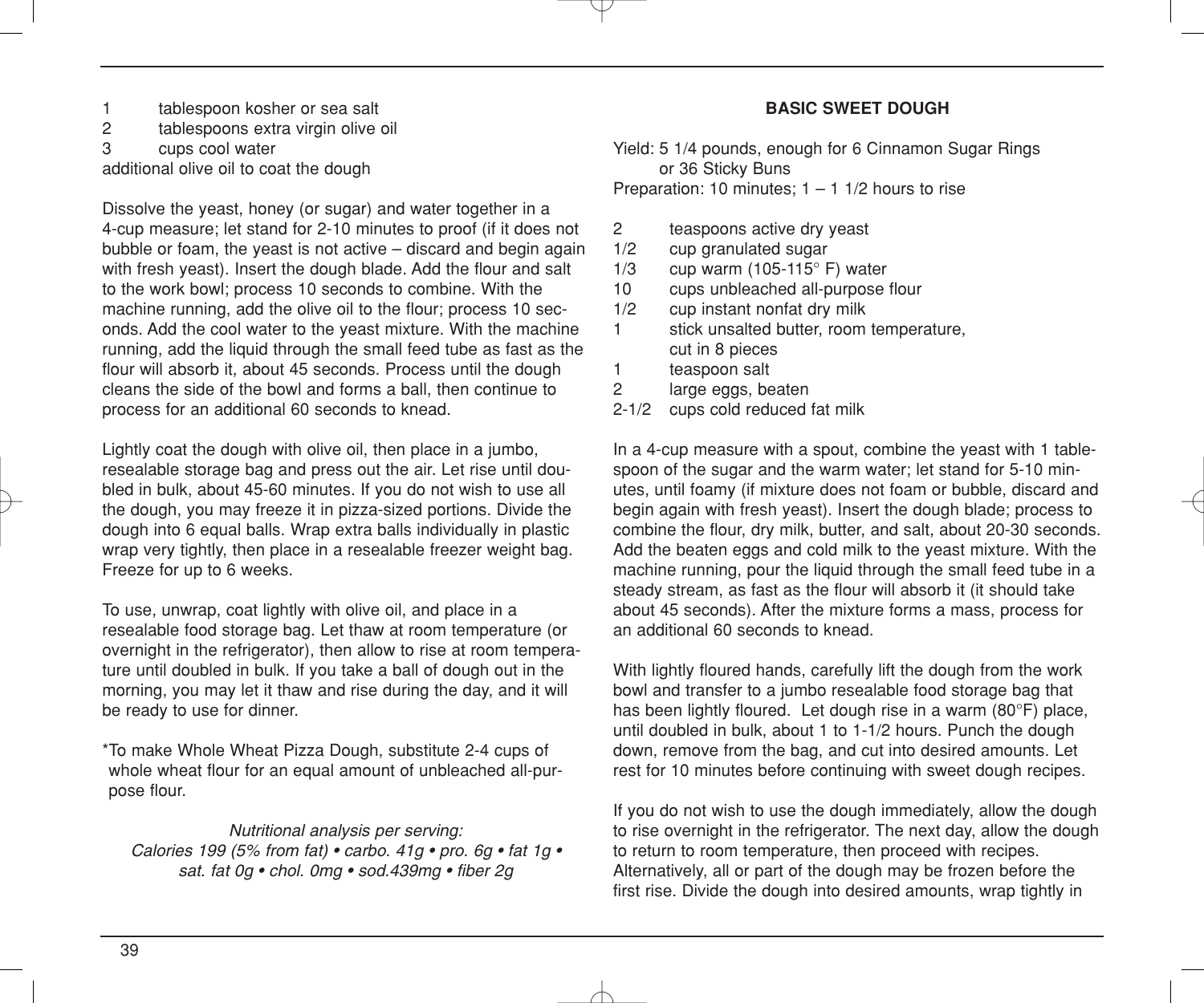plastic wrap, then place in a resealable bag and freeze. To use, unwrap, flour lightly and place in clean resealable bag. Allow to thaw, then to rise before proceeding.

*Nutritional analysis per serving: Calories 144 (20% from fat) • carbo. 18g • pro. 2g • fat 4g • sat. fat 0g • chol. 18mg • sod. 72mg • fiber 0g*

#### **CINNAMON SWIRL COFFEE RINGS**

Yield: Six 9 inch rings (8 - 12 slices each) Preparation: 20-25 minutes; 2 - 2 1/2 hours to rise and bake

- 1 recipe Sweet Dough, after first rising
- 2-1/2 cups sugar
- 1/2 cup cinnamon
- 12 tablespoons unsalted butter, melted
- 1 large egg
- 2 tablespoons water
- cooking spray
- 2 cups confectioner's sugar
- 4-6 tablespoons milk

optional: 1/3 cup raisins or chopped nuts per coffee ring

Punch the dough down and divide into 6 equal portions, cover loosely with plastic wrap and let rest for 10 minutes. Make the filling.

Insert the metal blade in the processor. Process to combine the sugar with the cinnamon. Remove and reserve. Beat the egg with a fork or whisk until foamy. Beat in the water to make an egg wash, then reserve and refrigerate until ready to use. Spray six 9 inch pie pans (may use disposable) with cooking spray.

On a lightly floured surface, working with one piece of dough at a time, roll out the dough to a rectangle, 8 x 20 inches. Brush with 2 tablespoons of the melted butter, leaving a 1-inch border all around. Sprinkle the buttered area of the coffee cake evenly with 1/3 cup of the cinnamon sugar mixture; top with optional raisins

or nuts as desired. Beginning at one long end, roll up the dough jelly-roll style; gently pinch to seal. Arrange in a ring; seam side down, and tuck one end of the dough into the other to form a ring; gently pinch to seal. Cover loosely with plastic wrap and repeat with the remaining dough and filling ingredients. Let the coffee rings rise in a warm place until doubled in bulk, about 1-1/2 to 2 hours. Meanwhile, preheat the ovens to 350°F.

Brush each ring with the egg wash. Bake the rings for about 25-30 minutes, until browned and hollow sounding when tapped. Remove the rings from the pans and let cool on a rack. Just before serving, combine the confectioner's sugar with the milk until smooth. Drizzle over the rings. Slice and serve.

*Nutritional analysis per slice: Calories 114 (31% from fat) • carbo. 18g • pro. 2g • fat 4g • sat. fat 0g • chol. 18mg • sod. 42mg • fiber 0g*

#### **MAPLE WALNUT RAISIN STICKY BUNS**

Yield: 36 sticky buns

Preparation: 25-30 minutes; 1 1/2 hours to rise and bake

1 recipe Basic Sweet Dough, made with brown sugar in place of granulated sugar, after first rising

Cooking spray

zest of 1 orange, bitter white pith removed

- 1-1/2 cups brown sugar
- 6 tablespoons cinnamon, divided
- 2 cups pure maple syrup (not pancake syrup)
- 3/4 cup fresh orange juice
- 1-1/2 sticks unsalted butter, melted
- 1 tablespoon vanilla<br>3 cups raisins
- cups raisins
- 2 cups walnut pieces, lightly toasted

Punch the dough down and divide into 4 equal pieces. Cover loosely with plastic wrap and let rest 10 minutes. Evenly coat four 9-inch (8-cup) square or round baking pans with cooking spray. Make the filling and topping.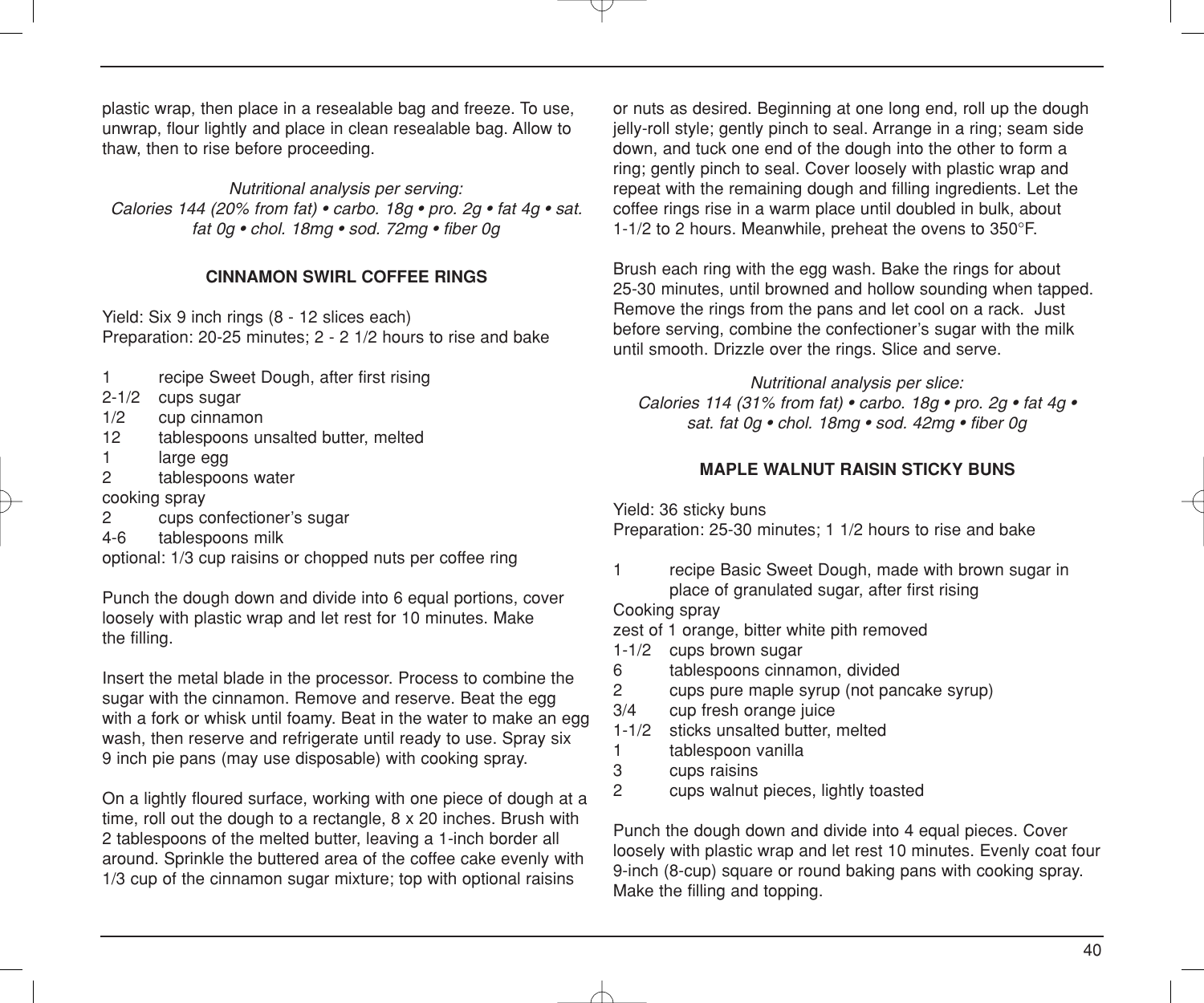Insert the metal blade in the processor. Process the zest with the brown sugar until finely chopped, about 20-30 seconds. Remove and reserve. Add 4 tablespoons of the cinnamon to the work bowl with the maple syrup, orange juice, melted butter and vanilla; process 10 seconds. Remove and reserve, pouring 1 cup of the mixture into one bowl/cup and dividing the rest among the 4 prepared baking pans.

Working with one ball of dough at a time, roll out the dough on a lightly floured surface to a 10 x 12 inch rectangle. Leaving a 1/2 inch border all around, sprinkle with one quarter of the cinnamon mixture, and top evenly with 3/4 cup of the raisins and 1/2 cup of the walnuts. Starting from a short end, roll the dough tightly, jelly-roll style. Use a serrated knife to cut into 9 even slices. Arrange the slices cut side down in one of the prepared pans. Repeat with the remaining dough and filling ingredients. Cover and let rise in a warm place until doubled in volume, about 45-60 minutes. Alternatively, the covered buns may be placed in the refrigerator to rise. About 30 minutes before baking, preheat the oven to 350°F. Heat the unused syrup mixture if the butter has solidified. Drizzle 1/4 cup of the maple syrup mixture evenly over each pan of buns. Bake for 25-30 minutes, until the buns are browned on the top and spring back when pressed. Let cool in the pans for 5 minutes, then invert on a plate to serve. The sticky buns are best served warm.

*Nutritional analysis per bun:*

*Calories 358 (24% from fat) • carbo. 77g • pro. 6g • fat 12g • sat. fat 1g • chol. 29mg • sod. 88mg • fiber 1g*

#### **PUMPKIN STREUSEL MUFFINS**

Yield: 30 regular size muffins Preparation: 20 minutes; 25 minutes to bake For the streusel topping:

- 1/3 cup all-purpose flour
- 1/2 cup granulated sugar
- 1 teaspoon cinnamon
- 1 tablespoon unsalted butter

For the muffins:

Cooking spray

- 3-1/4 cups all-purpose flour
- 1 cup pecan halves
- 1-1/2 teaspoons baking soda
- 3/4 teaspoon salt
- 1-1/2 teaspoons cinnamon
- 1 teaspoon ginger
- 1/2 teaspoon ground allspice<br>1/4 teaspoon freshly ground r
- teaspoon freshly ground nutmeg
- 2 cups pumpkin purée (solid pack pumpkin, not pumpkin pie filling)
- 3 cups granulated sugar
- 3 large eggs<br>2/3 cup vegeta
- cup vegetable oil
- 1/3 cup milk (regular, reduced fat, lowfat or fat-free)
- 1 cup chocolate chips

To make the streusel topping:

Insert the metal blade. Process the flour, sugar and cinnamon for 5 seconds to combine. Add the unsalted butter; pulse until the mixture resembles crumbs, about 10 times. Remove and reserve. Do not wash work bowl or blade.

#### To make the muffins:

Evenly coat 30 standard muffin cups with cooking spray. Preheat the oven to 375°F.

With the metal blade, pulse to combine the flour, pecan halves, baking soda, salt, cinnamon, ginger, allspice, and nutmeg, 10 times; remove and reserve. Combine the pumpkin purée and sugar and process 10 seconds; scrape the work bowl. Add the eggs, vegetable oil and milk; process until smooth, 10-15 seconds; scrape the work bowl. Add the reserved flour mixture and chocolate chips; pulse until just combined, about 10 pulses. Divide the mixture evenly among the prepared muffin cups. Top each muffin with a well-rounded teaspoon of the streusel mixture. Bake in the preheated oven for 20-25 minutes, until a tooth pick inserted into a muffin comes out clean. Let cool in the pan for 5 minutes, then remove from the pans and cool on a rack. May be served warm or cool.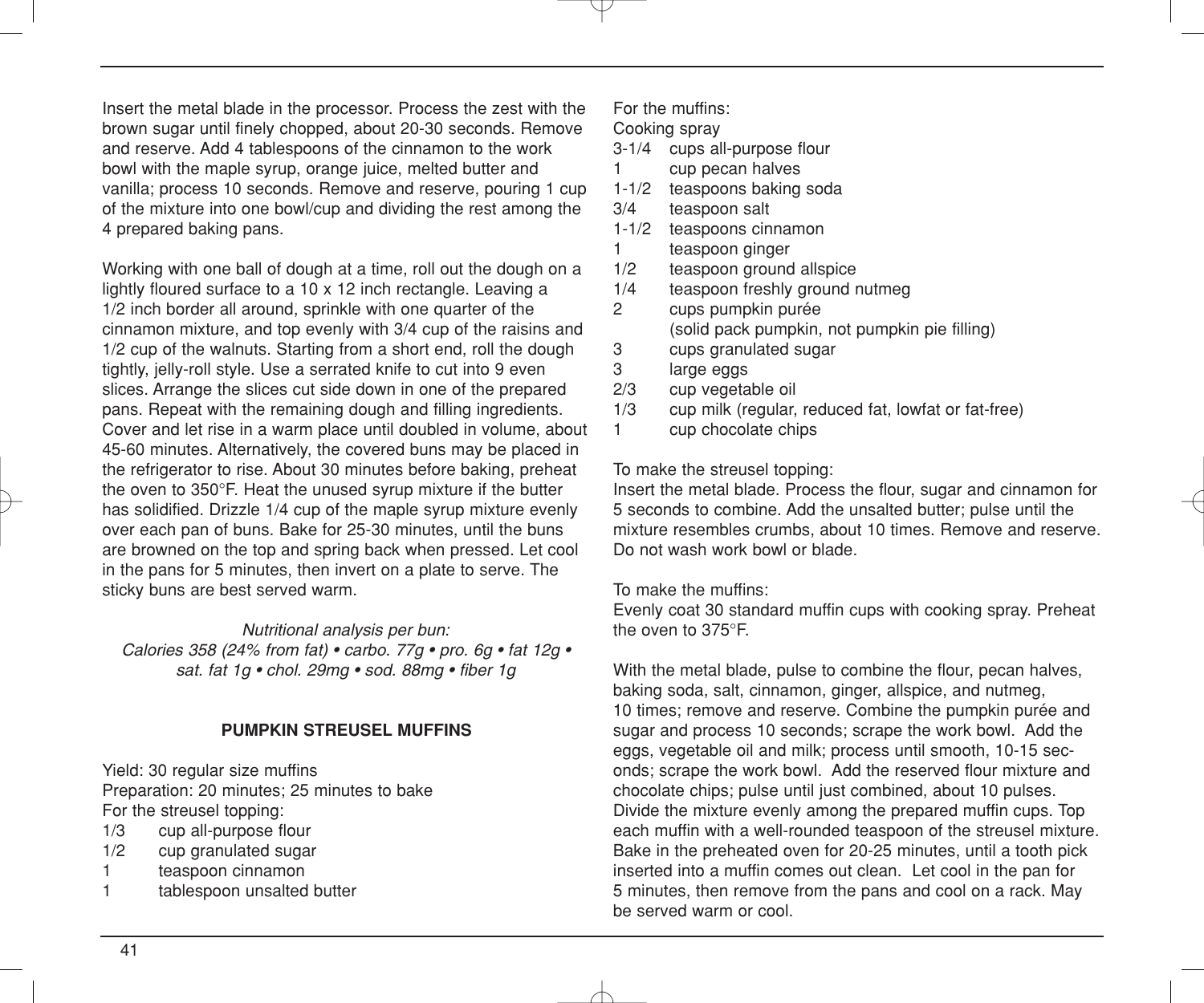*Nutritional analysis per muffin: Calories 297 (46% from fat) • carbo. 29g • pro. 3g • fat 16g • sat. fat 2g • chol. 23mg • sod. 114mg • fiber 1g*

#### **ALMOND CHERRY OATMEAL COOKIES**

Yield: 6 pounds dough, about 126 cookies Preparation: 15 minutes; 12-14 minutes to bake

- 3 cups all-purpose flour
- 1-1/2 teaspoons baking soda
- 3/4 teaspoon salt
- 3 cups oatmeal<br>2 cups dried tart
- cups dried tart cherries
- 1-1/2 cups slivered almonds
- 3 cups + 2 tablespoons unsalted butter, at room temperature
- 1-1/4 cups granulated sugar
- 1-1/4 cups brown sugar
- 3 large eggs
- 1 tablespoon vanilla extract
- 1 teaspoon almond extract

Preheat oven to 325°F. Line baking sheets with parchment paper.

Insert the metal blade. Pulse to combine the flour, baking soda and salt, 5 times. Add the oatmeal, dried tart cherries and slivered almonds; pulse to combine, 5 times. Remove and reserve.

Add the butter and sugars to the work bowl. Process until creamy, 10 seconds; scrape the work bowl. Process 10 seconds longer; scrape the work bowl. Add the eggs and extracts. Process to combine, 5 seconds. Add half the reserved flour mixture to the work bowl. Pulse to combine, 5 times. Add the remaining flour/oat mixture to the work bowl. Pulse to combine, 5 times. Transfer the dough to a large bowl and stir by hand to combine thoroughly. (Dough may be made up to a day ahead and refrigerated; cover tightly with plastic wrap or transfer to a resealable plastic bag.)

Drop the batter on the prepared pans in 1-inch mounds; allow

room for the cookies to spread. Bake for 12-14 minutes, until the cookies are golden. Let cool on pan for 2-3 minutes, then remove to a rack to cool completely. Store in an airtight container between sheets of waxed paper.

*Nutritional analysis per cookie: Calories 90 (54% from fat) • carbo. 9g • pro. 1g • fat 6g • sat. fat 0g • chol. 17mg • sod. 23mg • fiber 1g*

#### **HAZELNUT THUMBPRINTS**

Yield: 5 pounds dough, about ninety 2 inch cookies Preparation: 10 minutes; 23 minutes to bake

- 2-1/2 cups blanched whole hazelnuts, toasted
- 1-1/4 cups sugar
- 5 cups all-purpose flour
- 1-1/4 cups powdered sugar
- 1-1/4 teaspoons baking powder
- 3/4 teaspoon salt
- 2-1/2 cups unsalted butter, at room temperature
- 3 egg yolks
- 1 tablespoon vanilla extract<br>2 cups fruit preserves
- cups fruit preserves

Insert the metal blade. Process the hazelnuts and half the sugar until the nuts are finely chopped, about 10-15 seconds. Add the flour, powdered sugar, baking powder and salt; pulse to combine, 10 times. Remove and reserve.

Add the butter and remaining granulated sugar to the work bowl. Process until well combined, about 10 seconds. Scrape the work bowl. Add the egg yolks, and vanilla; process to combine, 5 seconds. Scrape the work bowl. Add half the reserved flour/nut mixture. Pulse to combine, 10 times. Scrape the work bowl. Add the remaining flour/nut mixture; pulse to combine, 10 times. Transfer the dough to a bowl and cover, or to a resealable plastic bag and refrigerate until firm, about 1 hour.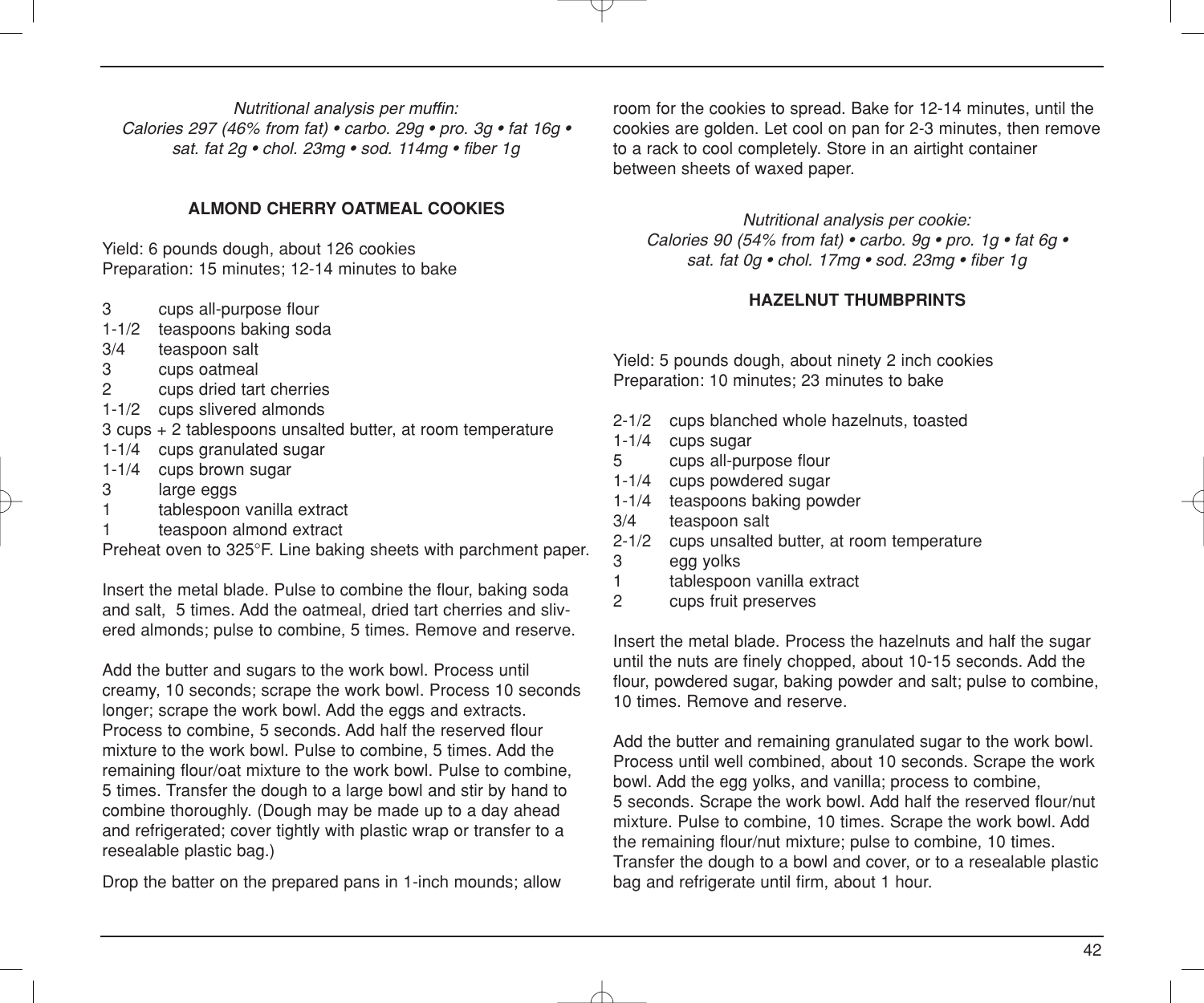Preheat oven to 350°F. Line baking sheets with parchment. With hands, roll a well-rounded tablespoon of dough for each cookie into a 1-1/4 inch ball. Place the cookies on the prepared baking sheets, 2 inches apart. Make a depression in the center of each cookie with fingertip or the handle of a wooden spoon. Bake cookies for 10 minutes.

Remove cookie sheets from oven. Use the back to a round 1 teaspoon measuring spoon to re-form the depressions in the cookies. Fill each depression with 1/2 teaspoon preserves. Continue baking cookies until light golden brown around the edges, about 8 minutes longer. Cool on baking sheets for 2 minutes, then transfer to rack to cool completely. Can be made ahead. Store in airtight container at room temperature between sheets of waxed paper.

*Nutritional analysis per cookie:*

*Calories 124 (59% from fat) • carbo. 11g • pro. 1g • fat 8g • sat. fat 0g • chol. 20mg • sod. 25mg • fiber 0g*

#### **WHITE CHOCOLATE MACADAMIA NUT COOKIES**

Yield: 5-1/4 lbs. cookie dough, 75 - 80 cookies. Preparation: 10-15 minutes; 12 minutes to bake

- 2 cups toasted macadamia nuts, preferably unsalted
- 1 pound white chocolate (such as Callebaut, Lindt, or Ghirardelli), cut in 1-inch pieces, well chilled
- 3-1/3 cups all-purpose flour
- 3/4 cup unsweetened cocoa
- 1-1/4 teaspoons baking soda
- 1 teaspoon baking powder
- 2 teaspoons instant coffee granules
- 3/4 teaspoon salt
- 1-1/2 cups unsalted butter, at room temperature, cut in 1-inch pieces
- 1-1/4 cups granulated sugar
- 1-1/4 cups brown sugar, firmly packed
- 3 large eggs<br>1 tablespoon
- tablespoon vanilla extract

Preheat oven to 375°F. Line baking sheets with parchment.

Insert the 4 mm slicing disc. Put the macadamia nuts in the feed tube; use medium pressure to "slice." Remove and reserve. Insert the metal blade; pulse to chop the chocolate, about 5-10 times, until pieces are approximately 1/2-inch chunks. Remove and reserve.

Add the flour, cocoa, baking soda, and instant coffee to the work bowl. Pulse to combine and sift, 10 times; remove and reserve. Add the butter and sugars to the work bowl; process to combine, 10 seconds. Scrape the work bowl. Process until creamy, about 20 seconds. Scrape the work bowl. Add the eggs and vanilla: process until smooth, about 10 seconds. Scrape the work bowl. Add the dry mixture to the work bowl; pulse to combine, 5-10 times. Transfer the dough to a large mixing bowl and stir in the white chocolate chunks and macadamia nuts.

Drop by well-rounded teaspoons (3/4 ounce each, about the size of a walnut – for ease, use an ice cream scoop if available) onto the prepared baking sheets about 3 inches apart. Bake for 12 minutes. Cool on baking sheets for 2 minutes, then transfer to rack to cool completely. Store in an airtight container with waxed paper between the layers.

*Nutritional analysis per cookie: Calories 133 (53% from fat) • carbo. 15g • pro. 2g • fat 8g • sat. fat 0g • chol. 17mg • sod. 49mg • fiber 1g*

#### **FRESH LEMON CHEESECAKE**

Yield: Makes two 10 inch cheesecakes, 16 slices each Preparation: 30 minutes, 65 minutes to bake

For the crust: Cooking spray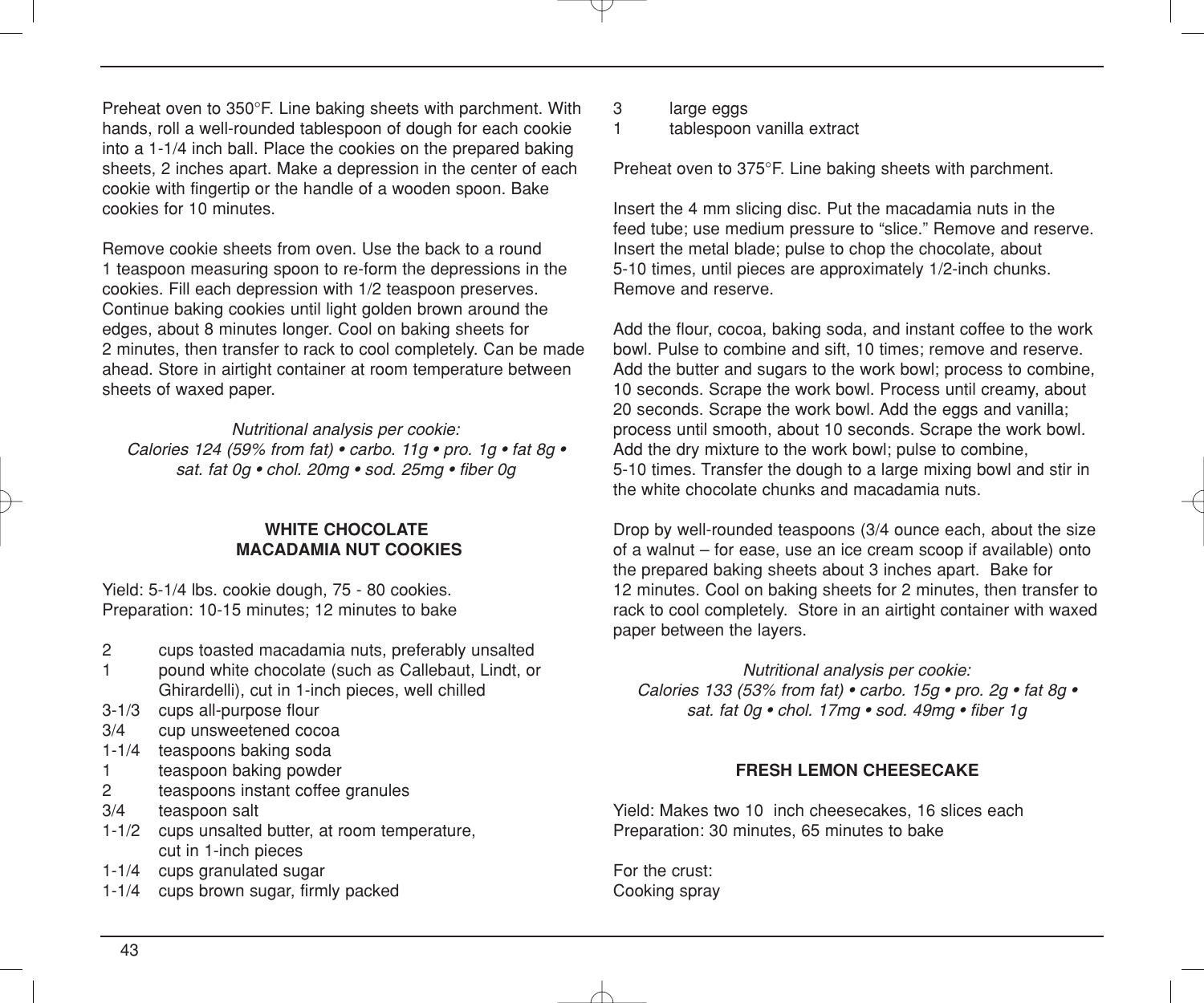Zest of 1 lemon, bitter white pith removed<br>4 ounces toasted slivered almonds

- 4 ounces toasted slivered almonds<br>6 tablespoons granulated sugar
- tablespoons granulated sugar
- 1 stick unsalted butter, cut in 8 pieces, at room temperature
- 1 cup all-purpose flour
- 1/2 teaspoon baking powder<br>1/4 teaspoon salt
- teaspoon salt
- 2 egg yolks

For the topping:

- 2 cups lowfat sour cream<br>1/4 cup granulated sugar
- cup granulated sugar
- 2 teaspoons vanilla

For the filling:

Zest of 2 lemons, bitter white pith removed

- 3 cups granulated sugar
- 4 pounds lowfat cream cheese, at room temperature
- 5 tablespoons freshly squeezed lemon juice
- 8 large eggs, at room temperature\*

Preheat oven(s) to 350°F. Spray two 10 inch springform or cheesecake pans with cooking spray.

Insert the metal blade. Process the lemon zest and almonds with the granulated sugar until the almonds are pulverized and the zest is finely chopped. Add the butter and process until smooth, 10 seconds. Add the flour, baking powder and salt; pulse to combine, 10 times. Scrape the work bowl. Add the egg yolks; pulse to combine, 5 times. Place half of mixture in each of the prepared pans. Press firmly and evenly onto the bottoms of the pans. Bake in the preheated oven for 15-20 minutes, until golden brown. Let cool completely; while the crust is cooling, prepare the topping and filling. Leave the oven on. Wipe the work bowl and metal blade clean of crumbs with a paper towel.

Insert the metal blade; process the lemon zest with 1 cup of the sugar until finely chopped, 20-30 seconds. Add the remaining sugar and cream cheese and process 30 seconds; scrape the work bowl. Add the lemon juice and process 30 seconds; scrape the work bowl. Add the eggs and process 20 seconds; scrape the work bowl. Process 20 seconds longer. Scrape the work bowl; if there are still visible lumps of cream cheese, process for an additional 20 seconds.

Pour half of the cream cheese mixture into each of the prepared pans over the cooled crusts. Bake in the preheated oven for 45 minutes. While the cheesecakes are in the oven, make the topping. With the metal blade, process the sour cream with the quarter cup of sugar and vanilla until smooth, 10 seconds; remove and reserve.

After 45 minutes, remove the cheesecakes from oven; let stand for 10 minutes on a cooling rack. After 10 minutes, spread each evenly with half the sour cream mixture. Bake for an additional 10 minutes. Remove from the oven and let cool completely on a rack, then cover with plastic wrap and refrigerate 8 hours or overnight before serving. May be served plain, with fresh fruit, or with a fruit/berry sauce. If you plan on freezing the cheesecakes, do not use the sour cream topping, and bake for 55 minutes total.

\* Remove eggs from the refrigerator about 20 to 30 minutes before you use them or put them in a bowl of warm water while you assemble other ingredients.

*Nutritional analysis per serving: Calories 310 (57% from fat) • carbo. 30g • pro. 9g • fat 18g • sat. fat 8g • chol. 100mg • sod. 367mg • fiber 0g*

#### **APPLE CAKE**

Yield: 2 standard size (12 cup) Bundt cakes, 16 servings each Preparation: 20-25 minutes; 70-80 minutes to bake

- 6 cups all-purpose flour
- 2 tablespoons baking powder
- 1 teaspoon salt
- 6 apples (about 2-1/2 pounds), peeled, cored and cut in eighths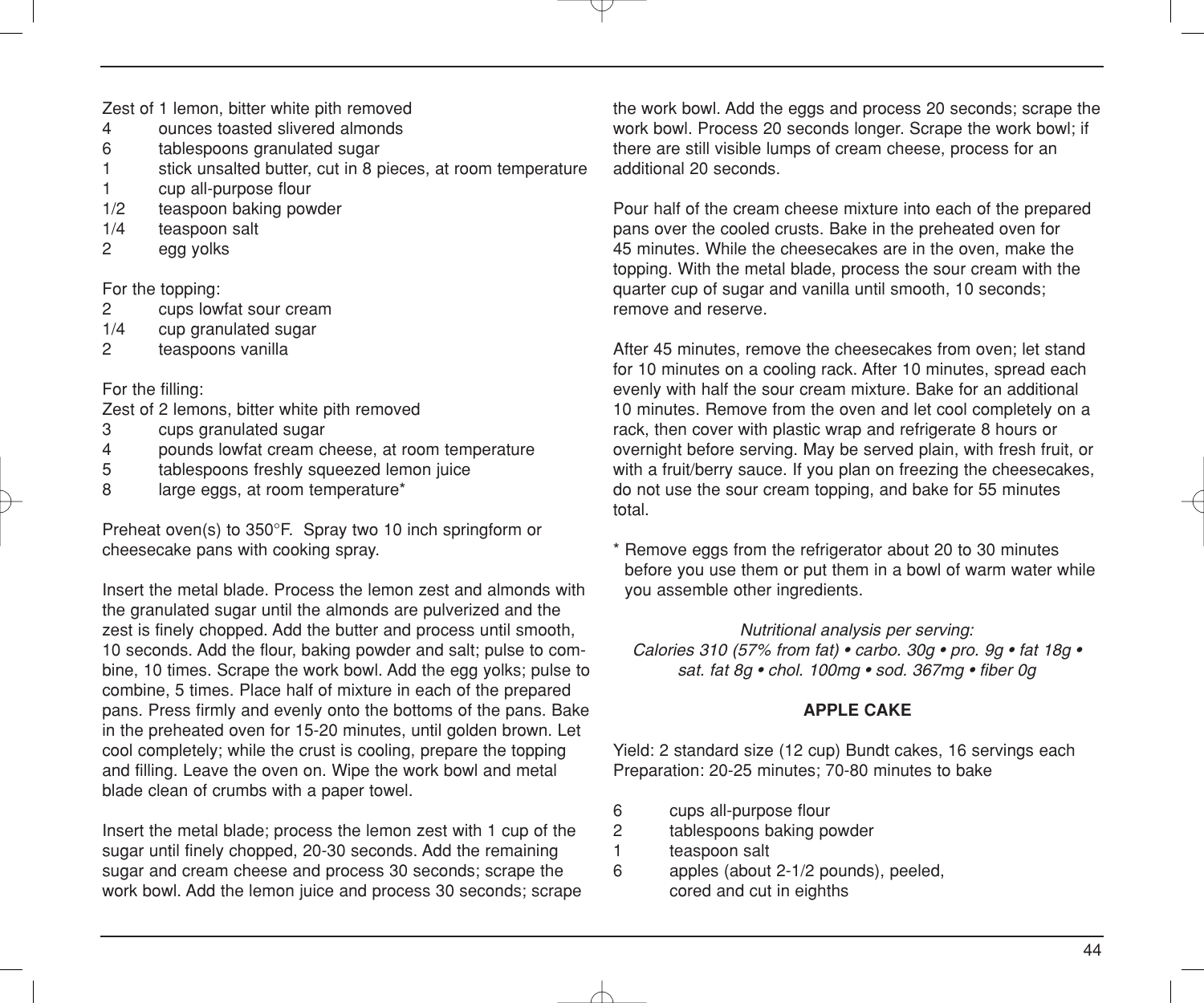- 5 cups granulated sugar<br>4 teaspoons cinnamon
- teaspoons cinnamon

zest of 1 orange, bitter white pith removed zest of 1 lemon, bitter white pith removed

- 1 cup applesauce
- 1 cup vegetable oil
- $\frac{8}{3/4}$  large eggs
- cup orange juice
- 1 tablespoon vanilla

Preheat the oven to 350°F. Grease and lightly flour 2 standard size (12 cup) Bundt or tube pans.

Insert the metal blade in the processor. Process to combine and sift the flour, baking powder and salt, 10 seconds; remove and reserve. Insert the 6 mm slicing disc. Arrange the apple wedges in the large feed tube and use medium pressure to slice. Transfer sliced apples to a bowl and toss gently with 1/2 cup of the sugar and the cinnamon; reserve.

Insert the metal blade again. Process the zests with 1 cup of the remaining sugar until finely chopped, about 30 seconds. Add the applesauce and oil; process 1 minute; scrape the work bowl. Add the eggs; process until smooth and pale yellow, about 45 seconds. Scrape the work bowl. Distribute the flour mixture and orange juice over the egg mixture. Pulse to combine, 10-12 times. Scrape the work bowl.

Divide and spread half the batter evenly between the 2 prepared pans (one quarter of the total batter per pan). Distribute half the sliced apples evenly over each cake. Top each cake with other half of the remaining batter. Bake in the preheated oven for 70-80 minutes until a tester inserted in the center comes out clean. Transfer the cakes to a rack to cool completely. When completely cool, loosen around the edges, and invert onto a plate. This cake is best made a day ahead, or may be made ahead and frozen. Thaw at room temperature before slicing. If desired, sprinkle with powdered sugar before slicing.

*Nutritional analysis per serving: Calories 300 (25% from fat) • carbo. 54g • pro. 4g • fat 8g • sat. fat 1g • chol. 54mg • sod. 163mg • fiber 1g*

#### **CHOCOLATE ZUCCHINI CAKE**

Yield: Four 9 inch cakes, 12 servings each Preparation: 15 minutes; 35-40 minutes to bake

For the topping:

- $1/4$  cup granulated sugar<br> $2/3$  cup pecan or walnut b
- cup pecan or walnut halves
- 1 teaspoon cinnamon<br>1 cun chocolate chins
- cup chocolate chips (semi-sweet, milk or white – may be mixed)

For the cake:

- 1/2 cup unsweetened cocoa<br>1 teaspoon baking soda
- teaspoon baking soda
- 1/2 teaspoon baking powder
- 1/2 teaspoon salt
- 6 ounces zucchini
- 1/2 cup unsalted butter, at room temperature<br>1/2 cup applesauce
- cup applesauce
- 3/4 cup granulated sugar
- 3/4 cup brown sugar
- 2 large eggs
- 1 teaspoon vanilla
- 1/2 cup buttermilk
- 1-1/2 cups all-purpose flour

Spray four 9 inch round or square baking pans (or two 13 x 9 x 2 inch baking pans) with cooking spray. Preheat oven to 350°F.

Insert the metal blade. Pulse to combine and chop the sugar, nuts and cinnamon, 5 times. Transfer to a bowl; stir in the chocolate chips; reserve.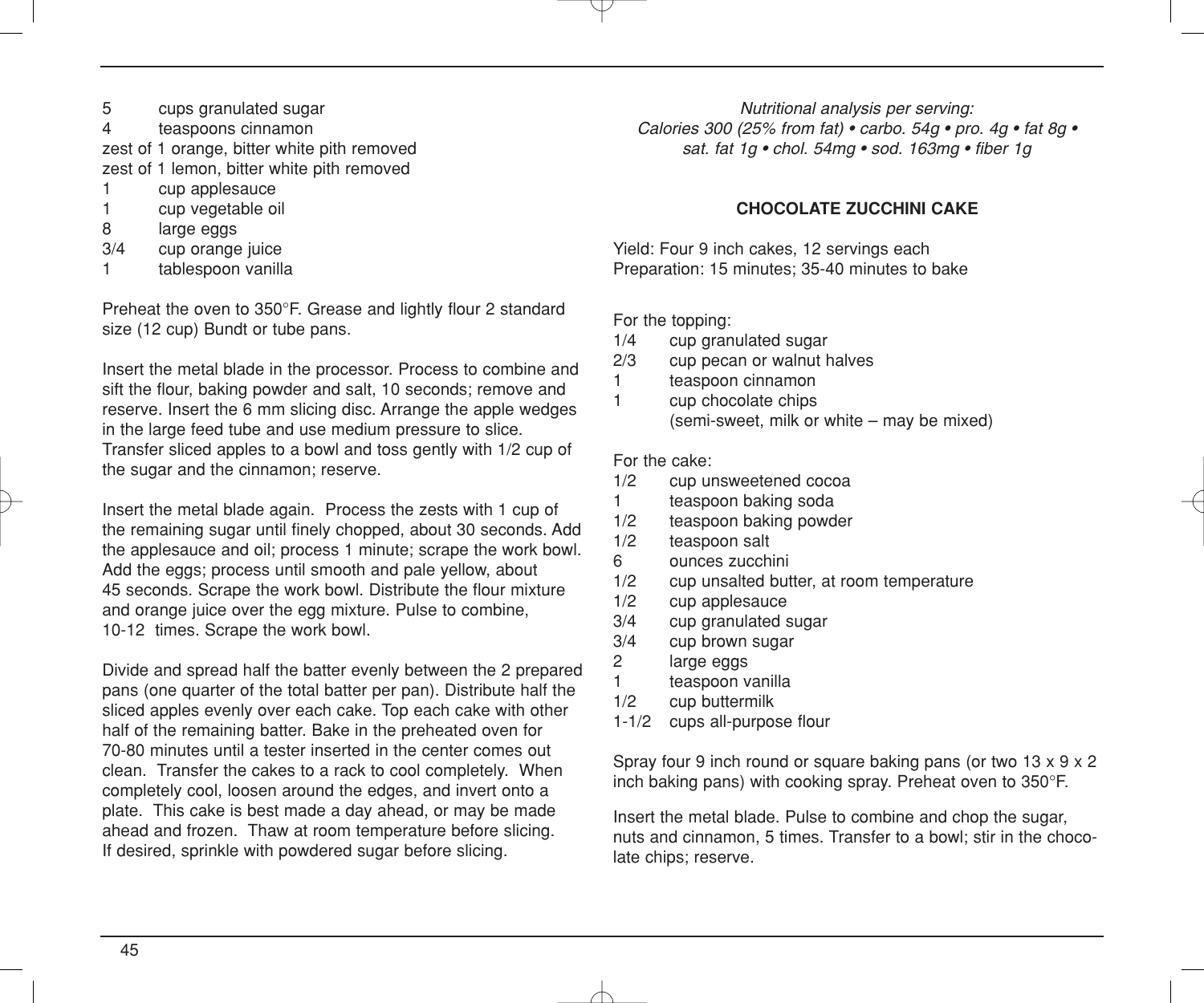Insert the metal blade. Pulse to combine and sift the flour, cocoa, baking soda, baking powder and salt, 5 times; remove and reserve. Insert the shredding disc; use medium pressure to shred the zucchini; remove and reserve. Insert the metal blade; process to combine the butter, applesauce and sugars until smooth, 10 seconds; scrape the work bowl. Add the eggs and vanilla; process 5 seconds; scrape the work bowl. Add flour mixture and shredded zucchini; pulse to combine, about 5 times – do not overprocess.

Pour the mixture into the prepared pans. Bake in preheated oven for 35 – 40 minutes, until a tester inserted in the center comes out clean. Cool completely before cutting.

#### *Nutritional analysis per serving:*

*Calories 79 (39% from fat) • carbo. 11g • pro. 1g • fat 4g • sat. fat 0g • chol. 14mg • sod. 45mg • fiber 0g*

#### **BIG BATCH OF FUDGY BROWNIES**

Yield: Three 13 x 9 inch pans, 72 brownies Preparation: 10-15 minutes; 20-25 minutes to bake

Cooking spray

- 8 ounces unsweetened chocolate, cut in 1 inch pieces
- ounces semi-sweet chocolate, cut in 1 inch pieces
- 3 sticks (1-1/2 cups) unsalted butter
- 2 cups granulated sugar
- 2 cups brown sugar
- 3/4 teaspoon salt
- 8 large eggs
- 1 tablespoon vanilla
- 2 cups all-purpose flour
- 2 cups nuts (lightly toasted walnuts, pecans, or almonds)

Preheat the oven(s) to 350°F. Lightly coat three 13 x 9 inch baking pans with cooking spray.

Insert the metal blade; pulse to chop the chocolates, 15 times. Melt the butter. While the butter is hot, with the machine running, carefully pour the butter through the small feed tube in a steady stream. Process until the chocolate is completely melted and smooth, 30-40 seconds. Add the sugars and salt; process until smooth, 10 seconds. Scrape the work bowl. Add the eggs and vanilla; process until smooth, 5 seconds; scrape the work bowl. Distribute the flour, then the nuts, evenly over the chocolate mixture in the work bowl. Use 8-10 short pulses to incorporate. Scrape the work bowl.

Divide the chocolate batter evenly among the three prepared pans. Bake in the preheated oven for 20-25 minutes, until shiny and slightly crackled on the tops. Place the pans on racks to cool. Allow to cool completely before cutting.

*Nutritional analysis per serving: Calories 129 (62% from fat) • carbo. 11g • pro. 9g • fat 9g • sat. fat 0g • chol. 31mg • sod. 11mg • fiber 0g*

#### **BASIC FLAKY PASTRY DOUGH**

*This recipe makes ample crust for a 9 to 11 inch regular or deep dish pie or tart. Leftover pastry may be rolled out and cut into shapes to garnish the pie, or brushed with milk, sprinkled with sugar or cinnamon and sugar, and baked until lightly browned.* Preparation: 10 minutes, plus 30 minutes resting time

#### **For a single-crust pie:**

- 1-1/2 cups all-purpose flour
- 1/4 teaspoon salt
- 1/8 teaspoon baking powder
- 8 tablespoons (1 stick) unsalted butter, cut in 1/2-inch pieces, well chilled
- 2 tablespoons shortening (Crisco®), cut in 1/2-inch pieces, well chilled
- 2 to 4 tablespoons ice water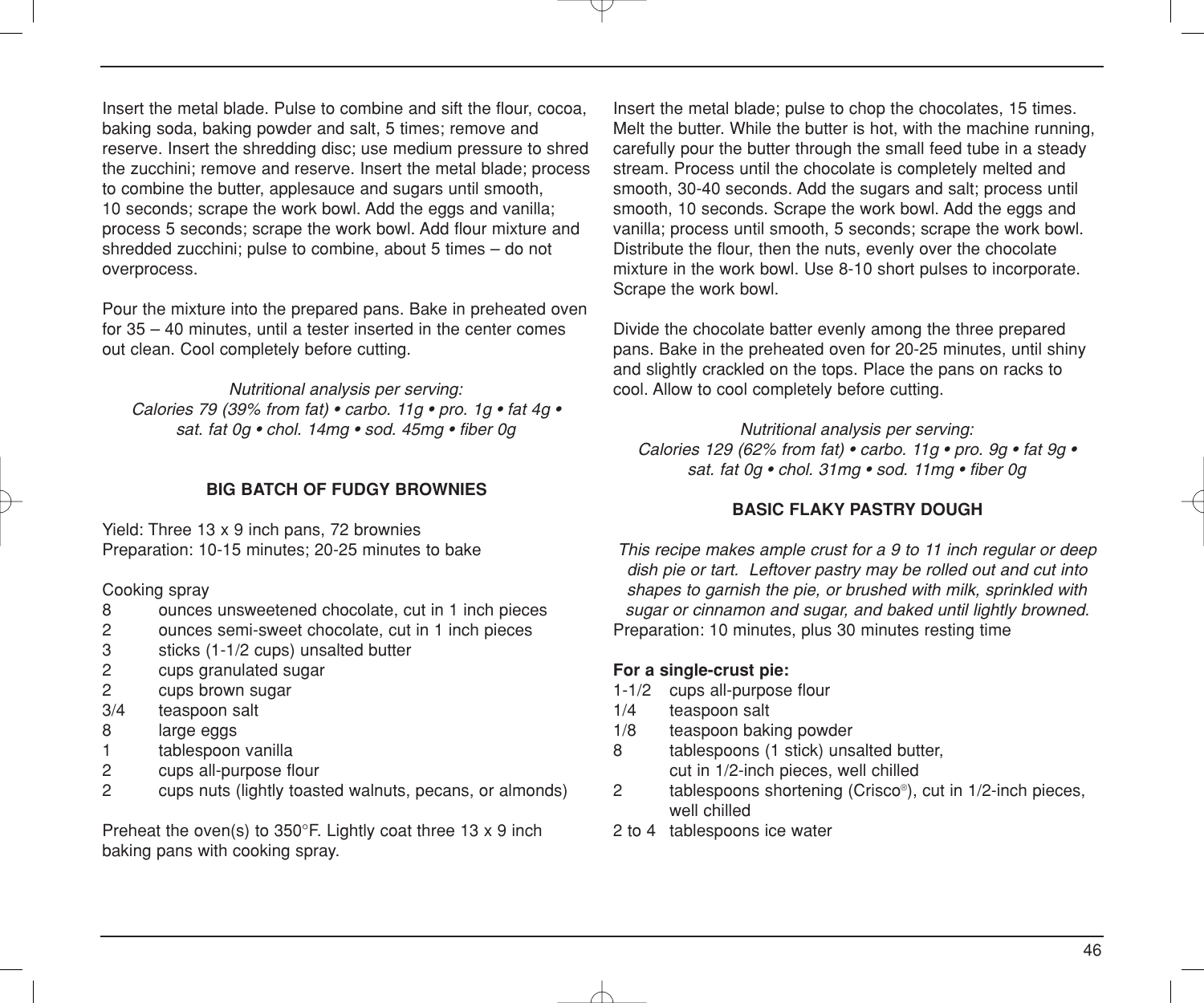### **For a double-crust pie:**

- 3 cups all-purpose flour<br>1/2 teaspoon salt
- teaspoon salt
- 1/4 teaspoon baking powder
- 1 cup (2 sticks) unsalted butter, cut in 1/2-inch pieces, well chilled
- 4 tablespoons shortening (Crisco®), cut in 1/2-inch pieces, well chilled
- 5 to 8 tablespoons ice water

#### **For two double-crust pies:**

- 6 cups all-purpose flour
- 1 teaspoon salt
- 1/2 teaspoon baking powder<br>2 cups (4 sticks) unsalted b
- 2 cups (4 sticks) unsalted butter, cut in 1/2-inch pieces, well chilled
- 8 tablespoons shortening (Crisco®), cut in 1/2-inch pieces, well chilled
- 10 to 16 tablespoons ice water

Insert the metal blade. Process the flour, salt and baking powder to quick sift, 10 seconds. Add the well-chilled butter and shortening. Use short rapid pulses until the mixture resembles coarse corn meal and no pieces of butter larger than a "pea" remain visible, 15 to 20 pulses. Sprinkle half the maximum ice water on the flour and butter mixture, then pulse 5 or 6 times. The dough will be crumbly, but should begin to hold together when a small amount is picked up and pressed together. Sprinkle on more water, a teaspoon (two for the double-crust recipe, four for the largest recipe) at a time, with 2 to 3 quick pulses after each addition, adding just enough water for the dough to hold together easily when pressed into a ball. (Do not allow the dough to form a ball in the processor!) Add the liquid sparingly so that the dough is not sticky. Do not overprocess or the pastry will be tough, not tender and flaky.

Turn the dough out onto a lightly floured surface. Press together into a ball, and then flatten into a disk about 6 inches in diameter (two disks for the double-crust recipe, four disks for the large

recipe). Wrap in plastic wrap and refrigerate for 1 hour before continuing to allow the gluten in the flour to rest. The dough will keep refrigerated for up to 3 days, or may be frozen (double wrapped) for up to a month. Thaw at room temperature for an hour before using. Use as directed in recipe.

To bake the pastry blind for a single-crust filled pie or tart, roll out pastry 1/8 inch thick to fit pan; crimp and seal edges. Prick bottom all over with a fork. Chill for 30 minutes. Preheat the oven to 400°F. Line with a sheet of aluminum foil or parchment paper and fill with pie weights, dry rice or beans. Bake for 15 minutes.

*Nutritional analysis based on 12 servings per pie: single-crust pie Calories 138 (65% from fat) • pro. 1g • carbo. 11g • fat 10g • sat fat 1g • chol 20mg • sod. 48mg • fiber 0g*

*Nutritional analysis based on 12 servings per pie: double-crust pie Calories 277 (65% from fat) • pro 3g • carbo 22g • fat 20g • sat. fat 1g • chol. 40mg • sod. 104mg • fiber 0g*

#### **DEEP DISH APPLE PIE**

Yield: 10-inch deep dish pie - 12 servings Preparation: 15 – 20 minutes, plus 40 minutes for preparing the pastry and 2-21 ⁄2 hours baking and cooling

Pastry for a 2 crust pie, p.47 – Ingredients may be easily doubled to make 2 pies

6 Granny Smith or Golden Delicious apples, about 8 ounces each, peeled, cored, and quartered

Juice of 1 lemon

- 4 tablespoons unbleached all-purpose flour
- 3/4 cup dried cranberries, raisins, dried cherries or dried blueberries
- 1 tablespoon freshly squeezed lemon juice
- 1/4 cup brown sugar
- 1-1/2 teaspoons vanilla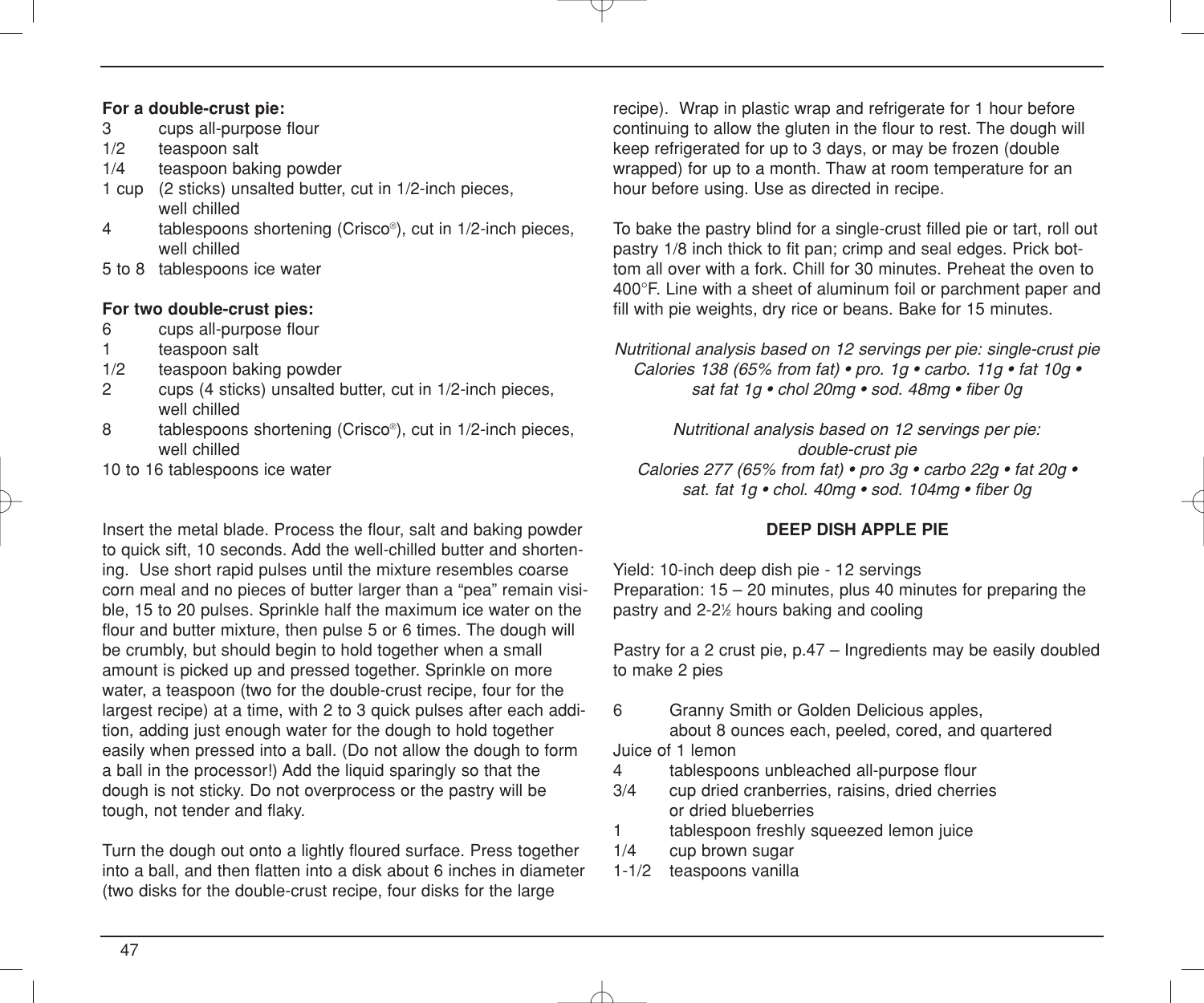Preheat the oven to 400°F.

On a lightly floured surface, roll out half the dough until it is 1/8-inch thick and about 3 inches larger in diameter than a 10 inch deep dish pie plate. Lift carefully, using a dough scraper to help lift the pastry. Loosely fold in half, then into quarters, to form a wedge shape. Position the point of the wedge in the center of the pie plate and carefully unfold the dough into the pan. Make sure there are no air pockets between the dough and the pan. (If any tears in the crust occur, mend them by brushing lightly with water and pinching together, or patching with a scrap of rolled dough.) Trim evenly, leaving a 1/2 inch overhang. Refrigerate until ready to use. Roll the trimmings into a flat disk, wrap, and refrigerate.

Insert the 4 mm slicing disc. Arrange the apple quarters in the feed tube. Use medium pressure to slice. Transfer to a bowl and toss with half the lemon juice. Insert the metal blade. Process the remaining lemon juice, brown sugar, and vanilla to combine. Remove and reserve.

Layer 1/4 of the apples in the prepared piecrust; sprinkle with 1 tablespoon of the flour and 3 tablespoons of the dried cranberries. Repeat until all the apples are in the pie. Drizzle the maple syrup mixture evenly over the top of the fruit. Take care not to spill any on the edges of the pastry. Refrigerate the pie while continuing with recipe.

Roll out the remaining dough about 1/8 inch thick and about 2 inches larger than the diameter of the top of the pie plate. Brush the edges of the bottom crust with a little water. Fold the dough gently as before, center over the pie, and carefully lay the top on the pie. Press gently to seal. Trim to the edge of the pie plate; crimp or flute decoratively. Make about 10 to 12 slits in the top crust decoratively with the tip of a very sharp knife. If desired, roll out some of the leftover crust and cut with small decorative cookie cutters. For this pie, you could make apples and leaves. Brush the bottoms of the shapes with a little water and lay atop the crust as desired.

Bake the pie in the bottom third of the preheated oven for 60 to 70 minutes, covering the edges with foil if they begin to get too browned after about 35 to 40 minutes. Let the pie rest on a cooling rack for at least an hour before serving.

*Nutritional analysis per serving: Calories 400 (45% from fat) • carbo. 54g • pro. 4g • fat 21g • sat. fat 1g • chol. 40mg • sod. 107mg • fiber 3g*

## **WARRANTY THREE-YEAR LIMITED WARRANTY**

This warranty supersedes all previous warranties on Cuisinart® DLC-X Plus Food Processor.

This warranty is available to consumers only. You are a consumer if you own a Cuisinart® DLC-X Plus Food Processor that was purchased at retail for personal, family or household use. Except as otherwise required under applicable state law, this warranty is not available to retailers or other commercial purchasers or owners.

We warrant that your Cuisinart® DLC-X Plus Food Processor will be free of defects in material or workmanship under normal home use for three years from the date of original purchase.

We suggest that you complete and return the enclosed warranty registration card promptly to facilitate verification of the date of original purchase. However, return of the warranty registration is not a condition of these warranties.

If your food processor should prove to be defective within the warranty period, we will repair it (or, if we think it necessary, replace it) without charge to you. To obtain warranty service, please call our Consumer Service Center toll-free at 800-726-0190 or write to:

Cuisinart

150 Milford Road

East Windsor, NJ 08520

To facilitate the speed and accuracy of your return, please also enclose \$10.00 for shipping and handling of the product (California residents need only supply proof of purchase and should call 1-800- 726-0190 for shipping instructions). Please also be sure to include a return address, description of the product defect, product serial number, and any other information pertinent to the product's return.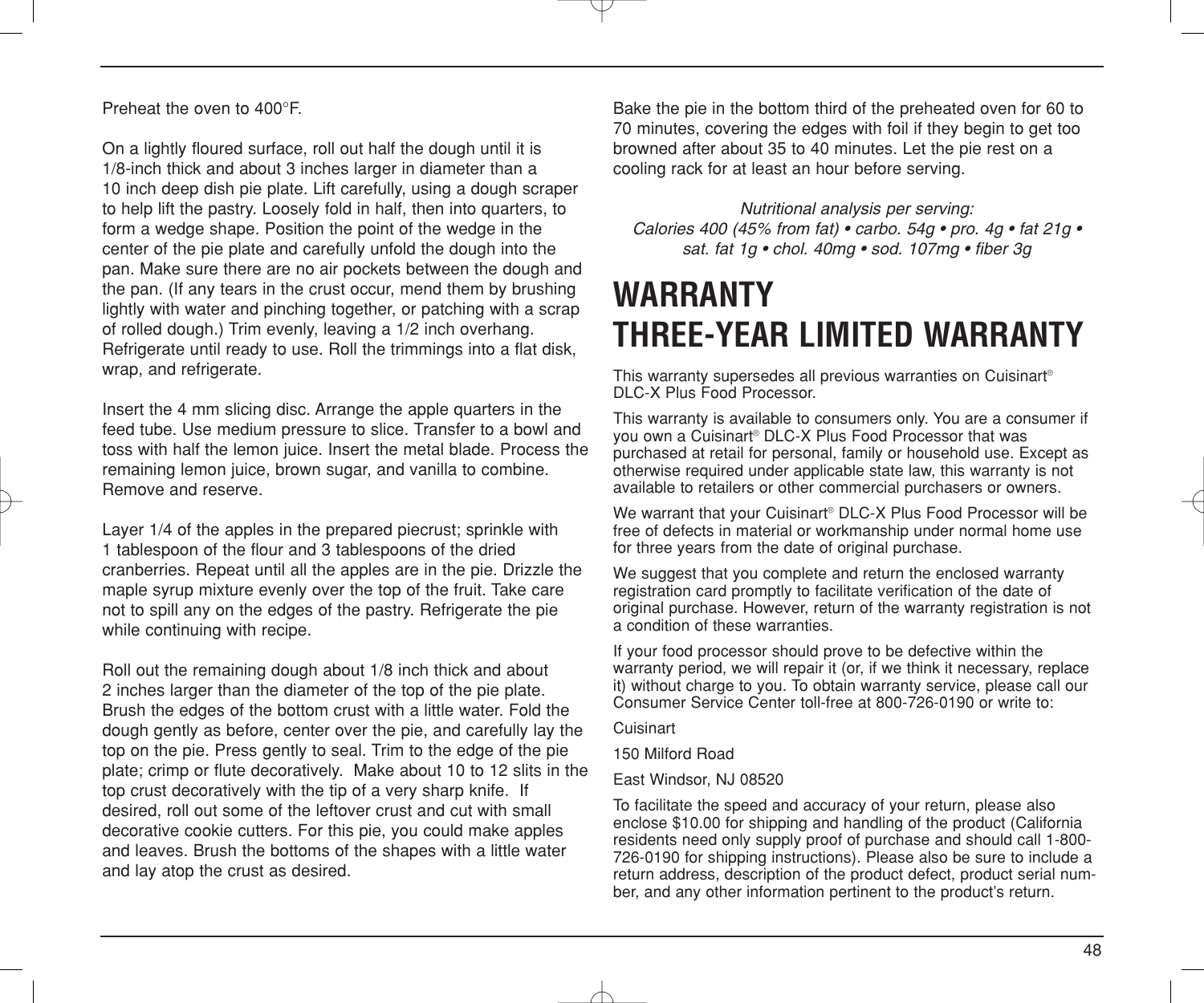Please pay by check or money order.

Your Cuisinart® DLC-X Plus Food Processor has been manufactured to strict specifications and has been designed for use with the Cuisinart® DLC-X Plus Food Processor authorized accessories and replacement parts for your model. These warranties expressly exclude any defects or damages caused by accessories, replacement parts or repair service other than those that have been authorized by Cuisinart.

These warranties do not cover any damage caused by accident, misuse, shipment or other than ordinary household use.

These warranties exclude all incidental or consequential damages. Some states do not allow the exclusion of or limitation of incidental or consequential damages, so the foregoing limitation or exclusion may not apply to you.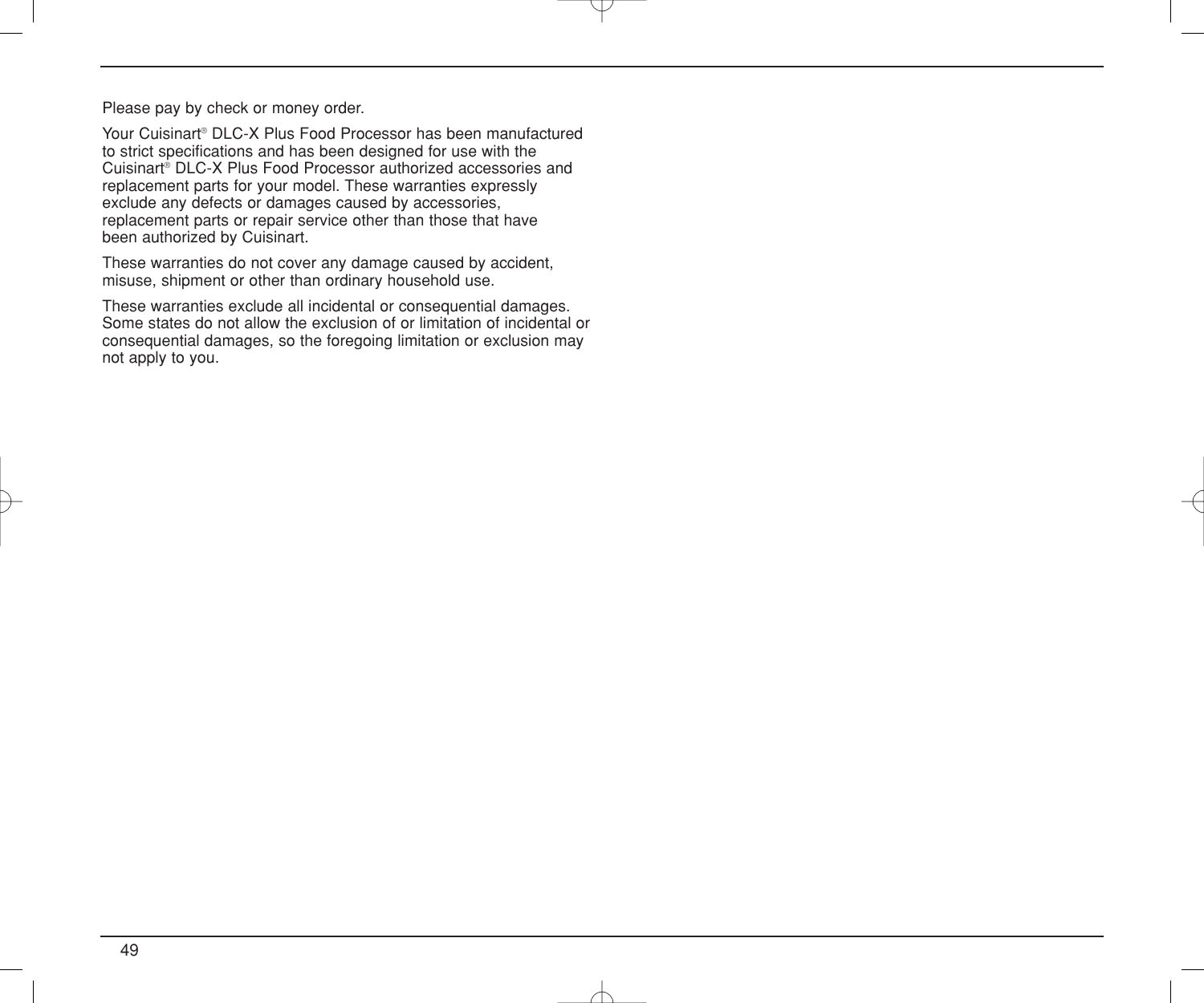



**COFFEE FOOD TOASTERS HAND BLENDERS COOKWARE ICE CREAM MAKERS PROCESSORS MIXERS MAKERS**

Cuisinart offers an extensive assortment of top quality products to make life in the kitchen easier than ever. Try some of our other countertop appliances and cookware, and Savor the Good Life®.

## **www.cuisinart.com**

©2004 Cuisinart Cuisinart® is a registered trademark of Cuisinart 150 Milford Road East Windsor, NJ 08520 Printed in China 01CU13053

G IB-1210B